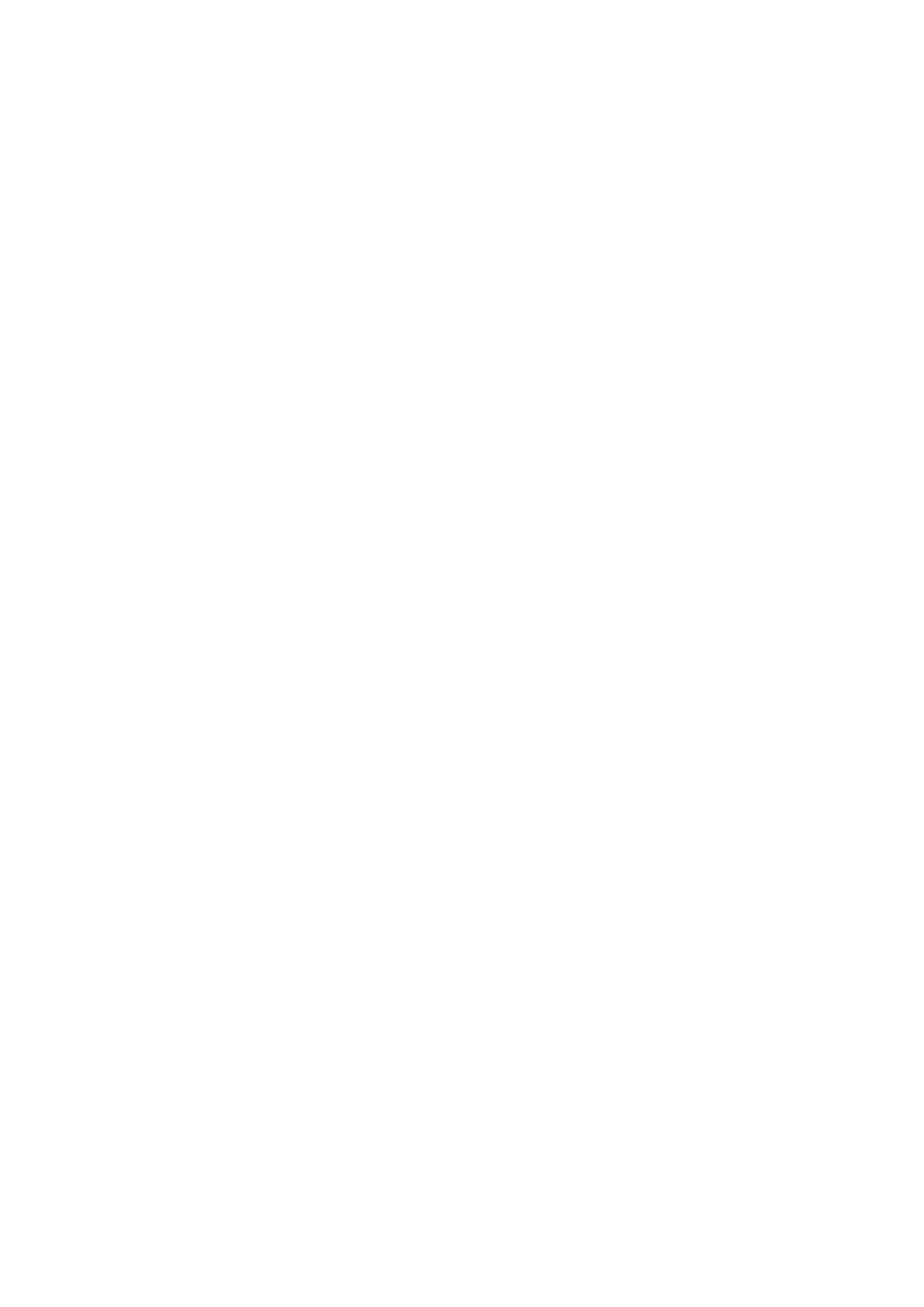## **Contents**

| $\mathbf{1}$            |  |
|-------------------------|--|
| $\overline{2}$          |  |
| 2.1                     |  |
| 3 <sup>1</sup>          |  |
| 3.1                     |  |
| 3.2                     |  |
| 3.3                     |  |
| 3.4                     |  |
| (1)                     |  |
| (2)                     |  |
| (3)                     |  |
| (4)                     |  |
| $\overline{\mathbf{4}}$ |  |
| 4.1                     |  |
| 4.2                     |  |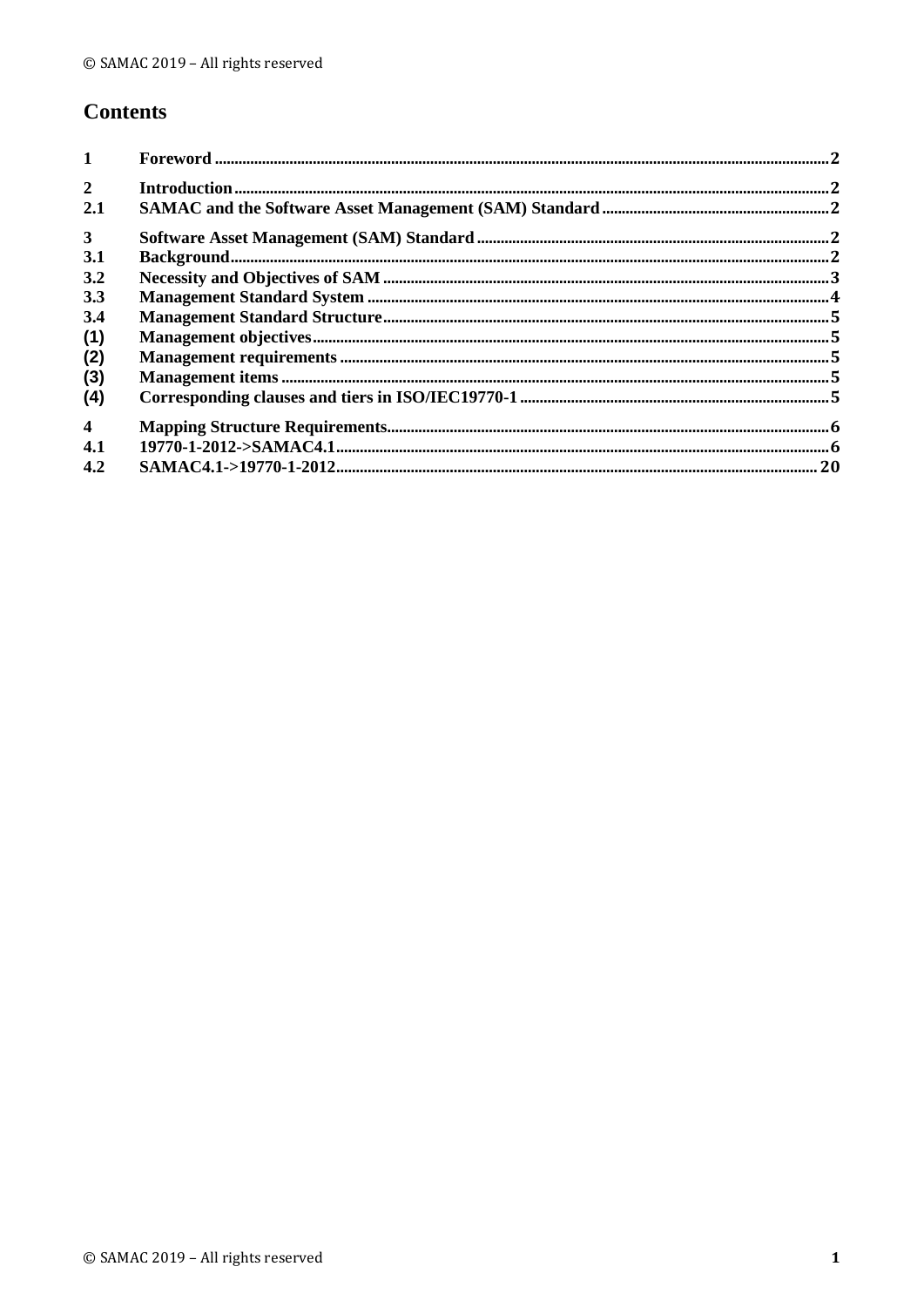#### <span id="page-3-0"></span>**1 Foreword**

This document describe the relationships between ISO/IEC 19770-1 and SAMAC (Association of Standardization for IT Asset Management Assessment & Certification).

#### <span id="page-3-1"></span>**2 Introduction**

#### <span id="page-3-2"></span>**2.1 SAMAC and Software Asset Management (SAM) Standard**

The operations of SAMAC ([http://www.samac.or.jp/\)](http://www.samac.or.jp/), a nonprofit organization established to promote the adoption of proper software asset management practices, are listed below:

- Operations to evaluate the degree to which software asset management has been adopted in organizations such as corporations and public institutions (evaluation of maturity)
- Operations such as providing training, certification standards, and other services for businesses and consultants that provide support for building structures for software asset management, and development in areas such as certification and certification management
- Various operations as needed for the proper promotion of adoption of software asset management

SAMAC also establishes and operates software asset management standards and evaluation standards for use in evaluation of software asset management. This Software Asset Management (SAM) Standard has been established within the framework of these standards. It is intended to serve both as a successor to the management standard of the Software Asset Management Consortium (SAMCon), a nonprofit organization that worked to promote the adoption of software asset management in Japan prior to SAMAC, and as a standard conforming to ISO/IEC19770 and related JIS(Japanese Industrial Standards) .

#### <span id="page-3-3"></span>**3 Software Asset Management (SAM) Standard**

#### <span id="page-3-4"></span>**3.1 Background**

The SAMCon was launched on May 20, 2002 for the purpose of organizing various issues and confusions surrounding software asset management in Japanese society and promoting software asset management to enhance a healthy IT environment in an organization. Many organizations do not necessarily have proper software asset management in place, although the environments surrounding organizations such as corporations have experienced significant changes, such as an increase in penetration rates of PCs, increasing use of network, and openness. One of the reasons for this is the lack of well-established management methods for software assets. Therefore, SAMCon has put an effort into establishment of *SAM Standard* to provide a management guideline for organizations interested in SAM implementation ("*Software Asset Management Standard* Ver1.0" on October 31, 2002). After that, Software Asset Management Evaluation Standard was established to confirm the management level and set goals in terms of SAM ("Software Asset Management Evaluation Standard Ver1.0" on November 19, 2013).

Furthermore, revisions were made to reflect the contents of "ISO/IEC 19770-1," the international standard for SAM, which was established and published jointly by the International Organization for Standardization (ISO) and International Electrotechnical Commission (IEC) in May 2006. ("*SAM Standard* Ver2.0" on November 27, 2007 and "*SAM Evaluation Standard* Ver2.0" on April 17, 2008).

In 2010, SAMCon was positively dissolved and SAMAC took over the establishment of SAM-related standards, on which SAMCon had been working. With consideration to the use of standard by SAM evaluation businesses, changes in environment surrounding SAM, and the latest developments, SAMAC established a new *SAM Standard* and *SAM Evaluation Standard* based on existing SAMCon's standards. Since SAMAC succeeded SAMCon's *SAM Standard*, which had a certain level of market penetration, SAMAC's new standard was named Ver3.0 to avoid confusion. Detailed revisions, Ver3.01 and Ver3.1, were made to Ver3.

Due to the revision and publication of "ISO/IEC19770-1" in June 2012, SAMAC reviewed its standards from the overall perspective, such as consistency with the revised ISO/IEC 19770-1, operation status with Ver3,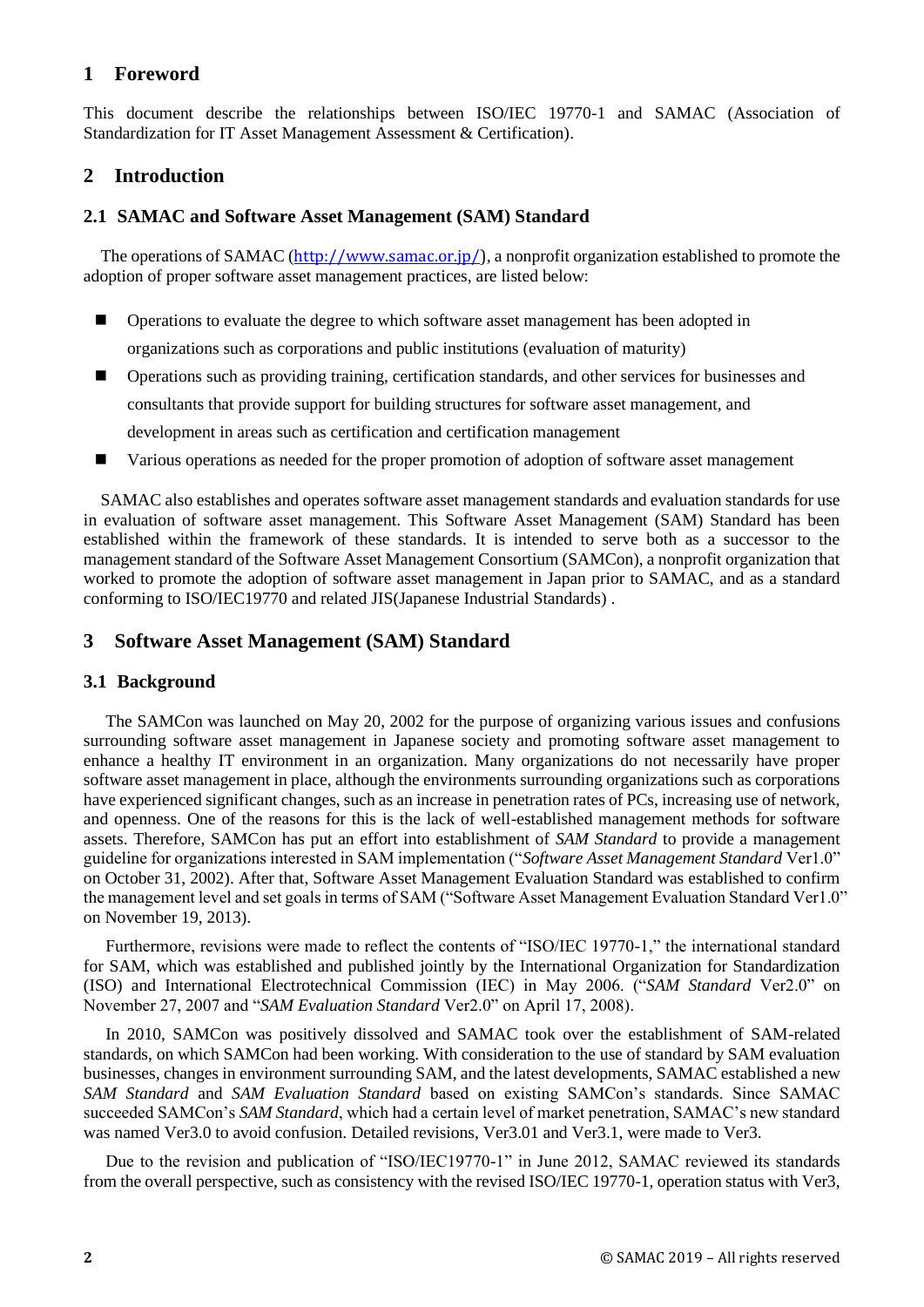and current situations of the various environments surrounding SAM, and came up with a revision Ver4.1 ( http://www.samac.or.jp/docs/sam\_standard%20v4.10.pdf) .

#### <span id="page-4-0"></span>**3.2 Necessity and Objectives of SAM**

With the progress of IT development, software assets have become indispensable to the operations of organizations and businesses. Lack of proper management may impact a corporation significantly. In other words, there are a lot of inherent risk factors in terms of software assets in an organization.

In particular, the following are the conceivable risks.

- Accountability cannot be fulfilled.
- Assets may become unavailable if they are not maintained properly.
- Legal issues, such as being sued for copyright infringement, may surface and result in damages such as compensation.
- Legal issues due to the lack of internal management system may surface and result in penalties.
- Public trust may be lost due to the occurrence of legal issues.
- Extra costs may be generated by inefficiencies or by purchasing licenses in excess.
- Appropriate service in terms of the software use cannot be provided and maintained.
- Security issues may be generated due to the use of inappropriate versions and settings of software.
- Competitive advantage may be lost or reduced due to inability to use software effectively.

Given the growing importance of risk management in recent years, it is necessary for an organization to implement SAM from a variety of perspectives in order to respond to various risks.

Although the levels to be achieved at each organization with regard to the management objectives should be considered based on its own factors, objectives in this management standard are organized into 3 main objectives, with an addition of competitive advantage, etc., to the 4 existing objectives, including establishment of accountability, avoidance of legal risks, response to security issues, and TCO reductions, to be consistent with the international standard.

#### **Management Objectives**

- Risk management objectives
	- ✓ Accountability
	- $\checkmark$  Asset preservation
	- $\checkmark$  Avoidance of legal risks
	- $\checkmark$  Response to security issues
	- $\checkmark$  Ensuring availability, etc.
- Cost management objectives
	- $\checkmark$  TCO Reduction<sup>1</sup>, etc.
- Competitive advantage objectives
	- $\checkmark$  Effective applications of software, etc.

 $1$  TCO (Total Cost of Ownership): The total cost of owning the system throughout its life cycle, including purchasing, introduction, maintenance and management, and disposal.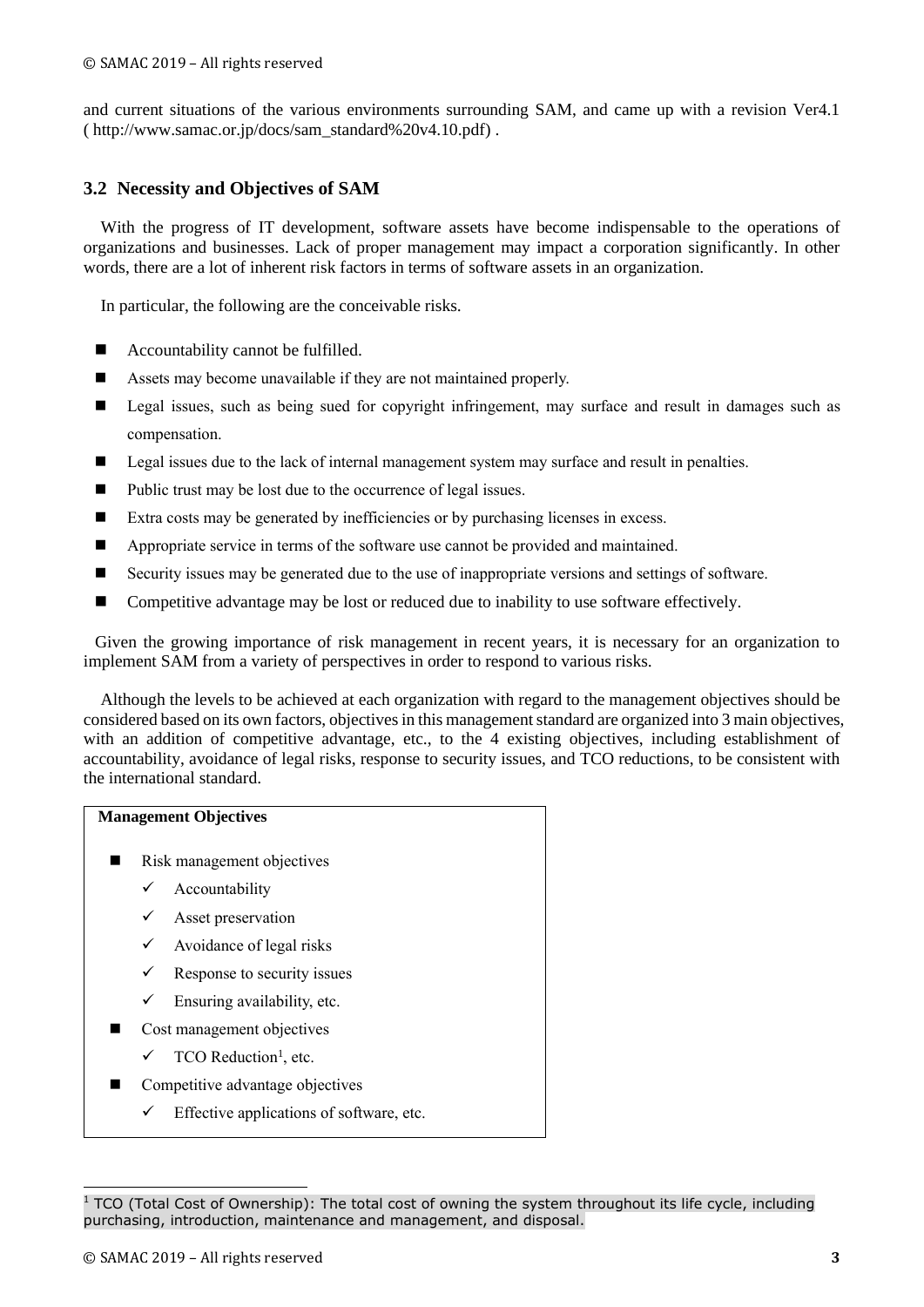#### <span id="page-5-0"></span>**3.3 Management Standard System**

This management standard is composed of the following 9 management areas. The following areas are classified based on the management objectives necessary for SAM. Each domain is associated with an objective.

- (1) Pol Policy: Establishment of Policy and Regulation
- 
- (2) Sys Systems: Establishment of a Managerial System<br>
(3) Comp Competence: Establishment and Maintenance of Competence: Establishment and Maintenance of Competence in SAM
- (4)  $|0$ wn Ownership: Confirmation and Verification of Licenses Owned
- (5)  $\text{Im } p$  Implement'n: Confirmation of Software and Related Asset Implemented
- (6) Cost Cost Optimization
- (7) Sec Security: Compliance with Security Requirements
- (8) OM Operations Management: SAM Operations Management Processes
- (9) LC Life Cycle Processes and Interfaces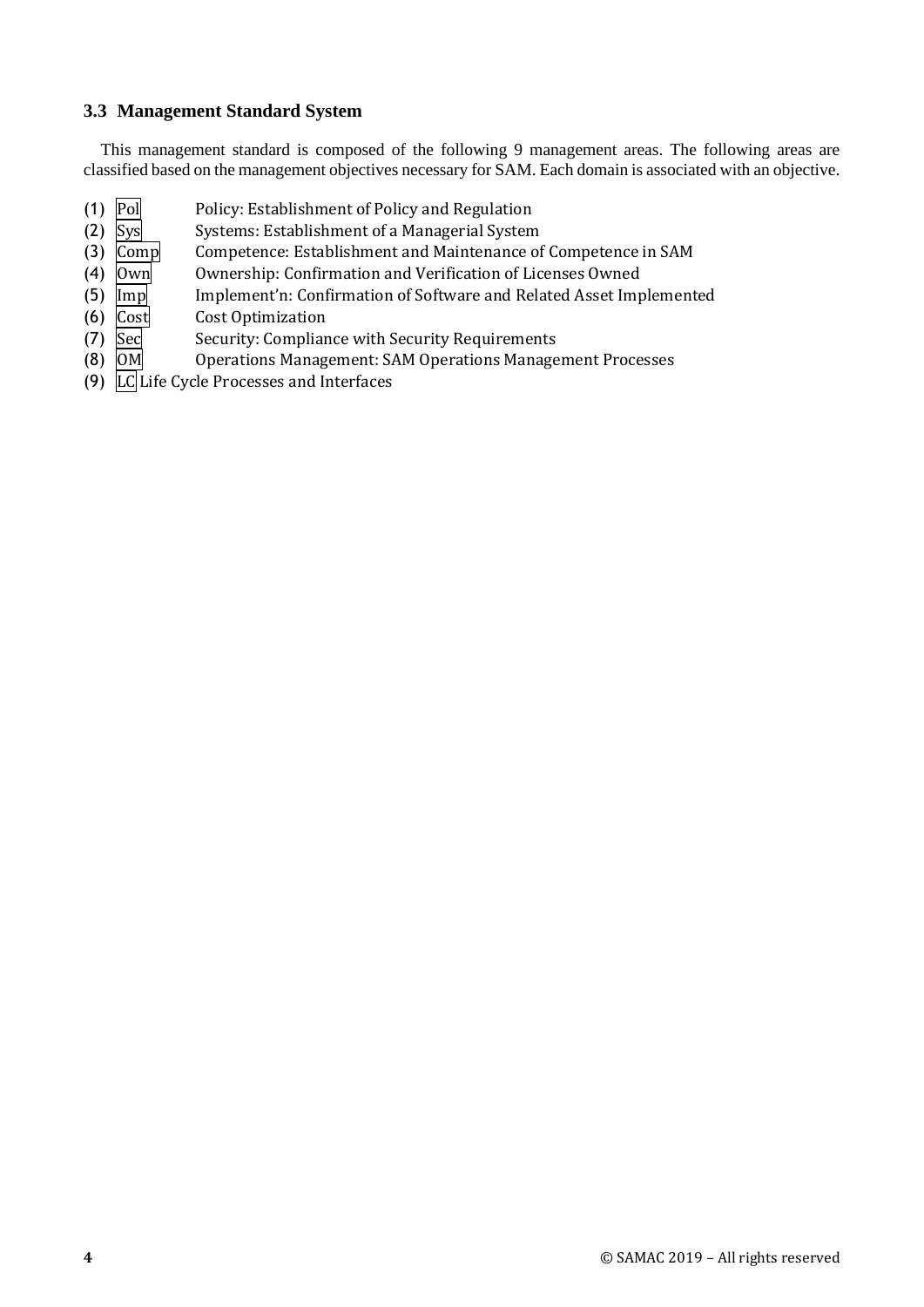#### <span id="page-6-0"></span>**3.4 Management Standard Structure**

The management standard's structure consists of management objectives, management requirements, and management items.

#### <span id="page-6-1"></span>(1) **Management objectives**

Management objectives are the basic elements of implementing software asset management, indicating the tasks that must be completed in order to implement software asset management. In other words, these management objectives must be implemented in order to carry out proper software asset management.

#### <span id="page-6-2"></span>(2) **Management requirements**

Management requirements are the items needed in order to achieve the management objectives. A management objective can be said to have been achieved only once all of these management requirements are satisfied. The domain to which each management requirement belongs can be checked in the tables below, which are organized by policy (Policy 1, Policy 2, etc.) and system (Sys 1, Sys 2, etc.).

#### <span id="page-6-3"></span>(3) **Management items**

Management items indicate the specific content of management for satisfying each management requirement. This Standard shows the best practices that should be implemented in general to satisfy the management requirements. Since there are various conceivable methods by which management requirements can be satisfied, each organization should choose which methods are appropriate in its own case. This Management Standard describes the content that should be implemented in a standard organization as typically conceived.

#### <span id="page-6-4"></span>(4) **Corresponding clauses and tiers in ISO/IEC19770-1**

This Management Standard was prepared to conform to ISO/IEC19770-1:2012. For this reason, this Management Standard shows the corresponding clauses of the international standard ISO/IEC19770-1:2012 in order to make clear the relationship between this Standard and the international standard, to assist in implementing software asset management in conformance with ISO/IEC19770-1:2012. In addition, based on the tiered approach to evaluation of conformance, ISO/IEC19770-1:2012 groups outcomes related to software asset management processes into four tiers. This Standard shows corresponding tiers together with corresponding clauses, in light of the possibilities for use of tiered evaluation of conformance in the future.

#### **Tiers**

| <b>Tier 1: Trustworthy Data</b>                                         |
|-------------------------------------------------------------------------|
| Trustworthy records are kept concerning software asset management.      |
| Tier 2: Practical Management                                            |
| Practical management is implemented for software asset management.      |
| <b>Tier 3: Operational Integration</b>                                  |
| Various operations related to software asset management are integrated. |
| Tier 4: Full ISO/IEC Software Asset Management Conformance              |
| Full conformance to ISO/IEC 19770-1:2012                                |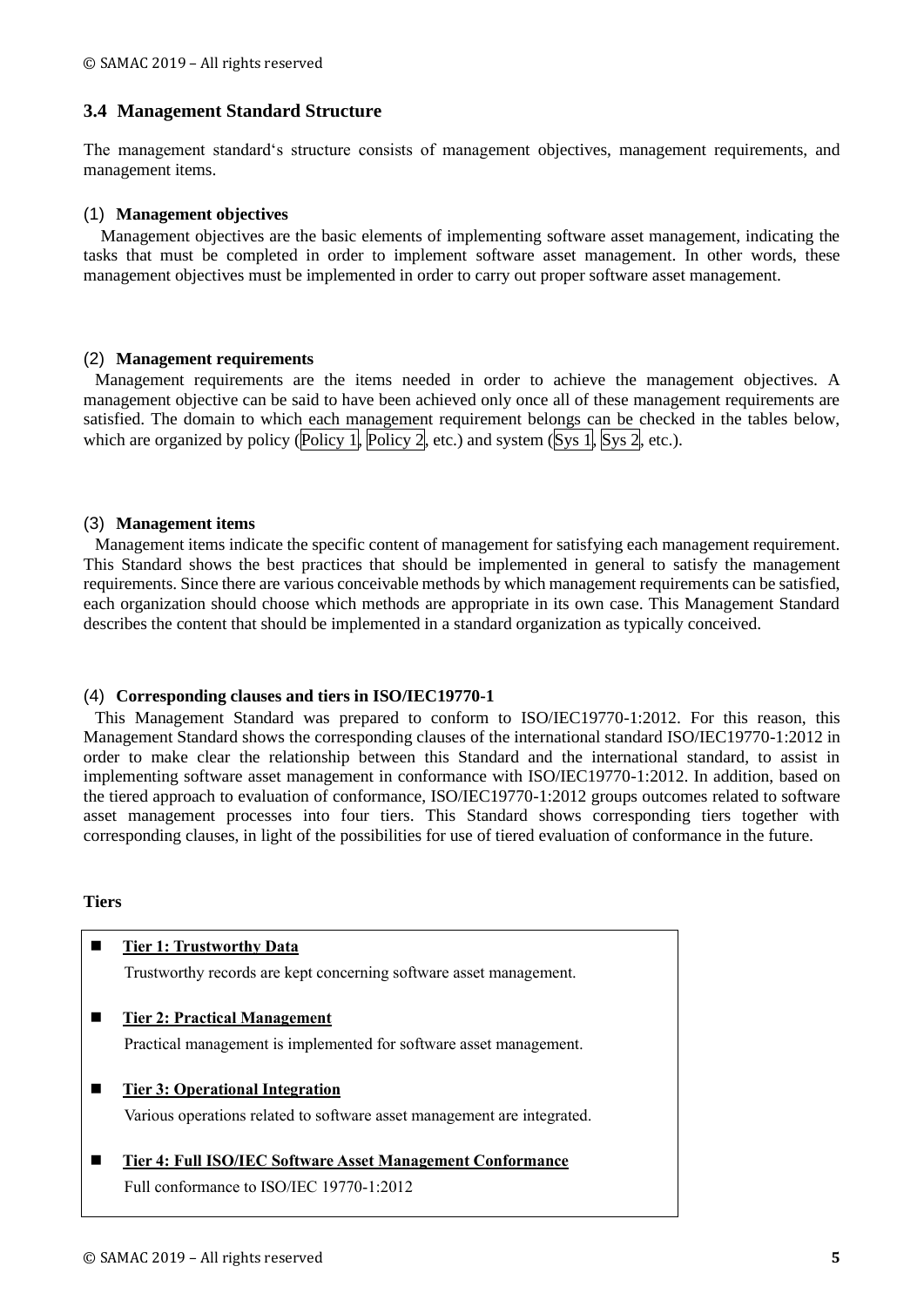## <span id="page-7-0"></span>**4 Mapping Structure Requirements**

## <span id="page-7-1"></span>**4.1 19770-1-2012->SAMAC4.1**

|                                                |                                        |                                               |                        | ["From" segment] ISO 19770-1:2012 Information Technology - Software Asset Management - Part 1:<br>Processes and tiered assessment of conformance |        |             |            |             | ["To" segment] SAMAC ver4.1 |                       |                                                                                                                                                                                                     |                        |                                                                                                                                                                                                                                                                                                                      |  |
|------------------------------------------------|----------------------------------------|-----------------------------------------------|------------------------|--------------------------------------------------------------------------------------------------------------------------------------------------|--------|-------------|------------|-------------|-----------------------------|-----------------------|-----------------------------------------------------------------------------------------------------------------------------------------------------------------------------------------------------|------------------------|----------------------------------------------------------------------------------------------------------------------------------------------------------------------------------------------------------------------------------------------------------------------------------------------------------------------|--|
| Major<br>Name                                  | Minor<br>Name                          | Process<br>Area Name                          | Outco<br>me            | Caption                                                                                                                                          | Tier 1 | Tier $2\,$  | Tier $3\,$ | Tier 4      | Level I<br>area name        | Level II<br>area name | Level III<br>area name                                                                                                                                                                              | Section #<br>reference | Caption                                                                                                                                                                                                                                                                                                              |  |
|                                                |                                        |                                               | 4.2.2.2<br>$\bf{.}a$   | Organizational scope<br>and overall<br>responsibility                                                                                            |        | $\mathbf x$ |            |             |                             |                       | (1) Policies,<br>regulations,<br>etc., in terms<br>of SAM are<br>established.                                                                                                                       | Pol1(1)a               | The scope of SAM in the<br>organization is defined.                                                                                                                                                                                                                                                                  |  |
|                                                |                                        |                                               | 4.2.2.2<br>.b          | Recognition of<br>responsibility for<br>SAM                                                                                                      |        | $\mathbf x$ |            |             |                             | Pol <sub>1</sub>      | $(6)$ Use of<br>assets<br>subjected to<br>SAM are<br>incorporated                                                                                                                                   | Pol1(6)a               | Responsibility for the<br>organization's governance<br>of assets subjected to SAM<br>is formally approved by<br>management.                                                                                                                                                                                          |  |
|                                                |                                        |                                               | 4.2.2.2<br>$_{\rm .C}$ | Legislation,<br>regulation and<br>guidance                                                                                                       |        | $\mathbf X$ |            |             |                             |                       | in corporate<br>governance<br>and<br>guidelines,<br>and<br>documented.                                                                                                                              | Pol1(6)b               | Regulations or guidelines<br>relevant to assets subjected<br>to SAM are identified and<br>documented in all countries<br>within the scope of SAM<br>and are reviewed at least<br>annually.                                                                                                                           |  |
| Organizati                                     |                                        | Corporate<br>Governance<br>Process for<br>SAM | 4.2.2.2                | Risk assessment                                                                                                                                  |        | $\mathbf x$ |            |             | Pol                         | Pol <sub>2</sub>      | (1)<br>Procedures<br>$\operatorname{\sf are}$<br>established<br>for<br>assessment<br>of risks<br>related to<br>SAM.                                                                                 | Pol2(1)a               | The risk assessment at least.                                                                                                                                                                                                                                                                                        |  |
|                                                | 4.2 Control<br>Environme<br>nt for SAM |                                               | .d                     |                                                                                                                                                  |        |             |            |             |                             |                       |                                                                                                                                                                                                     | Pol2(2)                | Risks associated with assets<br>subjected to SAM are<br>analyzed and evaluated.                                                                                                                                                                                                                                      |  |
|                                                |                                        |                                               |                        |                                                                                                                                                  |        |             |            |             |                             |                       |                                                                                                                                                                                                     | Pol2(3)                | Risk mitigation measures<br>approved by management<br>are established based on the<br>results of risk analysis and<br>evaluation.                                                                                                                                                                                    |  |
| onal<br>Manageme<br>nt<br>Processes<br>for SAM |                                        |                                               | 4.2.2.2<br>$_{\rm .e}$ | Approval of SAM<br>management<br>objectives                                                                                                      |        |             |            | $\mathbf X$ |                             | Pol <sub>1</sub>      | $(7)$ A plan is<br>developed<br>for the<br>adoption and<br>implementati<br>on of SAM.                                                                                                               | Pol1(7)b               | The objectives of SAM are<br>established at least<br>annually, and these require<br>the approval of<br>management.                                                                                                                                                                                                   |  |
|                                                |                                        |                                               |                        |                                                                                                                                                  |        |             |            |             |                             |                       |                                                                                                                                                                                                     | Sys $1(1)$             | Management has<br>established a system for<br>implementing SAM<br>throughout the entire<br>organization.                                                                                                                                                                                                             |  |
|                                                |                                        |                                               |                        |                                                                                                                                                  |        |             |            |             |                             |                       | $(2)$ The<br>person<br>responsible<br>for SAM                                                                                                                                                       | Sys $1(2)a$            | The responsible of SAM<br>owne                                                                                                                                                                                                                                                                                       |  |
|                                                |                                        | Roles and<br>Responsibil                      | 4.2.3.2                | Organization-wide                                                                                                                                |        |             |            |             |                             |                       | throughout<br>the entire<br>organization<br>(SAM<br>owner) is<br>identified.                                                                                                                        | Sys $1(2)d$            | All parts of the organization<br>are covered by the SAM<br>owner or local SAM<br>owners, without conflicting<br>overlap.                                                                                                                                                                                             |  |
|                                                |                                        | ities for<br>SAM                              |                        | SAM responsibilities                                                                                                                             |        | $\mathbf x$ |            |             | Sys                         | Sys 1                 | $(4)$ The<br>person<br>responsible<br>for auditing<br>of SAM<br>(SAM)<br>auditor) and<br>SAM<br>auditing<br>personnel<br>suited to the<br>organization'<br>s managerial<br>system are<br>appointed. | Sys $1(4)a$            | The SAM auditor is<br>responsible for the<br>following:<br>- Drafting SAM audit plans<br>- Securing the resources<br>needed to implement the<br>SAM audit<br>- Implementing the SAM<br>audit<br>- Reporting to management<br>the results of the SAM audit<br>- Following up on issues<br>identified in the SAM audit |  |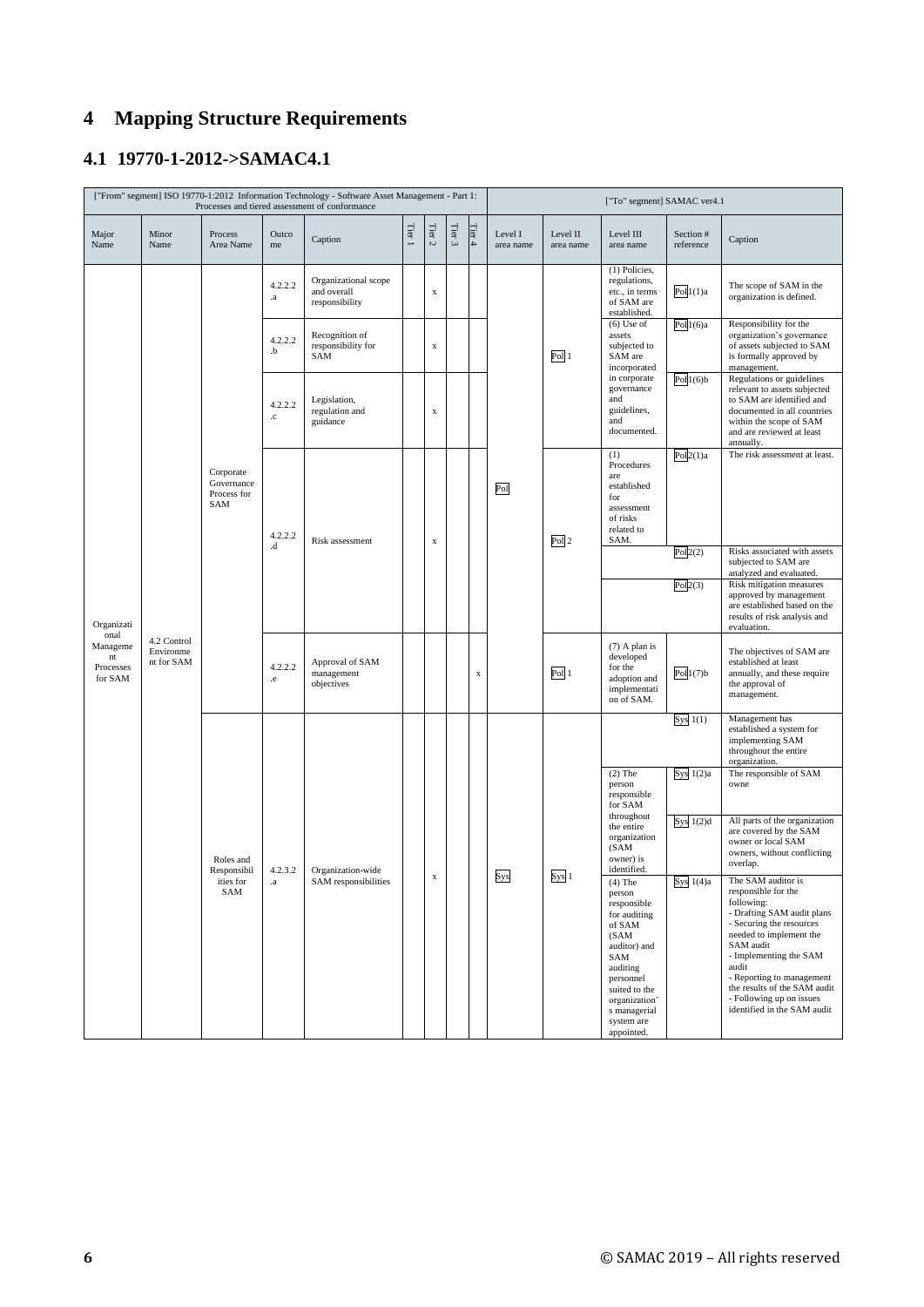| ["From" segment] ISO 19770-1:2012 Information Technology - Software Asset Management - Part 1:<br>Processes and tiered assessment of conformance |               |                                                                      |                      |                                                                 |        |             |            | ["To" segment] SAMAC ver4.1 |                      |                       |                                                                                                                               |                           |                                                                                                                                                                                                                                                                                                                                                                                                                                                                                                                                                                                                                                                                                                                                                                                                                                                                                                                                                                                            |
|--------------------------------------------------------------------------------------------------------------------------------------------------|---------------|----------------------------------------------------------------------|----------------------|-----------------------------------------------------------------|--------|-------------|------------|-----------------------------|----------------------|-----------------------|-------------------------------------------------------------------------------------------------------------------------------|---------------------------|--------------------------------------------------------------------------------------------------------------------------------------------------------------------------------------------------------------------------------------------------------------------------------------------------------------------------------------------------------------------------------------------------------------------------------------------------------------------------------------------------------------------------------------------------------------------------------------------------------------------------------------------------------------------------------------------------------------------------------------------------------------------------------------------------------------------------------------------------------------------------------------------------------------------------------------------------------------------------------------------|
| Major<br>Name                                                                                                                                    | Minor<br>Name | Process<br>Area Name                                                 | Outco<br>me          | Caption                                                         | Tier 1 | Tier $2\,$  | Tier $3\,$ | Tier 4                      | Level I<br>area name | Level II<br>area name | Level III<br>area name                                                                                                        | Section #<br>reference    | Caption                                                                                                                                                                                                                                                                                                                                                                                                                                                                                                                                                                                                                                                                                                                                                                                                                                                                                                                                                                                    |
|                                                                                                                                                  |               |                                                                      |                      |                                                                 |        |             |            |                             |                      |                       |                                                                                                                               | Sys $1(4)b$               | Subjects of SAM audits<br>include the following:<br>- Evaluation of achievement<br>of SAM management<br>objectives and the SAM<br>plan<br>- Compliance with<br>standards<br>- Results on indicators<br>specified in the SAM plan<br>and SAM-related SLAs<br>- Confirmation of whether<br>SAM policies approved by<br>the organization are<br>effectively communicated<br>and adopted throughout the<br>entire organization<br>- Summary of any<br>exceptions identified as a<br>result of the above process,<br>and relevant necessary<br>measures<br>- Identification of<br>opportunities for<br>improvement concerning<br>provision of services<br>relevant to software-related<br>assets<br>- Consideration of whether<br>there is a need for review<br>concerning the continual<br>appropriateness,<br>completeness, and accuracy<br>of policies, processes, and<br>procedures<br>- Confirmation of whether<br>software is adopted and<br>deployed in the most cost-<br>effective ways |
|                                                                                                                                                  |               |                                                                      | 4.2.3.2<br>.b        | Local SAM<br>responsibilities                                   |        | $\mathbf x$ |            |                             |                      |                       | $(2)$ The<br>person<br>responsible<br>for SAM<br>throughout<br>the entire<br>organization<br>(SAM<br>owner) is<br>identified. | Sys $1(2)c$<br>Sys $1(3)$ | Local SAM owners have<br>the following<br>responsibilities:<br>- Obtaining resources for<br>implementing the SAM<br>plan<br>- Delivering results against<br>the SAM plan<br>- Adoption and<br>implementation of<br>necessary policies,<br>processes, and procedures<br>- Maintaining accurate<br>records of software-related<br>assets<br>- Ensuring that operational<br>management and technical<br>approval are required for<br>purchase, deployment, and<br>control of software assets<br>- Management of contracts<br>and relationships with<br>suppliers and internal<br>customers<br>- Identifying the need for<br>and implementing<br>improvements<br>The roles and<br>responsibilities established                                                                                                                                                                                                                                                                                 |
|                                                                                                                                                  |               |                                                                      | 4.2.3.2<br>$\cdot c$ | Communication of<br>responsibilities                            |        | $\mathbf x$ |            |                             |                      |                       |                                                                                                                               |                           | are communicated to all<br>subject parts of the<br>organization involved in<br>any way with SAM, in the<br>same way other<br>organization-wide and local<br>policies are communicated.                                                                                                                                                                                                                                                                                                                                                                                                                                                                                                                                                                                                                                                                                                                                                                                                     |
|                                                                                                                                                  |               |                                                                      |                      |                                                                 |        |             |            |                             |                      |                       |                                                                                                                               | Pol1(1)c                  | Policies, regulations, and<br>procedures related to SAM,<br>and relevant documents are<br>established.<br>The following procedures                                                                                                                                                                                                                                                                                                                                                                                                                                                                                                                                                                                                                                                                                                                                                                                                                                                         |
|                                                                                                                                                  |               | Policies,<br>Processes<br>and<br>$_{\rm a}$<br>Procedures<br>for SAM | 4.2.4.2              | Structured approach<br>to policies, processes<br>and procedures |        | $\mathbf x$ |            |                             | Pol                  | Pol 1                 | (1) Policies,<br>regulations,<br>etc., in terms<br>of SAM are<br>established.                                                 | Pol1(1)d                  | and exceptional procedures<br>when necessary are defined.<br>- Responsibilities for<br>corporate governance in<br>SAM.<br>- Compliance requirements,<br>including copyright and<br>data protection.<br>- Any procurement<br>requirement of assets<br>subjected to SAM.<br>- Any requirement for the<br>use of software.<br>- Disciplinary implications<br>for violation of SAM<br>policies, regulations, etc.                                                                                                                                                                                                                                                                                                                                                                                                                                                                                                                                                                              |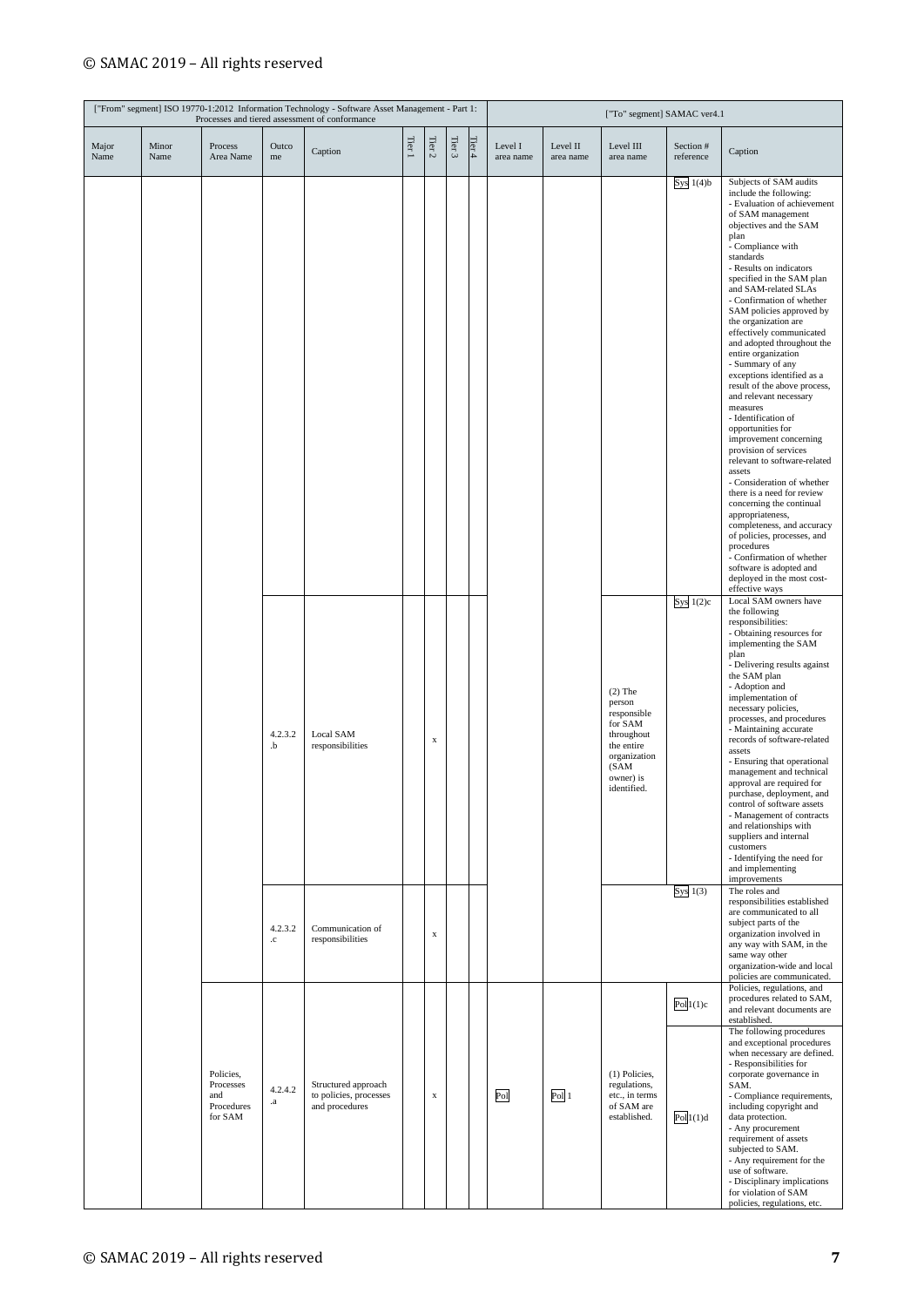|               | ["From" segment] ISO 19770-1:2012 Information Technology - Software Asset Management - Part 1:<br>Processes and tiered assessment of conformance |                      |                                        |                                                |                             |             |                  |             |                      |                       | ["To" segment] SAMAC ver4.1                                                   |                                                                                                                                                                                                                                                                                                                                     |                                                                                                                                                                                                                                                                                                                                                                                                                                           |
|---------------|--------------------------------------------------------------------------------------------------------------------------------------------------|----------------------|----------------------------------------|------------------------------------------------|-----------------------------|-------------|------------------|-------------|----------------------|-----------------------|-------------------------------------------------------------------------------|-------------------------------------------------------------------------------------------------------------------------------------------------------------------------------------------------------------------------------------------------------------------------------------------------------------------------------------|-------------------------------------------------------------------------------------------------------------------------------------------------------------------------------------------------------------------------------------------------------------------------------------------------------------------------------------------------------------------------------------------------------------------------------------------|
| Major<br>Name | Minor<br>Name                                                                                                                                    | Process<br>Area Name | Outco<br>me                            | Caption                                        | Tier 1                      | Tier $2\,$  | Tier $\mathbf 3$ | Tier $4$    | Level I<br>area name | Level II<br>area name | Level III<br>area name                                                        | Section #<br>reference                                                                                                                                                                                                                                                                                                              | Caption                                                                                                                                                                                                                                                                                                                                                                                                                                   |
|               |                                                                                                                                                  |                      | 4.2.4.2                                | Organization of<br>policies, processes         |                             | $\mathbf x$ |                  |             |                      |                       | (3)<br>Document<br>control<br>regarding<br>SAM is<br>carried out.             | Pol1(3)a<br>Pol1(3)b<br>Pol1(3)c                                                                                                                                                                                                                                                                                                    | There are procedures for<br>preparation, review,<br>approval, etc., of policies,<br>regulations, procedures, and<br>relevant documents.<br>These documents, including<br>the version information, are<br>properly controlled.<br>Relevant documents can be<br>cross-referenced.                                                                                                                                                           |
|               |                                                                                                                                                  |                      | .b                                     | and procedures                                 |                             |             |                  |             |                      |                       |                                                                               | Pol1(1)c                                                                                                                                                                                                                                                                                                                            | Policies, regulations, and<br>procedures related to SAM,<br>and relevant documents are<br>established.                                                                                                                                                                                                                                                                                                                                    |
|               |                                                                                                                                                  |                      | 4.2.4.2<br>$_{\rm{c}}$                 | Issues covered by<br>policies                  |                             | $\mathbf X$ |                  |             |                      |                       | (1) Policies,<br>regulations,<br>etc., in terms<br>of SAM are<br>established. | Pol1(1)d                                                                                                                                                                                                                                                                                                                            | The following procedures<br>and exceptional procedures<br>when necessary are defined.<br>- Responsibilities for<br>corporate governance in<br>SAM.<br>- Compliance requirements,<br>including copyright and<br>data protection.<br>- Any procurement<br>requirement of assets<br>subjected to SAM.<br>- Any requirement for the<br>use of software.<br>- Disciplinary implications<br>for violation of SAM<br>policies, regulations, etc. |
|               |                                                                                                                                                  |                      |                                        |                                                |                             |             |                  |             |                      |                       |                                                                               | Pol1(2)                                                                                                                                                                                                                                                                                                                             | Policies, regulations, etc.,<br>related to SAM are<br>approved by the<br>management.                                                                                                                                                                                                                                                                                                                                                      |
|               |                                                                                                                                                  |                      | 4.2.4.2<br>.d                          | Communication of<br>policies and<br>procedures |                             | $\mathbf x$ |                  |             |                      |                       |                                                                               | Pol1(4)                                                                                                                                                                                                                                                                                                                             | Established Policies,<br>regulations, etc., are<br>communicated to all<br>personnel in a way which<br>reaches all new personnel<br>when they start, and<br>continuing personnel at<br>least annually, and are<br>readily accessible at all<br>times to personnel within<br>the scope.                                                                                                                                                     |
|               |                                                                                                                                                  |                      |                                        |                                                |                             |             |                  |             |                      |                       |                                                                               | Pol1(5)                                                                                                                                                                                                                                                                                                                             | Policies, regulations, and<br>procedures, and relevant<br>documents are disseminated<br>to all personnel.                                                                                                                                                                                                                                                                                                                                 |
|               |                                                                                                                                                  |                      |                                        | 4.2.5.2<br>$_{\rm a}$                          | Availability of<br>training |             | $\mathbf X$      |             |                      |                       | $Comp1$ .                                                                     |                                                                                                                                                                                                                                                                                                                                     | Comp<br>1(2)                                                                                                                                                                                                                                                                                                                                                                                                                              |
|               |                                                                                                                                                  |                      |                                        |                                                |                             |             |                  |             |                      | Comp <sub>2</sub>     |                                                                               | Comp<br>2(2)                                                                                                                                                                                                                                                                                                                        | Management annually<br>reviews the results of<br>education and training<br>implemented.                                                                                                                                                                                                                                                                                                                                                   |
|               |                                                                                                                                                  |                      | 4.2.5.2<br>Proof of license<br>$\cdot$ |                                                |                             |             |                  | $\mathbf x$ |                      |                       |                                                                               | Comp<br>1(3)                                                                                                                                                                                                                                                                                                                        | A review is undertaken at<br>least annually to determine<br>the appropriateness of the<br>materials required to verify<br>the fact that the<br>organization holds licenses<br>to software used.                                                                                                                                                                                                                                           |
|               |                                                                                                                                                  | e in SAM             | Competenc                              | 4.2.5.2<br>$_{\rm .c}$                         | Training taken              |             | $\mathbf x$      |             |                      | Comp                  | Comp 1                                                                        | $(1)$ SAM<br>abilities for<br>SAM<br>managers<br>and<br>personnel<br>subject to<br>SAM<br>management<br>are defined<br>and training<br>on SAM as a<br>whole and<br>on licensing<br>for software<br>used is<br>implemented<br>for all<br>personnel<br>involved in<br>SAM,<br>including<br>both initial<br>training and<br>continuing | Comp<br>1(1)a                                                                                                                                                                                                                                                                                                                                                                                                                             |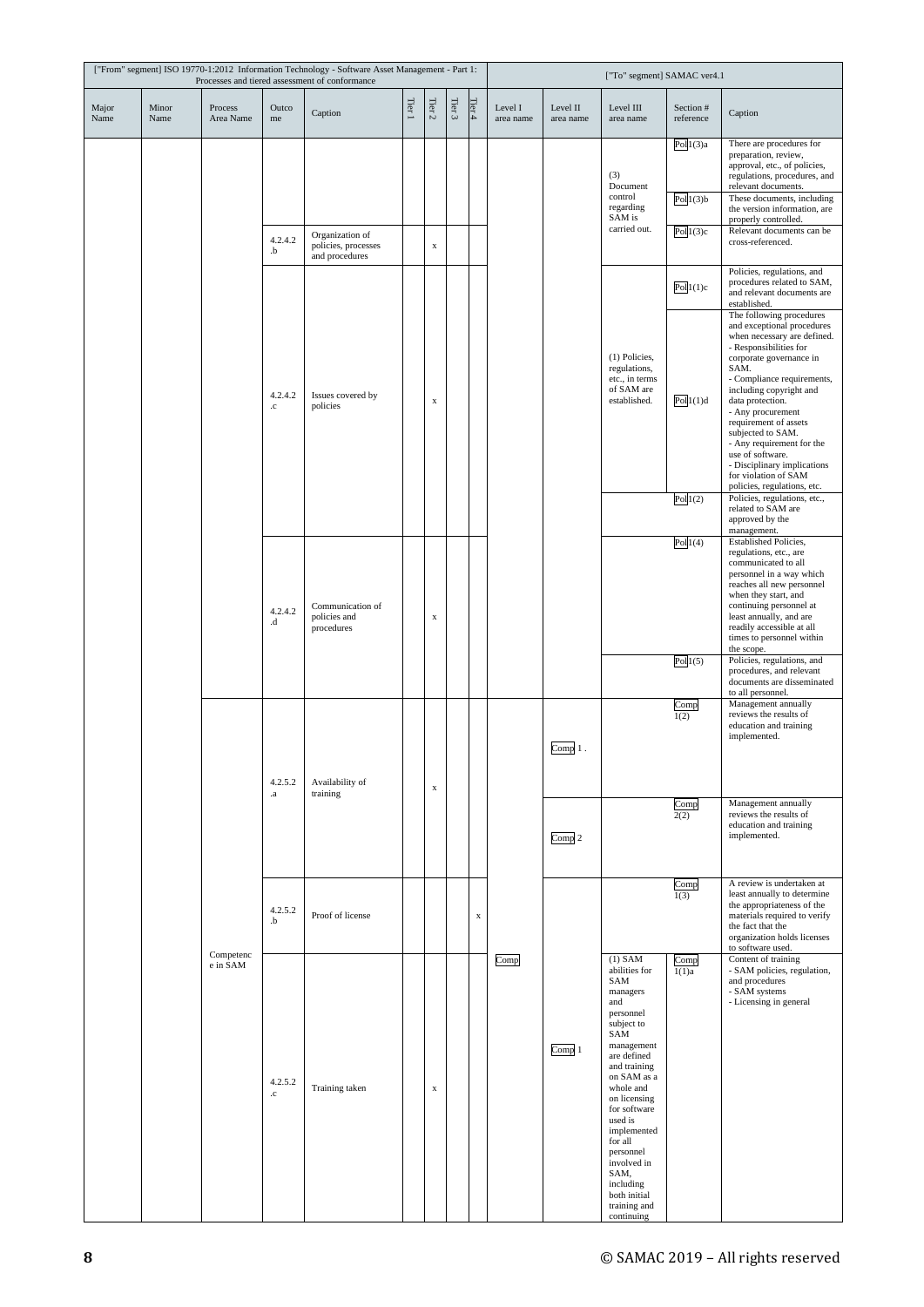|               |                                                    |                                    | ["From" segment] ISO 19770-1:2012 Information Technology - Software Asset Management - Part 1:<br>Processes and tiered assessment of conformance |                                                               |                                                |            |             |             |                      |                       | ["To" segment] SAMAC ver4.1                                                   |                                                                                       |                                                                                                                                                                                                                                                                                                         |                                                                                                                                                                                                                        |
|---------------|----------------------------------------------------|------------------------------------|--------------------------------------------------------------------------------------------------------------------------------------------------|---------------------------------------------------------------|------------------------------------------------|------------|-------------|-------------|----------------------|-----------------------|-------------------------------------------------------------------------------|---------------------------------------------------------------------------------------|---------------------------------------------------------------------------------------------------------------------------------------------------------------------------------------------------------------------------------------------------------------------------------------------------------|------------------------------------------------------------------------------------------------------------------------------------------------------------------------------------------------------------------------|
| Major<br>Name | Minor<br>Name                                      | Process<br>Area Name               | Outco<br>me                                                                                                                                      | Caption                                                       | Tier 1                                         | Tier $2\,$ | Tier $3$    | Tier 4      | Level I<br>area name | Level II<br>area name | Level III<br>area name                                                        | Section #<br>reference                                                                | Caption                                                                                                                                                                                                                                                                                                 |                                                                                                                                                                                                                        |
|               |                                                    |                                    |                                                                                                                                                  |                                                               |                                                |            |             |             |                      |                       | education<br>provided<br>annually.                                            |                                                                                       |                                                                                                                                                                                                                                                                                                         |                                                                                                                                                                                                                        |
|               |                                                    |                                    |                                                                                                                                                  |                                                               |                                                |            |             |             |                      |                       |                                                                               |                                                                                       |                                                                                                                                                                                                                                                                                                         |                                                                                                                                                                                                                        |
|               |                                                    |                                    |                                                                                                                                                  |                                                               |                                                |            |             |             |                      | Comp 2                |                                                                               | Comp<br>2(1)                                                                          | Abilities for SAM auditing<br>personnel are defined, and<br>such personnel are provided<br>annually with education and<br>training on subjects such as<br>the following:<br>- Knowledge on SAM<br>auditing<br>- SAM policies, regulations,<br>and procedures<br>- SAM systems<br>- Licensing in general |                                                                                                                                                                                                                        |
|               |                                                    |                                    | 4.2.5.2<br>$_{\rm d}$                                                                                                                            | Availability of<br>guidance from<br>software<br>manufacturers |                                                | X          |             |             |                      | Comp 1                |                                                                               | Comp<br>1(4)                                                                          | A review is undertaken at<br>least annually to determine<br>whether there have been<br>any changes in the licensing<br>terms of software vendors<br>and the impact of new<br>licensing terms.                                                                                                           |                                                                                                                                                                                                                        |
|               |                                                    | Planning<br>for SAM                |                                                                                                                                                  | 4.3.2.2<br>$\bf{.a}$                                          | Development of SAM<br>management<br>objectives |            |             |             | $\mathbf x$          |                       |                                                                               | $(7)$ A plan is<br>developed<br>for the<br>adoption and<br>implementati<br>on of SAM. | Pol1(7)b                                                                                                                                                                                                                                                                                                | The objectives of SAM are<br>established at least<br>annually, and these require<br>the approval of<br>management.                                                                                                     |
|               |                                                    |                                    |                                                                                                                                                  |                                                               |                                                |            |             |             |                      | Pol <sub>1</sub>      | (1) Policies,<br>regulations,<br>etc., in terms<br>of SAM are<br>established. | Pol1(1)a                                                                              | The scope of SAM in the<br>organization is defined.                                                                                                                                                                                                                                                     |                                                                                                                                                                                                                        |
|               |                                                    |                                    |                                                                                                                                                  | 4.3.2.2<br>$\cdot b$                                          | Development of SAM<br>plans                    |            | $\mathbf x$ |             |                      |                       |                                                                               | $(7)$ A plan is<br>developed<br>for the<br>adoption and<br>implementati<br>on of SAM. | Pol1(7)a                                                                                                                                                                                                                                                                                                | A SAM plan is updated at<br>least annually and specifies<br>matters including the scope<br>of SAM and assets<br>subjected to SAM. This<br>plan is examined from the<br>perspective of efficiently<br>implementing SAM. |
|               |                                                    |                                    | 4.3.2.2<br>$_{\rm{c}}$                                                                                                                           | Approval of SAM<br>plans                                      |                                                | X          |             |             |                      |                       |                                                                               | Pol1(7)c                                                                              | SAM plans are approved by<br>management.                                                                                                                                                                                                                                                                |                                                                                                                                                                                                                        |
|               | 4.3                                                |                                    | 4.3.3.2<br>$_{\rm a}$                                                                                                                            | Issue feedback                                                |                                                |            |             | $\mathbf X$ | Pol                  | Pol <sub>4</sub>      |                                                                               | Pol4(4)                                                                               | Mechanisms are in place to<br>collect information on<br>changes, issues, and risks<br>affecting SAM<br>implemented.                                                                                                                                                                                     |                                                                                                                                                                                                                        |
|               | Planning<br>and<br>Implementa<br>tion<br>Processes | Implementa<br>tion of<br>SAM       | 4.3.3.2<br>$\cdot b$                                                                                                                             | Progress against SAM<br>plan                                  |                                                |            |             | $\mathbf x$ |                      |                       | $(6)$ A system<br>is in place<br>for regular<br>review of<br>status reports   | Pol3(6)a                                                                              | Regular status reports (at<br>least quarterly) on progress<br>against the annual SAM<br>plan are reported to<br>management.                                                                                                                                                                             |                                                                                                                                                                                                                        |
|               | for SAM                                            |                                    | 4.3.3.2<br>$_{\rm{c}}$                                                                                                                           | Follow-up on<br>variances                                     |                                                |            |             | $\mathbf X$ |                      | Pol <sub>3</sub>      | on progress<br>against the<br>annual SAM<br>plan.                             | Pol3(6)b                                                                              | Any variances requiring<br>follow-up are identified and<br>documented.                                                                                                                                                                                                                                  |                                                                                                                                                                                                                        |
|               |                                                    | Monitoring<br>and Review<br>of SAM |                                                                                                                                                  |                                                               |                                                |            |             |             |                      |                       |                                                                               | Pol3(4)                                                                               | The process of auditing of<br>SAM calls for<br>implementation at least<br>annually to confirm whether<br>the SAM management<br>items are achieved.                                                                                                                                                      |                                                                                                                                                                                                                        |
|               |                                                    |                                    | 4.3.4.2<br>$\cdot a$                                                                                                                             | Annual management<br>review of SAM                            |                                                |            |             | $\mathbf x$ |                      | Pol 4                 |                                                                               | Pol4(1)                                                                               | A review of policies,<br>regulations, etc. is<br>conducted regularly and in<br>response to any major<br>changes.                                                                                                                                                                                        |                                                                                                                                                                                                                        |
|               |                                                    |                                    |                                                                                                                                                  |                                                               |                                                |            |             |             | Sys                  | Sys 1                 |                                                                               | Sys $1(5)$                                                                            | Persons implementing SAM<br>audits are assigned in ways<br>that ensure their<br>independence from the<br>subjects of auditing.                                                                                                                                                                          |                                                                                                                                                                                                                        |
|               |                                                    |                                    | 4.3.4.2<br>.b                                                                                                                                    | SAM owner sign-off                                            |                                                |            |             | $\mathbf x$ | Pol                  | Pol <sub>3</sub>      |                                                                               | Pol3(5)                                                                               | The process of auditing of<br>SAM calls for<br>implementation at least<br>annually to confirm whether<br>the SAM management<br>items are achieved.                                                                                                                                                      |                                                                                                                                                                                                                        |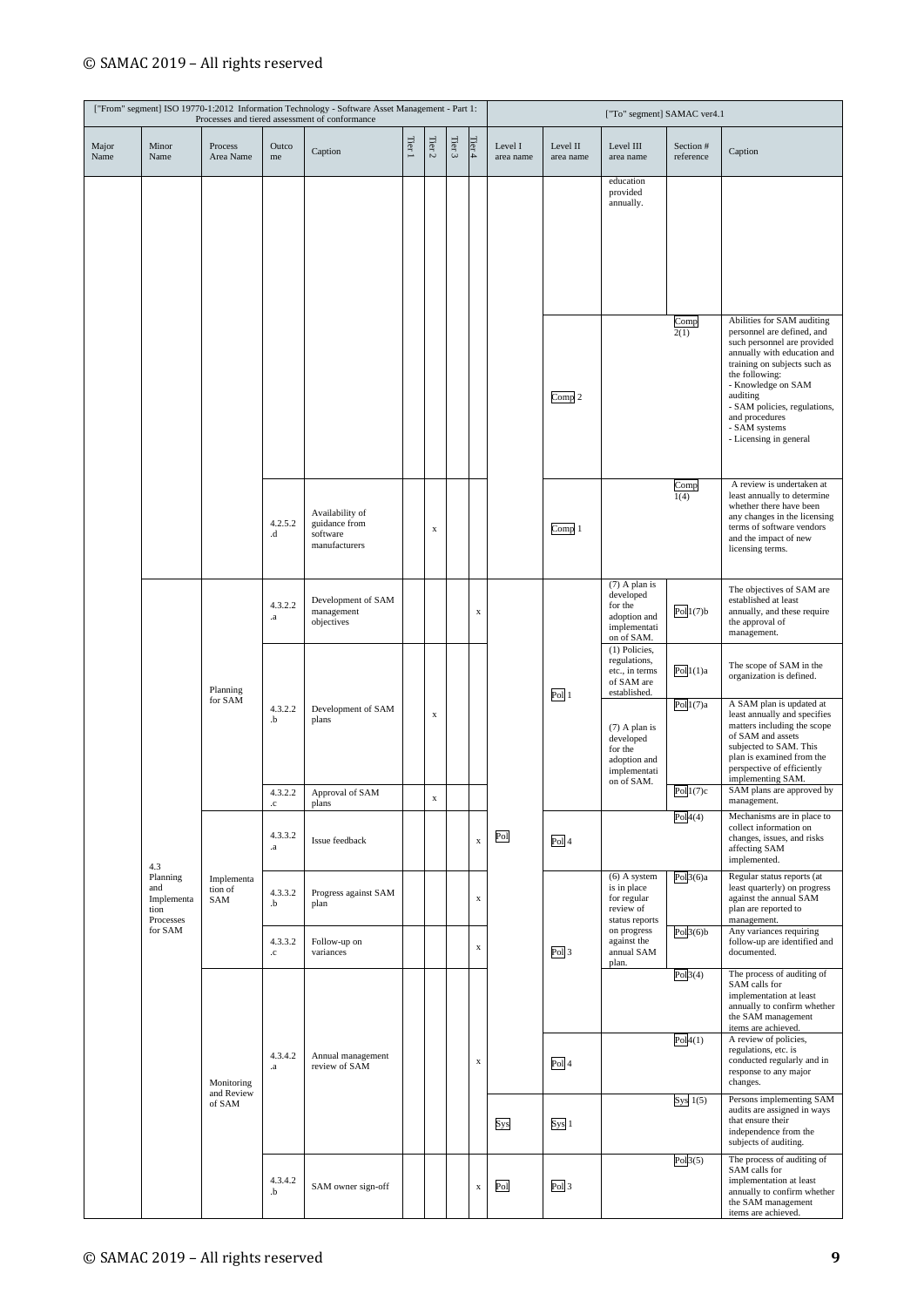|                       |                               |                                   |                        | ["From" segment] ISO 19770-1:2012 Information Technology - Software Asset Management - Part 1:<br>Processes and tiered assessment of conformance |                       |                                                                                                          |            |                  | ["To" segment] SAMAC ver4.1 |                       |                                                                                                                                                                                            |                                          |                                                                                                                                                                                                                                                                                                                                                                          |
|-----------------------|-------------------------------|-----------------------------------|------------------------|--------------------------------------------------------------------------------------------------------------------------------------------------|-----------------------|----------------------------------------------------------------------------------------------------------|------------|------------------|-----------------------------|-----------------------|--------------------------------------------------------------------------------------------------------------------------------------------------------------------------------------------|------------------------------------------|--------------------------------------------------------------------------------------------------------------------------------------------------------------------------------------------------------------------------------------------------------------------------------------------------------------------------------------------------------------------------|
| Major<br>Name         | Minor<br>Name                 | Process<br>Area Name              | Outco<br>me            | Caption                                                                                                                                          | Tier $\boldsymbol{1}$ | Tier $2\,$                                                                                               | Tier $3\,$ | Tier $4$         | Level I<br>area name        | Level II<br>area name | Level III<br>area name                                                                                                                                                                     | Section #<br>reference                   | Caption                                                                                                                                                                                                                                                                                                                                                                  |
|                       |                               |                                   | 4.3.4.2<br>$_{\rm{c}}$ | Software deployment<br>review                                                                                                                    |                       | p<br>a<br>rt<br>i.<br>a<br>1<br>(<br>q<br>u<br>i.<br>$\mathbf c$<br>k<br>W<br>i<br>$\mathbf n$<br>s<br>١ |            | f<br>u<br>1<br>1 | Cost                        | Cost1                 |                                                                                                                                                                                            | Cost $1(4)$                              | Information can be<br>ascertained for optimization<br>of the costs of assets<br>subjected to SAM.                                                                                                                                                                                                                                                                        |
|                       |                               |                                   | 4.3.5.2                | Suggestions for<br>improvement                                                                                                                   |                       |                                                                                                          |            | $\mathbf x$      | Pol                         | Pol <sub>4</sub>      |                                                                                                                                                                                            | Pol4(2)<br>Pol4(3)                       | A mechanism is in place to<br>collect and record suggested<br>improvements to SAM<br>policies, regulations, etc.<br>throughout the organization.<br>Suggestions for                                                                                                                                                                                                      |
|                       |                               | Continual<br>Improveme            | $\cdot a$              | feedback                                                                                                                                         |                       |                                                                                                          |            |                  |                             |                       |                                                                                                                                                                                            |                                          | improvement to policies,<br>regulations, etc. are<br>assessed, prioritized,<br>approved, and<br>implemented.                                                                                                                                                                                                                                                             |
|                       |                               | nt of SAM                         | 4.3.5.2<br>.b          | Suggestions for<br>improvement                                                                                                                   |                       |                                                                                                          |            | $\mathbf X$      | Sys                         | Sys 1                 |                                                                                                                                                                                            | Sys $1(6)$                               | A system is in place for<br>organization-wide<br>collection and recording of<br>proposed SAM<br>improvements related to<br>systems.                                                                                                                                                                                                                                      |
|                       |                               |                                   |                        | execution                                                                                                                                        |                       |                                                                                                          |            |                  |                             | $Sys$ 2               |                                                                                                                                                                                            | $Sys$ 2(1)                               | Suggestions for<br>improvement to systems are<br>assessed, prioritized,<br>approved, and<br>implemented.                                                                                                                                                                                                                                                                 |
| Core SAM<br>Processes |                               |                                   |                        |                                                                                                                                                  |                       |                                                                                                          |            |                  | Pol                         | Pol <sub>1</sub>      | (1) Policies,<br>regulations,<br>etc., in terms<br>of SAM are<br>established.                                                                                                              | Pol1(1)b                                 | Types of assets subjected to<br>SAM and necessary<br>management items in an<br>organization are defined.                                                                                                                                                                                                                                                                 |
|                       | 4.4<br>Inventory<br>Processes | Software<br>Asset<br>Identificati | 4.4.2.2<br>$\cdot a$   | Initial identification<br>of data requirements                                                                                                   |                       |                                                                                                          |            | $\mathbf X$      | Own                         | Own 1                 | $(1)$ Types of<br>assets<br>subjected to<br>management<br>and<br>necessary<br>management<br>items are<br>identified for<br>owned<br>licenses, and<br>the<br>necessary<br>information<br>is | Own<br>1(1)b                             | Items to be managed<br>- Licenses including<br>underlying licenses and<br>effective full licenses<br>- Proof of license<br>documentation<br>- Contracts (including terms<br>and conditions) relating to<br>software assets, including<br>both hard copy and<br>electronic<br>- Both physical and<br>electronic stores of the<br>above, as relevant<br>- Licensing models |
|                       | for SAM                       | on                                |                        |                                                                                                                                                  |                       |                                                                                                          |            |                  |                             |                       | ascertained<br>and<br>recorded.                                                                                                                                                            | $\frac{\text{Own}}{\text{1}(1)\text{f}}$ | When using licenses held<br>outside the organization, all<br>necessary items including<br>the name of the holder of<br>the license are ascertained.<br>Records are kept of product                                                                                                                                                                                       |
|                       |                               |                                   |                        |                                                                                                                                                  |                       |                                                                                                          |            |                  |                             |                       |                                                                                                                                                                                            | Own $1(7)$<br>Imp1(1)                    | names and quantities of<br>installation media held and<br>distribution images set up<br>on servers etc.<br>For the hardware on which                                                                                                                                                                                                                                     |
|                       |                               |                                   |                        |                                                                                                                                                  |                       |                                                                                                          |            |                  | Imp                         | Imp <sub>1</sub>      |                                                                                                                                                                                            | Imp1(7)                                  | software is used and the<br>software installed, the types<br>of assets subjected to<br>management and the<br>necessary management<br>items and management<br>objectives are identified and<br>necessary information is<br>ascertained and recorded.<br>Processes are established                                                                                         |
|                       |                               |                                   |                        |                                                                                                                                                  |                       |                                                                                                          |            |                  |                             |                       |                                                                                                                                                                                            |                                          | concerning hardware and<br>software changes.                                                                                                                                                                                                                                                                                                                             |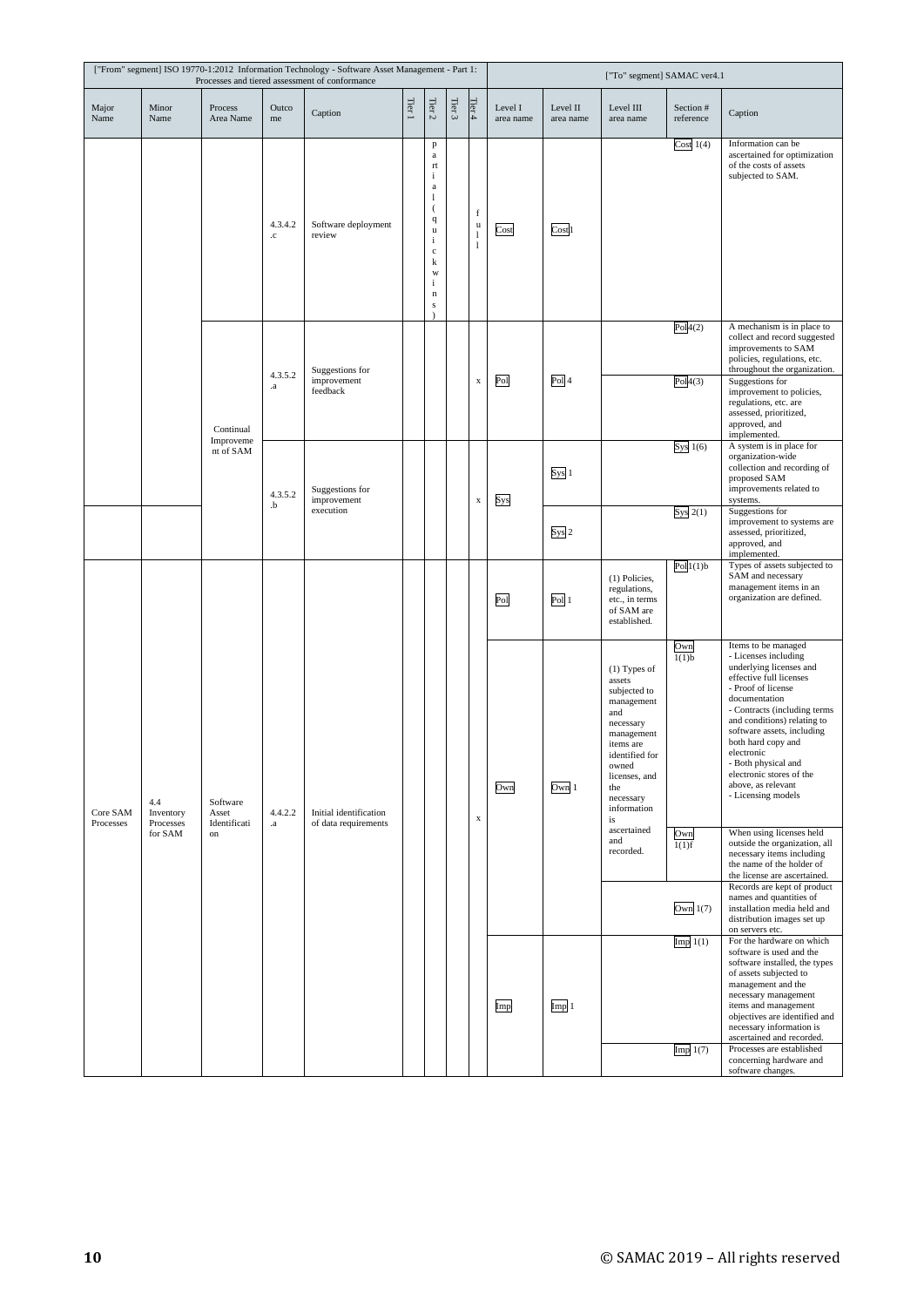|               |               |                                      |                         | ["From" segment] ISO 19770-1:2012 Information Technology - Software Asset Management - Part 1:<br>Processes and tiered assessment of conformance |             |            |        |          |                      |                                                                    | ["To" segment] SAMAC ver4.1                                                                                                                                                                                                   |                        |                                                                                                                                                                                                                                                                                                                                                                                                                                                                                                  |
|---------------|---------------|--------------------------------------|-------------------------|--------------------------------------------------------------------------------------------------------------------------------------------------|-------------|------------|--------|----------|----------------------|--------------------------------------------------------------------|-------------------------------------------------------------------------------------------------------------------------------------------------------------------------------------------------------------------------------|------------------------|--------------------------------------------------------------------------------------------------------------------------------------------------------------------------------------------------------------------------------------------------------------------------------------------------------------------------------------------------------------------------------------------------------------------------------------------------------------------------------------------------|
| Major<br>Name | Minor<br>Name | Process<br>Area Name                 | Outco<br>me             | Caption                                                                                                                                          | Tier 1      | Tier $2\,$ | Tier 3 | Tier $4$ | Level I<br>area name | Level II<br>area name                                              | Level III<br>area name                                                                                                                                                                                                        | Section #<br>reference | Caption                                                                                                                                                                                                                                                                                                                                                                                                                                                                                          |
|               |               |                                      | 4.4.2.2                 | Master register of                                                                                                                               | $\mathbf X$ |            |        |          | Pol                  | Pol <sub>5</sub>                                                   |                                                                                                                                                                                                                               | Pol5(1)                | The SAM owner for the<br>entire organization<br>maintains a Master of<br>Register that can be used to<br>confirm the following items<br>at a minimum:<br>- Assets subjected to<br>management<br>- Register of stores and<br>inventories relevant to SAM<br>- Documents relevant to<br>SAM<br>- Names of persons in<br>charge of managing these<br>information, and locations<br>where these are stored and<br>installed<br>- Separation of definitive<br>source and copies<br>- Date of updating |
|               |               |                                      | .b                      | stores and inventories                                                                                                                           |             |            |        |          | Own                  | Own 1<br>Systems<br>are in place<br>for<br>recording<br>informatio |                                                                                                                                                                                                                               | Own<br>$1(1)$ g        | Records exist clarifying<br>which stores and types of<br>information are held, with<br>duplication allowed only if<br>duplicate information can<br>be traced back to the<br>definitive source record.                                                                                                                                                                                                                                                                                            |
|               |               |                                      |                         |                                                                                                                                                  |             |            |        |          |                      | n on<br>changes to<br>licenses                                     |                                                                                                                                                                                                                               | Own $1(7)$             | Records are kept of product<br>names and quantities of<br>installation media held and<br>distribution images set up<br>on servers etc.                                                                                                                                                                                                                                                                                                                                                           |
|               |               |                                      |                         |                                                                                                                                                  |             |            |        |          | Imp                  | Imp <sub>1</sub>                                                   |                                                                                                                                                                                                                               | Imp $1(2)$             | All software installed on<br>hardware is identified and<br>ascertained.                                                                                                                                                                                                                                                                                                                                                                                                                          |
|               |               |                                      |                         |                                                                                                                                                  |             |            |        |          |                      | Own 1                                                              | $(1)$ Types of<br>assets<br>subjected to<br>management<br>and<br>necessary<br>management<br>items are<br>identified for<br>owned<br>licenses, and<br>the<br>necessary<br>information<br>is<br>ascertained<br>and<br>recorded. | $\frac{Own}{1(1)a}$    | Policies and procedures are<br>developed, approved, and<br>issued that include the<br>management, maintenance,<br>and storage (including<br>access controls) of<br>inventory lists and<br>physical/electronic assets<br>subjected to management                                                                                                                                                                                                                                                  |
|               |               | Software<br>Asset<br>Inventory       | 4.4.3.2<br>$\mathbf{a}$ | Policies and<br>procedures for<br>inventory<br>management                                                                                        | $\mathbf X$ |            |        |          | Own                  |                                                                    |                                                                                                                                                                                                                               | Own $1(4)$             | Physical/electronic<br>inventories related to<br>licenses are stored<br>appropriately (including<br>management and<br>maintenance of locations of<br>storage)<br>Records are kept of product                                                                                                                                                                                                                                                                                                     |
|               |               | Manageme<br>$\mathop{\hbox{\rm nt}}$ |                         |                                                                                                                                                  |             |            |        |          |                      |                                                                    |                                                                                                                                                                                                                               | Own $1(7)$             | names and quantities of<br>installation media held and<br>distribution images set up<br>on servers etc.                                                                                                                                                                                                                                                                                                                                                                                          |
|               |               |                                      |                         |                                                                                                                                                  |             |            |        |          |                      | Own 2                                                              |                                                                                                                                                                                                                               | Own $2(1)$             | License certificates, terms<br>of use, contracts, etc. are<br>stored under the<br>management of the SAM<br>owner.                                                                                                                                                                                                                                                                                                                                                                                |
|               |               |                                      |                         |                                                                                                                                                  |             |            |        |          |                      | Own 3                                                              | (3)<br>Appropriaten<br>ess                                                                                                                                                                                                    | Own<br>3(3)g           | Systems are in place for<br>management of access<br>authorization and<br>restrictions based on such<br>authorization.                                                                                                                                                                                                                                                                                                                                                                            |
|               |               |                                      |                         | Inventories of<br>hardware, installed<br>software, and licenses                                                                                  | $\mathbf X$ |            |        |          |                      | Own 1                                                              | $(1)$ Types of<br>assets<br>subjected to<br>management<br>and<br>necessary<br>management<br>items are<br>identified for                                                                                                       | $\frac{Own}{1(1)a}$    | Policies and procedures are<br>developed, approved, and<br>issued that include the<br>management, maintenance,<br>and storage (including<br>access controls) of<br>inventory lists and<br>physical/electronic assets<br>subjected to management                                                                                                                                                                                                                                                  |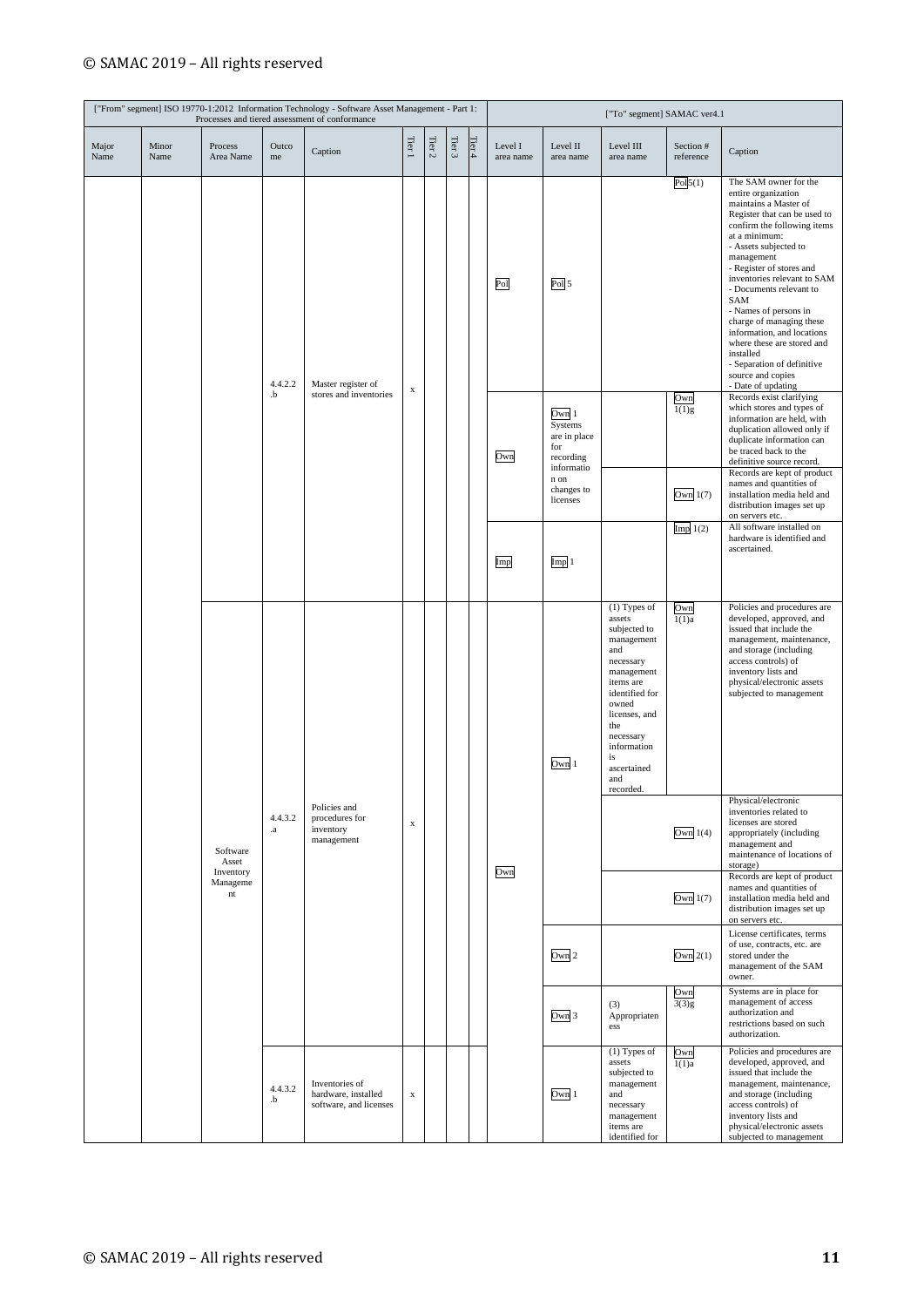|               | ["From" segment] ISO 19770-1:2012 Information Technology - Software Asset Management - Part 1:<br>Processes and tiered assessment of conformance |                      |                        |                                                                        |                                           |            |          |         |                      |                       | ["To" segment] SAMAC ver4.1                                                                                          |                           |                                                                                                                                                                                                                                                 |
|---------------|--------------------------------------------------------------------------------------------------------------------------------------------------|----------------------|------------------------|------------------------------------------------------------------------|-------------------------------------------|------------|----------|---------|----------------------|-----------------------|----------------------------------------------------------------------------------------------------------------------|---------------------------|-------------------------------------------------------------------------------------------------------------------------------------------------------------------------------------------------------------------------------------------------|
| Major<br>Name | Minor<br>Name                                                                                                                                    | Process<br>Area Name | Outco<br>me            | Caption                                                                | Tier 1                                    | Tier $2\,$ | Tier $3$ | Tier 4  | Level I<br>area name | Level II<br>area name | Level III<br>area name                                                                                               | Section #<br>reference    | Caption                                                                                                                                                                                                                                         |
|               |                                                                                                                                                  |                      |                        |                                                                        |                                           |            |          |         |                      |                       | owned<br>licenses, and<br>the<br>necessary<br>information<br>is<br>ascertained<br>and<br>recorded.                   | Own<br>$\overline{1(1)c}$ | Physical and electronic<br>stores<br>- Owned underlying<br>licenses and effective full<br>licenses<br>- Contracts (both hard copy<br>and electronic) relating to<br>software assets<br>- Proof of license<br>documentation                      |
|               |                                                                                                                                                  |                      |                        |                                                                        |                                           |            |          |         |                      |                       |                                                                                                                      | Own $1(4)$                | Physical/electronic<br>inventories related to<br>licenses are stored<br>appropriately (including<br>management and<br>maintenance of locations of<br>storage)                                                                                   |
|               |                                                                                                                                                  |                      |                        |                                                                        |                                           |            |          |         |                      |                       |                                                                                                                      | Own $1(7)$                | Records are kept of product<br>names and quantities of<br>installation media held and<br>distribution images set up<br>on servers etc.                                                                                                          |
|               |                                                                                                                                                  |                      |                        |                                                                        |                                           |            |          |         |                      |                       |                                                                                                                      | Imp1(3)                   | All subject hardware<br>running the software is<br>ascertained, including<br>backups and other hardware<br>not currently deployed or in<br>use.                                                                                                 |
|               |                                                                                                                                                  |                      |                        |                                                                        |                                           |            |          |         |                      | Imp <sub>1</sub>      | (4) Software<br>installed can<br>be identified                                                                       | Imp $1(4)a$               | Installed software and<br>owned licenses are linked in<br>accordance with the terms<br>of use.                                                                                                                                                  |
|               |                                                                                                                                                  |                      |                        |                                                                        |                                           |            |          |         | Imp                  |                       | as having<br>been<br>installed<br>under<br>license.                                                                  | Imp1(4)b                  | As necessary, the hardware<br>to which a license applies<br>(such as hardware with<br>preinstalled software or<br>other cases that individual<br>linkage is required) can be<br>ascertained.                                                    |
|               |                                                                                                                                                  |                      |                        |                                                                        |                                           |            |          |         |                      | Imp <sub>2</sub>      | (3)<br>Appropriaten<br>ess                                                                                           | Imp $2(3)d$               | When installing software,<br>the fact that such<br>installation is within the<br>scope of the license is<br>confirmed.                                                                                                                          |
|               |                                                                                                                                                  |                      |                        |                                                                        |                                           |            |          |         |                      |                       | $(1)$ Types of<br>assets<br>subjected to<br>management<br>and<br>necessary<br>management<br>items are                | Own<br>$\overline{1(1)a}$ | Policies and procedures are<br>developed, approved, and<br>issued that include the<br>management, maintenance,<br>and storage (including<br>access controls) of<br>inventory lists and<br>physical/electronic assets<br>subjected to management |
|               |                                                                                                                                                  |                      |                        |                                                                        |                                           |            |          |         |                      |                       | identified for<br>owned<br>licenses, and<br>the<br>necessary<br>information<br>is<br>ascertained<br>and<br>recorded. | Own<br>1(1)c              | Physical and electronic<br>stores<br>- Owned underlying<br>licenses and effective full<br>licenses<br>- Contracts (both hard copy<br>and electronic) relating to<br>software assets<br>- Proof of license<br>documentation                      |
|               |                                                                                                                                                  |                      | 4.4.3.2<br>$_{\rm .C}$ | Inventories of<br>software masters and<br>contractual<br>documentation | $\mathbf{1}$<br>3<br>Ĭ.<br>$\overline{4}$ |            |          | $\,2\,$ | Own                  | Own 1                 |                                                                                                                      | Own $1(4)$                | Physical/electronic<br>inventories related to<br>licenses are stored<br>appropriately (including<br>management and<br>maintenance of locations of<br>storage)                                                                                   |
|               |                                                                                                                                                  |                      |                        |                                                                        |                                           |            |          |         |                      |                       |                                                                                                                      | Own $1(7)$                | Records are kept of product<br>names and quantities of<br>installation media held and<br>distribution images set up<br>on servers etc.                                                                                                          |
|               |                                                                                                                                                  |                      |                        |                                                                        |                                           |            |          |         |                      |                       | (8) Records<br>are kept of<br>use of media                                                                           | Own<br>$\overline{1(8)a}$ | Procedures are established<br>for lending and return of<br>media.                                                                                                                                                                               |
|               |                                                                                                                                                  |                      |                        |                                                                        |                                           |            |          |         |                      |                       | and<br>installation<br>images.                                                                                       | Own<br>$1(8)$ b           | Records are kept of lending<br>and return of media.                                                                                                                                                                                             |
|               |                                                                                                                                                  |                      |                        |                                                                        |                                           |            |          |         |                      |                       |                                                                                                                      | Own $1(9)$                | All materials such as<br>license agreements<br>certifying licenses held and<br>media are differentiated.                                                                                                                                        |
|               |                                                                                                                                                  |                      |                        |                                                                        |                                           |            |          |         |                      | Own <sub>2</sub>      |                                                                                                                      | Own $2(1)$                | License certificates, terms<br>of use, contracts, etc. are<br>stored under the<br>management of the SAM<br>owner.                                                                                                                               |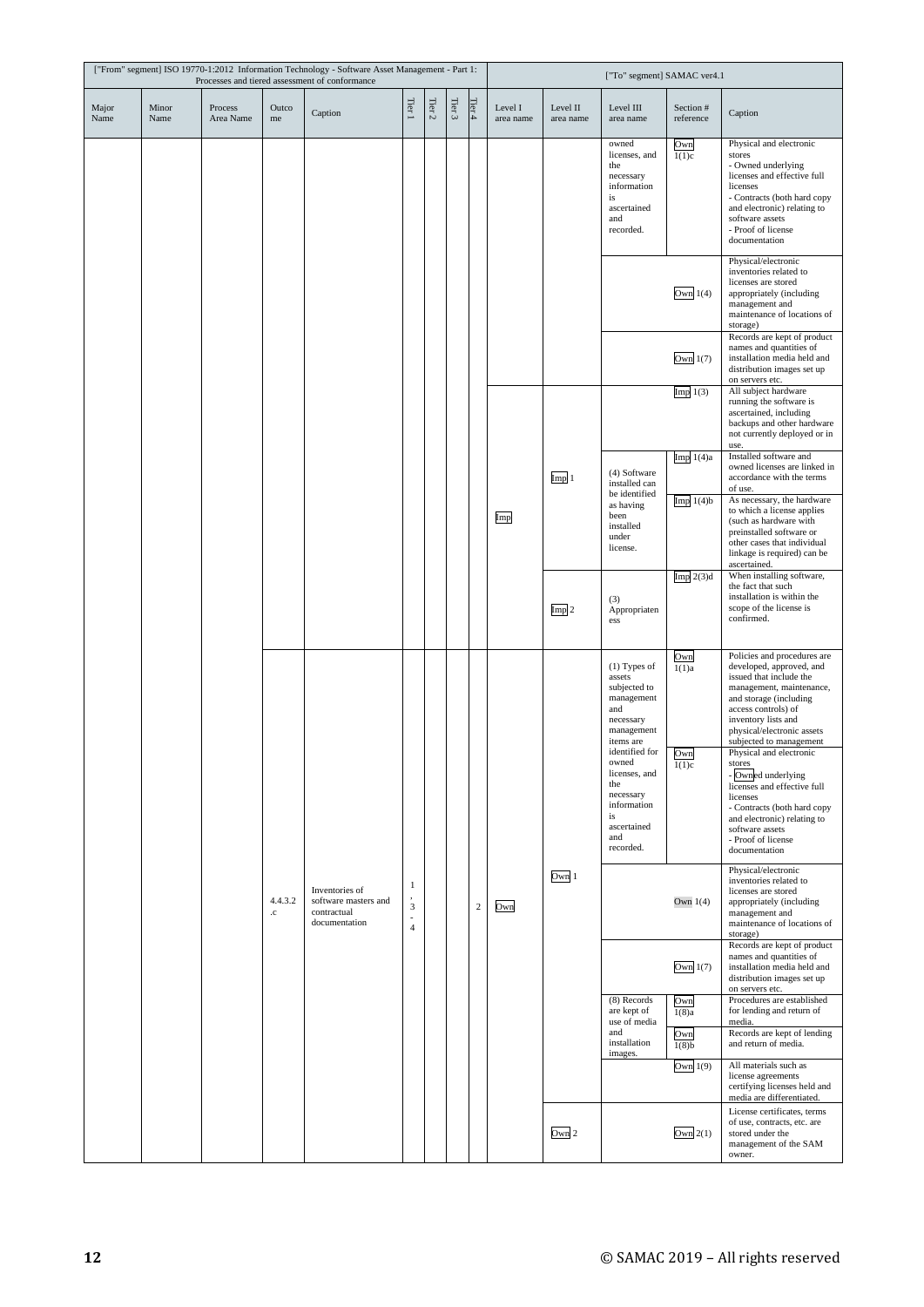| ["From" segment] ISO 19770-1:2012 Information Technology - Software Asset Management - Part 1:<br>Processes and tiered assessment of conformance |               |                              |                                             |                                                                 |                |          |            |             | ["To" segment] SAMAC ver4.1 |                       |                                                                                                                                                                                                                             |                              |                                                                                                                                                                                                                                                                                                                                                                                                                                                 |                                                                                                                 |
|--------------------------------------------------------------------------------------------------------------------------------------------------|---------------|------------------------------|---------------------------------------------|-----------------------------------------------------------------|----------------|----------|------------|-------------|-----------------------------|-----------------------|-----------------------------------------------------------------------------------------------------------------------------------------------------------------------------------------------------------------------------|------------------------------|-------------------------------------------------------------------------------------------------------------------------------------------------------------------------------------------------------------------------------------------------------------------------------------------------------------------------------------------------------------------------------------------------------------------------------------------------|-----------------------------------------------------------------------------------------------------------------|
| Major<br>Name                                                                                                                                    | Minor<br>Name | Process<br>Area Name         | Outco<br>me                                 | Caption                                                         | Tier 1         | Tier $2$ | Tier $3\,$ | Tier $4$    | Level I<br>area name        | Level II<br>area name | Level III<br>area name                                                                                                                                                                                                      | Section #<br>reference       | Caption                                                                                                                                                                                                                                                                                                                                                                                                                                         |                                                                                                                 |
|                                                                                                                                                  |               |                              |                                             |                                                                 |                |          |            |             |                             | Own 1                 | (1) Types of<br>assets<br>subjected to<br>management<br>and<br>necessary<br>management<br>items are<br>identified for<br>owned<br>licenses, and<br>the<br>necessary<br>information<br>is<br>ascertained<br>and<br>recorded. | Own<br>1(1)d<br>Own<br>1(1)e | Licenses with additional<br>terms, such as whether<br>down-grading is permitted,<br>whether the software may<br>be transferred for use on<br>other hardware, numbers of<br>simultaneous users, and<br>numbers of processors, are<br>managed appropriately.<br>Inventories, or other clearly<br>defined analysis or metric<br>mechanisms exist to<br>determine any licensing<br>usage based on criteria<br>other than software<br>installations. |                                                                                                                 |
|                                                                                                                                                  |               |                              | 4.4.3.2<br>.d                               | Measurement<br>mechanisms for all<br>other licensing<br>metrics | $\mathbf x$    |          |            |             |                             |                       |                                                                                                                                                                                                                             | Own $1(6)$                   | Licenses with additional<br>terms, such as whether<br>down-grading is permitted,<br>whether the software may<br>be transferred for use on<br>other hardware, numbers of<br>simultaneous users, and<br>numbers of processors, are<br>managed appropriately.                                                                                                                                                                                      |                                                                                                                 |
|                                                                                                                                                  |               |                              |                                             |                                                                 |                |          |            |             |                             | Own 3                 | (2)<br>Timeliness                                                                                                                                                                                                           | Own<br>3(2)c                 | For licenses with expiration<br>dates, the expiration dates<br>are recorded and the<br>software is not used after<br>the expiration date.                                                                                                                                                                                                                                                                                                       |                                                                                                                 |
|                                                                                                                                                  |               |                              |                                             |                                                                 |                |          |            |             |                             | Imp <sub>1</sub>      |                                                                                                                                                                                                                             | Imp1(5)                      | As appropriate for the<br>content, related information<br>is ascertained for use of<br>licenses based on standards<br>other than software<br>installation.                                                                                                                                                                                                                                                                                      |                                                                                                                 |
|                                                                                                                                                  |               | Software<br>Asset<br>Control | 4.4.3.2<br>$_{\rm .e}$<br>4.4.3.2<br>$.6\,$ |                                                                 | Continuity of  |          |            |             |                             | Own                   | Own 2                                                                                                                                                                                                                       |                              | Own $2(2)$                                                                                                                                                                                                                                                                                                                                                                                                                                      | Materials serving as proof<br>of license are maintained in<br>a state in which they can be<br>used at any time. |
|                                                                                                                                                  |               |                              |                                             |                                                                 | operations     |          |            |             | $\mathbf x$                 | Imp                   | Imp <sub>1</sub>                                                                                                                                                                                                            |                              | Imp1(9)                                                                                                                                                                                                                                                                                                                                                                                                                                         | The availability of the<br>software environment is<br>maintained in accordance<br>with its necessity.           |
|                                                                                                                                                  |               |                              |                                             |                                                                 | Minimum report |          |            |             |                             | Own                   | Own <sub>1</sub>                                                                                                                                                                                                            |                              | Own<br>$\frac{1(10)}{1(10)}$                                                                                                                                                                                                                                                                                                                                                                                                                    | Ledgers etc. prepared<br>include identification of<br>original data sources and<br>their purposes and details.  |
|                                                                                                                                                  |               |                              |                                             | descriptors                                                     |                |          |            | $\mathbf x$ | Imp                         | Imp <sub>1</sub>      |                                                                                                                                                                                                                             | Imp1(10)                     | Ledgers etc. produced<br>include information for<br>identifying the original data<br>source, objectives, and<br>details.                                                                                                                                                                                                                                                                                                                        |                                                                                                                 |
|                                                                                                                                                  |               |                              | 4.4.4.2                                     | Audit trail of changes                                          |                |          |            | $\mathbf x$ | Own                         | Own 1                 | (3)<br>Information<br>is<br>identificated<br>concerning<br>changes to<br>licenses                                                                                                                                           | Own<br>1(3)a                 | Content of changes includes<br>the following:<br>- Changes in numbers of<br>licenses owned due to<br>introduction of new<br>software, retirement and<br>return of software<br>- Changes in contract<br>information due to changes<br>in users, sections, etc.<br>- Changes in numbers of<br>licenses owned, media to be<br>managed, etc. due to<br>revision of terms of use                                                                     |                                                                                                                 |
|                                                                                                                                                  |               |                              | $\bf{.}a$                                   |                                                                 |                |          |            |             |                             | Own <sub>3</sub>      | (2)<br>Timeliness                                                                                                                                                                                                           | Own<br>3(2)a                 | Information on changes in<br>owned licenses is recorded<br>in a timely manner.                                                                                                                                                                                                                                                                                                                                                                  |                                                                                                                 |
|                                                                                                                                                  |               |                              |                                             |                                                                 |                |          |            |             | Imp                         | $Imp1$ .              |                                                                                                                                                                                                                             | Imp1(6)                      | Software and hardware<br>change information is<br>recorded.                                                                                                                                                                                                                                                                                                                                                                                     |                                                                                                                 |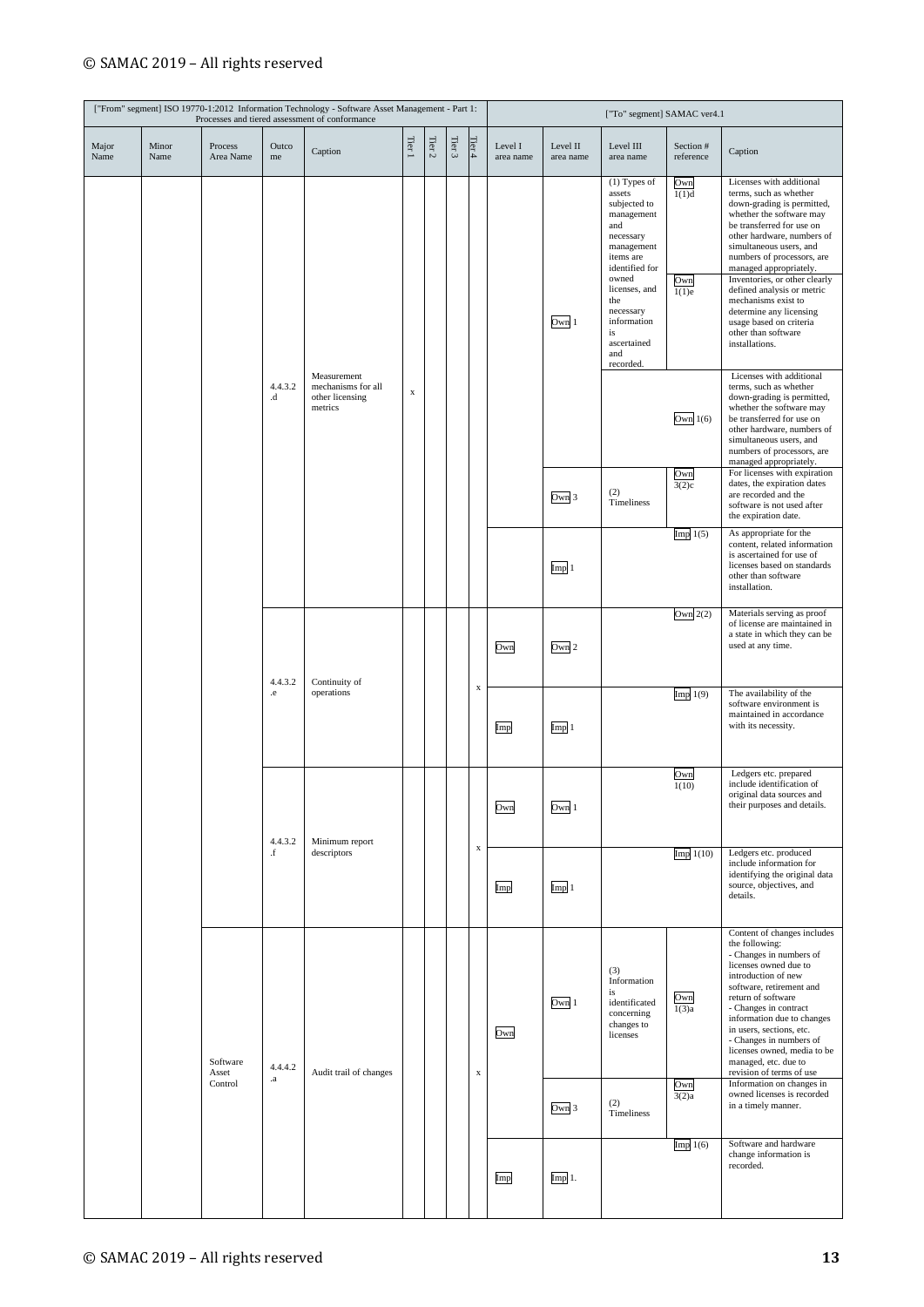|               | ["From" segment] ISO 19770-1:2012 Information Technology - Software Asset Management - Part 1:<br>Processes and tiered assessment of conformance |                                 |                        |                                                        |                                            |                                                                                             |        |                                    |                      |                       | ["To" segment] SAMAC ver4.1               |                           |                                                                                                                                                                                                                                                                                                                                                                             |
|---------------|--------------------------------------------------------------------------------------------------------------------------------------------------|---------------------------------|------------------------|--------------------------------------------------------|--------------------------------------------|---------------------------------------------------------------------------------------------|--------|------------------------------------|----------------------|-----------------------|-------------------------------------------|---------------------------|-----------------------------------------------------------------------------------------------------------------------------------------------------------------------------------------------------------------------------------------------------------------------------------------------------------------------------------------------------------------------------|
| Major<br>Name | Minor<br>Name                                                                                                                                    | Process<br>Area Name            | Outco<br>me            | Caption                                                | Tier 1                                     | Tier $2\,$                                                                                  | Tier 3 | Tier 4                             | Level I<br>area name | Level II<br>area name | Level III<br>area name                    | Section #<br>reference    | Caption                                                                                                                                                                                                                                                                                                                                                                     |
|               |                                                                                                                                                  |                                 |                        |                                                        |                                            |                                                                                             |        |                                    |                      | Imp <sub>2</sub>      | (2)<br>Timeliness                         | $Imp$ 2(2)a               | Information on changes in<br>all the software and<br>hardware included in the<br>scope of SAM is recorded<br>in a timely manner.                                                                                                                                                                                                                                            |
|               |                                                                                                                                                  |                                 | 4.4.4.2<br>.b          | Policies and<br>procedures for<br>version control      |                                            |                                                                                             |        | X                                  | Own                  | Own 1                 | (3)<br>Information<br>is<br>identificated | Own<br>$\overline{1(3)a}$ | Content of changes includes<br>the following:<br>- Changes in numbers of<br>licenses owned due to<br>introduction of new<br>software, retirement and<br>return of software<br>- Changes in contract<br>information due to changes<br>in users, sections, etc.<br>- Changes in numbers of<br>licenses owned, media to be<br>managed, etc. due to<br>revision of terms of use |
|               |                                                                                                                                                  |                                 | 4.4.4.2<br>$_{\rm .C}$ | Policies and<br>procedures for<br>deployment baselines |                                            |                                                                                             |        | $\mathbf x$                        |                      |                       | concerning<br>changes to<br>licenses      | $\frac{Own}{1(3)a}$       | Content of changes includes<br>the following:<br>- Changes in numbers of<br>licenses owned due to<br>introduction of new<br>software, retirement and<br>return of software<br>- Changes in contract<br>information due to changes<br>in users, sections, etc.<br>- Changes in numbers of<br>licenses owned, media to be<br>managed, etc. due to<br>revision of terms of use |
|               |                                                                                                                                                  |                                 |                        |                                                        |                                            |                                                                                             |        |                                    | Pol                  | Pol <sub>3</sub> .    |                                           | Pol3(1)                   | Procedures are developed<br>for verification of records<br>related to SAM.                                                                                                                                                                                                                                                                                                  |
|               |                                                                                                                                                  |                                 |                        |                                                        |                                            |                                                                                             |        |                                    |                      |                       |                                           | Own<br>3(1)a              | All licenses held by the<br>organization are verified at<br>least annually using<br>inventory lists, and<br>materials certifying terms of<br>use are verified regularly (at<br>least annually).                                                                                                                                                                             |
|               |                                                                                                                                                  |                                 |                        |                                                        |                                            |                                                                                             |        |                                    |                      |                       |                                           | Own<br>3(1)b              | The completeness of<br>contractual documents and<br>license ledgers is verified at<br>least annually for all<br>licenses held by the<br>organization.                                                                                                                                                                                                                       |
|               |                                                                                                                                                  |                                 |                        |                                                        |                                            |                                                                                             |        |                                    | Own                  | Own <sub>3</sub>      | (1)<br>Accuracy,<br>comprehensi<br>veness | Own<br>3(1)c              | Inventory of installation<br>media and installation<br>images (build and<br>distribution copies) is<br>conducted regularly at least<br>bi-annually, and<br>consistency between the<br>licensing materials required<br>and the ledgers is verified.                                                                                                                          |
|               | 4.5<br>Verificatio                                                                                                                               | Software                        |                        | Policies and                                           | $\mathbf{1}$<br>÷,<br>$\boldsymbol{\beta}$ | $\mathbf{1}$<br>$\boldsymbol{0}$<br>$\left($<br>$\mathbf{q}$<br>$\mathbf u$<br>$\mathbf{i}$ |        | $\overline{4}$                     |                      |                       |                                           | Own<br>3(1)d              | When a site uses<br>decentralized management,<br>the site's records are<br>reconciled against overall<br>records.                                                                                                                                                                                                                                                           |
|               | n and<br>Complianc<br>e Processes                                                                                                                | Asset<br>Record<br>Verification | 4.5.2.2<br>$\cdot^a$   | procedures for record<br>verification                  | 8<br>$\overline{a}$                        | $\mathbf c$<br>$\bf k$<br>$\mathbf{W}$                                                      |        | $\overline{\phantom{a}}$<br>$\tau$ |                      |                       |                                           | Own<br>3(1)e              | There is a periodic review<br>of invoice content to<br>identify incorrect billing<br>and overpayment.                                                                                                                                                                                                                                                                       |
|               |                                                                                                                                                  | for SAM                         |                        |                                                        | $\overline{9}$                             | $\mathbf{i}$<br>$\bf n$<br>$\mathbf S$<br>$\lambda$                                         |        |                                    |                      |                       | (3)<br>Appropriaten<br>ess                | Own<br>$\overline{3(3)}f$ | Corrective measures are<br>implemented and<br>documented for any<br>discrepancies or issues<br>identified when checking<br>accuracy,<br>comprehensiveness, and<br>timeliness.                                                                                                                                                                                               |
|               |                                                                                                                                                  |                                 |                        |                                                        |                                            |                                                                                             |        |                                    |                      |                       | (1)                                       | $Imp$ 2(1)a               | Reconciliation of<br>inventories of software<br>installed in the organization<br>and effective licenses is<br>implemented at least<br>quarterly. Corrective<br>measures are implemented<br>appropriately for any issues<br>arising in this process.                                                                                                                         |
|               |                                                                                                                                                  |                                 |                        |                                                        |                                            |                                                                                             |        |                                    | Imp                  | Imp2.                 | Accuracy,<br>comprehensi<br>veness        | $Imp$ 2(1)c               | Verification of hardware<br>used by the organization,<br>including installation<br>locations, is conducted at<br>least bi-annually, and<br>conformance with the<br>hardware control ledger is<br>verified.                                                                                                                                                                  |
|               |                                                                                                                                                  |                                 |                        |                                                        |                                            |                                                                                             |        |                                    |                      |                       |                                           | $Imp$ 2(1)d               | There is a periodic review<br>of invoice content to<br>identify incorrect billing<br>and overpayment.                                                                                                                                                                                                                                                                       |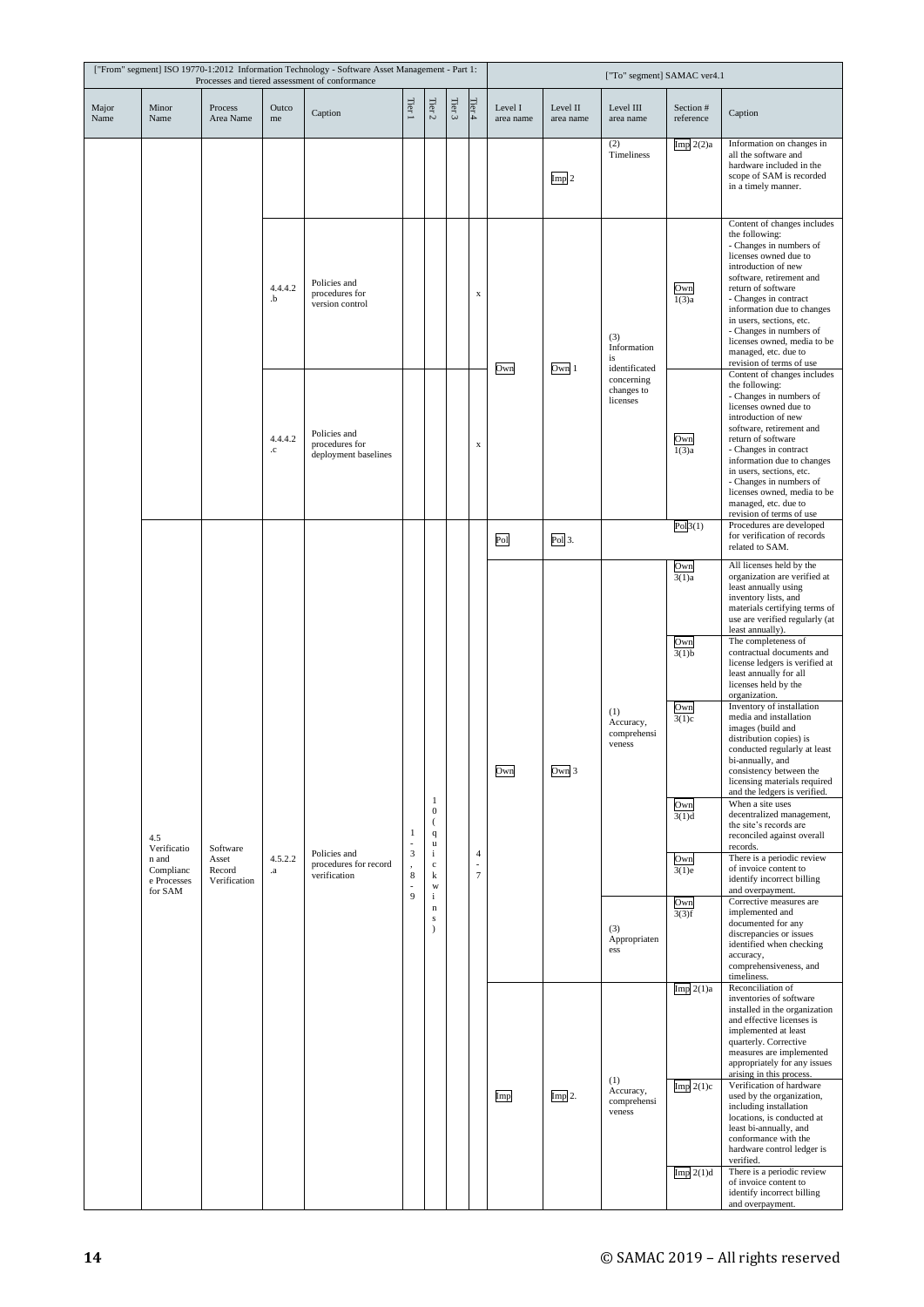| ["From" segment] ISO 19770-1:2012 Information Technology - Software Asset Management - Part 1:<br>Processes and tiered assessment of conformance |                                                  |                                                                   |                      |                                                                               |             |             |             |             |                      |                       | ["To" segment] SAMAC ver4.1                                                                 |                        |                                                                                                                                                                                                                                                                                                                                                                                                                                                                                          |
|--------------------------------------------------------------------------------------------------------------------------------------------------|--------------------------------------------------|-------------------------------------------------------------------|----------------------|-------------------------------------------------------------------------------|-------------|-------------|-------------|-------------|----------------------|-----------------------|---------------------------------------------------------------------------------------------|------------------------|------------------------------------------------------------------------------------------------------------------------------------------------------------------------------------------------------------------------------------------------------------------------------------------------------------------------------------------------------------------------------------------------------------------------------------------------------------------------------------------|
| Major<br>Name                                                                                                                                    | Minor<br>Name                                    | Process<br>Area Name                                              | Outco<br>me          | Caption                                                                       | Tier 1      | Tier $2\,$  | Tier 3      | Tier 4      | Level I<br>area name | Level II<br>area name | Level III<br>area name                                                                      | Section #<br>reference | Caption                                                                                                                                                                                                                                                                                                                                                                                                                                                                                  |
|                                                                                                                                                  |                                                  |                                                                   |                      |                                                                               |             |             |             |             |                      |                       | (3)<br>Appropriaten<br>ess                                                                  | $Imp$ 2(3)a            | The SAM owner approves<br>hardware and software<br>changes and records<br>thereof.                                                                                                                                                                                                                                                                                                                                                                                                       |
|                                                                                                                                                  |                                                  |                                                                   |                      |                                                                               |             |             |             |             |                      |                       | (3)<br>Appropriaten<br>ess                                                                  | $Imp$ 2(3)c            | Corrective measures are<br>implemented and<br>documented for any<br>discrepancies or issues<br>identified when checking<br>accuracy,<br>comprehensiveness, and<br>timeliness.                                                                                                                                                                                                                                                                                                            |
|                                                                                                                                                  |                                                  | Software<br>Licensing<br>Compliance                               | 4.5.3.2<br>$\cdot a$ | Policies and<br>procedures for<br>software licensing                          | $\mathbf X$ |             |             |             | Own                  | Own 2                 | (3) The fact<br>is confirmed<br>that<br>certificates<br>etc. are<br>stored<br>appropriately | Own<br>2(3)a           | Reconciliation of numbers<br>of licenses owned and terms<br>of use is conducted at least<br>annually.                                                                                                                                                                                                                                                                                                                                                                                    |
|                                                                                                                                                  |                                                  |                                                                   |                      | compliance                                                                    |             |             |             |             |                      | Own 3                 | (2)<br>Timeliness                                                                           | Own<br>3(2)c           | For licenses with expiration<br>dates, the expiration dates<br>are recorded and the<br>software is not used after<br>the expiration date.                                                                                                                                                                                                                                                                                                                                                |
|                                                                                                                                                  |                                                  |                                                                   |                      |                                                                               |             |             |             |             |                      |                       |                                                                                             | Sec $1(1)$             | The organization's security<br>requirements related to<br>assets subjected to SAM are<br>ascertained.                                                                                                                                                                                                                                                                                                                                                                                    |
|                                                                                                                                                  |                                                  |                                                                   | 4.5.4.2<br>$\cdot^a$ | Execution of SAM<br>security policy checks                                    |             |             | $\mathbf X$ |             |                      |                       |                                                                                             | Sec $1(2)$             | Systems are in place for<br>confirming the state of<br>compliance with the<br>organization's security<br>requirements related to<br>assets subjected to SAM.                                                                                                                                                                                                                                                                                                                             |
|                                                                                                                                                  |                                                  | Software<br>Asset                                                 |                      |                                                                               |             |             |             |             | Sec                  | Sec 1                 |                                                                                             | Sec $1(5)$             | Review is conducted and<br>recorded at least annually to<br>identify any security policy<br>exceptions.                                                                                                                                                                                                                                                                                                                                                                                  |
|                                                                                                                                                  |                                                  | Security<br>Compliance                                            |                      |                                                                               |             |             |             |             |                      |                       |                                                                                             | Sec $1(1)$             | The organization's security<br>requirements related to<br>assets subjected to SAM are<br>ascertained.                                                                                                                                                                                                                                                                                                                                                                                    |
|                                                                                                                                                  |                                                  |                                                                   | 4.5.4.2<br>.b        | Follow-up on<br>exceptions identified                                         |             |             | $\mathbf X$ |             |                      |                       |                                                                                             | Sec $1(2)$             | Systems are in place for<br>confirming the state of<br>compliance with the<br>organization's security<br>requirements related to<br>assets subjected to SAM.                                                                                                                                                                                                                                                                                                                             |
|                                                                                                                                                  |                                                  |                                                                   |                      |                                                                               |             |             |             |             |                      |                       |                                                                                             | Sec $1(5)$             | Review is conducted and<br>recorded at least annually to<br>identify any security policy<br>exceptions.                                                                                                                                                                                                                                                                                                                                                                                  |
|                                                                                                                                                  |                                                  | Conforman                                                         | 4.5.5.2<br>$\bf{a}$  | Policies and<br>procedures for<br>conformance<br>verification                 | $\mathbf x$ | $\mathbf x$ | $\mathbf x$ | $\mathbf x$ |                      |                       |                                                                                             | Pol3(2)                | Compliance with the<br>requirements of this<br>Standard is verified.                                                                                                                                                                                                                                                                                                                                                                                                                     |
|                                                                                                                                                  |                                                  | Verification<br>for SAM                                           | 4.5.5.2<br>.b        | Execution of<br>conformance<br>verification                                   | $\mathbf x$ | $\mathbf x$ | $\mathbf x$ | $\mathbf x$ | $_{\rm Pol}$         | Pol <sub>3</sub>      |                                                                                             | Pol3(3)                | Procedures are established<br>for corrective measures<br>until resolution of any<br>issues discovered.                                                                                                                                                                                                                                                                                                                                                                                   |
|                                                                                                                                                  | 4.6<br>Operations<br>Manageme<br>nt<br>Processes | Relationshi<br>p and<br>Contract<br>Manageme<br>and<br>nt for SAM | 4.6.2.2<br>$\cdot a$ | Policies and<br>procedures for<br>supplier relationship<br>management         |             |             | $\mathbf X$ |             | OM                   | OM <sub>1</sub>       |                                                                                             | OM 1(1)                | The following matters are<br>specified for management<br>of contracts with internal<br>and external service<br>providers:<br>- The persons responsible<br>for management of service<br>providers and their<br>responsibilities<br>- Establishment of<br>purchasing specifications<br>for software or related<br>services, with consideration<br>for the requirements of this<br>Standard<br>- Review, at least bi-<br>annually, of service<br>provider performance and<br>related issues |
|                                                                                                                                                  | Interfaces<br>for SAM                            |                                                                   | 4.6.2.2<br>.b        | Policies and<br>procedures for<br>customer-side<br>relationship<br>management |             |             |             | $\mathbf X$ |                      |                       |                                                                                             | OM 1(2)                | Policies and procedures are<br>established for management<br>of relationships with<br>customers (service<br>recipients).<br>- Responsibilities for assets<br>subjected to SAM and<br>provision of related services<br>- Review, at least annually,<br>of current and future<br>software requirements of<br>customers (service<br>recipients)<br>- Review, at least annually,<br>of results (documents and<br>records) of verification of                                                 |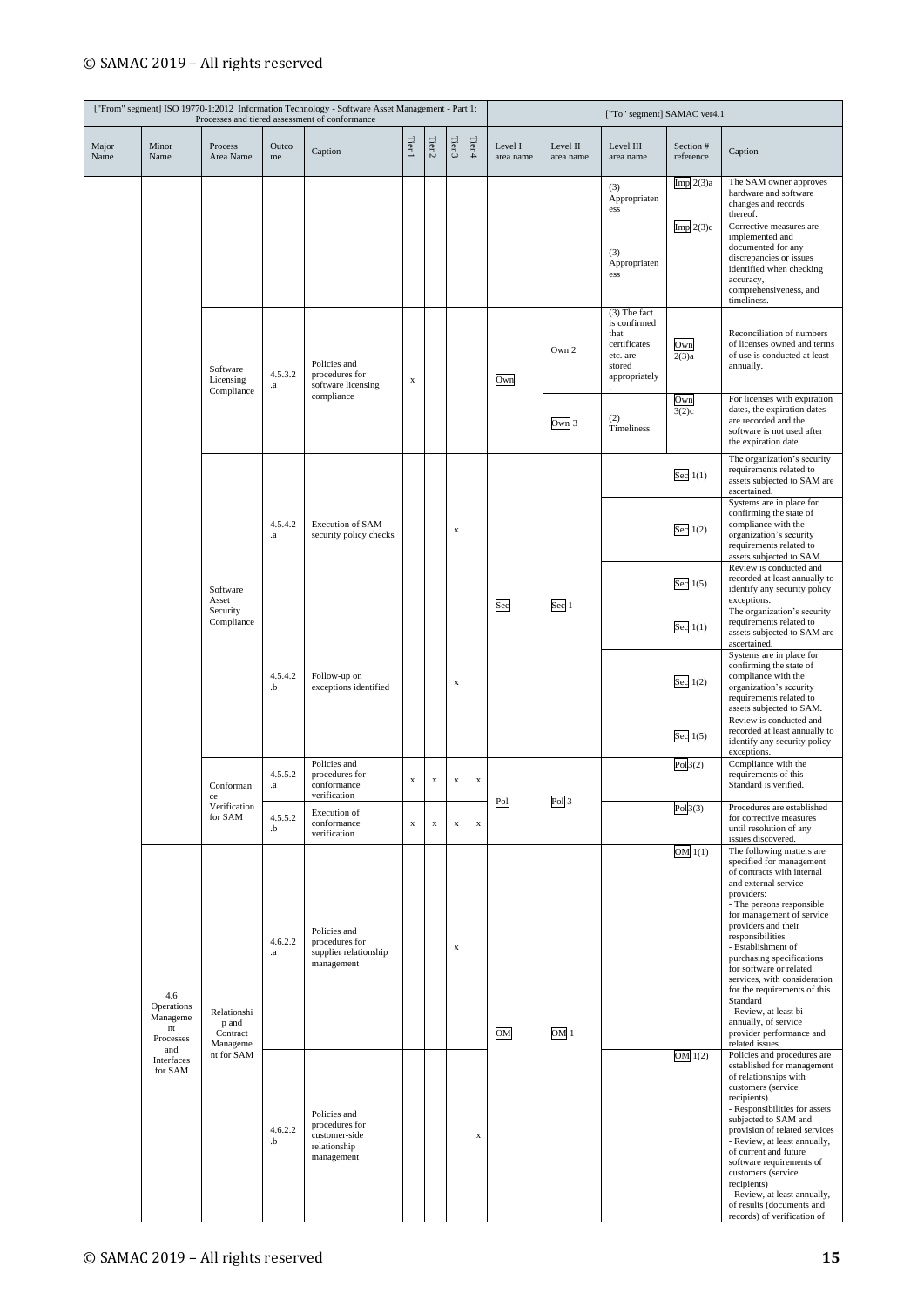|               |               |                                            |                        | ["From" segment] ISO 19770-1:2012 Information Technology - Software Asset Management - Part 1:<br>Processes and tiered assessment of conformance |        |                                                                                                                                                                                                      |                   |        |                      |                       | ["To" segment] SAMAC ver4.1 |                        |                                                                                                                                                                                                                                                                                                                                                                                                                                                                                                                            |
|---------------|---------------|--------------------------------------------|------------------------|--------------------------------------------------------------------------------------------------------------------------------------------------|--------|------------------------------------------------------------------------------------------------------------------------------------------------------------------------------------------------------|-------------------|--------|----------------------|-----------------------|-----------------------------|------------------------|----------------------------------------------------------------------------------------------------------------------------------------------------------------------------------------------------------------------------------------------------------------------------------------------------------------------------------------------------------------------------------------------------------------------------------------------------------------------------------------------------------------------------|
| Major<br>Name | Minor<br>Name | Process<br>Area Name                       | Outco<br>me            | Caption                                                                                                                                          | Tier 1 | Tier $2\,$                                                                                                                                                                                           | Tier $\sqrt{3}$   | Tier 4 | Level I<br>area name | Level II<br>area name | Level III<br>area name      | Section #<br>reference | Caption                                                                                                                                                                                                                                                                                                                                                                                                                                                                                                                    |
|               |               |                                            |                        |                                                                                                                                                  |        |                                                                                                                                                                                                      |                   |        |                      |                       |                             |                        | performance, customer<br>satisfaction, achievements,<br>and issues                                                                                                                                                                                                                                                                                                                                                                                                                                                         |
|               |               |                                            | 4.6.2.2<br>$_{\rm{c}}$ | Policies and<br>procedures for<br>contract management                                                                                            |        | p<br>a<br>rt<br>$\mathbf{i}$<br>$\rm{a}$<br>$\mathbf{I}$<br>$\overline{(}$<br>$\mathbf q$<br>u<br>$\mathbf{i}$<br>$\mathbf c$<br>k<br>W<br>$\mathbf{i}$<br>$\mathbf n$<br>${\bf S}$<br>$\mathcal{E}$ | f<br>u<br>II      |        |                      |                       |                             | OM1(3)                 | Policies and procedures are<br>established for managing<br>contracts.<br>- Reliable recording of<br>contractual details in an<br>ongoing contract<br>management system<br>- Holding copies of signed<br>contractual documentation<br>security with copies kept in<br>a document management<br>system<br>- Review, at least every six<br>months, of contracts related<br>to assets subjected to SAM<br>and related services, and<br>review of results<br>(documents and records) of<br>verification upon contract<br>expiry |
|               |               |                                            | 4.6.3.2<br>.a          | Definition of financial<br>information required                                                                                                  |        |                                                                                                                                                                                                      | X                 |        |                      |                       |                             | $OM$ 2(1)              | Financial categories related<br>to management of assets<br>subjected to SAM and SAM<br>asset categories are linked<br>and documented.<br>* The costs of purchase of<br>assets subjected to SAM<br>can be categorized by SAM<br>asset type.                                                                                                                                                                                                                                                                                 |
|               |               |                                            | 4.6.3.2<br>.b          | <b>Budgets</b>                                                                                                                                   |        |                                                                                                                                                                                                      | $\mathbf x$       |        |                      |                       |                             | $OM$ 2(2)              | Costs of purchase and<br>management of assets<br>subjected to SAM are<br>budgeted.                                                                                                                                                                                                                                                                                                                                                                                                                                         |
|               |               |                                            | 4.6.3.2<br>$_{\rm{c}}$ | Reporting of actual<br>against budget                                                                                                            |        |                                                                                                                                                                                                      | $\mathbf x$       |        |                      | OM <sub>2</sub>       |                             | $OM$ 2(3)              | Expenditures on assets<br>subjected to SAM can be<br>ascertained against the<br>budget.                                                                                                                                                                                                                                                                                                                                                                                                                                    |
|               |               | Financial<br>Manageme                      | 4.6.3.2<br>b.          | Availability of asset<br>value information                                                                                                       |        |                                                                                                                                                                                                      | $\mathbf x$       |        |                      |                       |                             | OM2(4)                 | The asset values of assets<br>subjected to SAM<br>(including historical cost<br>and depreciated cost) can be<br>obtained as clearly<br>documented information as<br>needed.                                                                                                                                                                                                                                                                                                                                                |
|               |               | nt for SAM                                 | 4.6.3.2<br>$\cdot$ e   | Reviews of actual<br>against budget and<br>follow-up                                                                                             |        |                                                                                                                                                                                                      | $\mathbf X$       |        |                      |                       |                             | $OM$ 2(5)              | There are formal,<br>documented reviews at least<br>quarterly of actual<br>expenditure against budget,<br>including actions to be<br>taken as necessary.                                                                                                                                                                                                                                                                                                                                                                   |
|               |               |                                            | 4.6.3.2                |                                                                                                                                                  |        | $\, {\bf p}$<br>$\rm{a}$<br>$^{\rm rt}$<br>$\mathbf{i}$<br>$\rm{a}$<br>$\mathbf{1}$<br>$\overline{(}$<br>$\mathbf{q}$                                                                                | $\mathbf f$       |        |                      |                       |                             | Cost $1(3)$            | Purchasing policies are<br>established that take into<br>consideration the costs of<br>purchase and operation, for<br>example by developing<br>purchasing specifications<br>that include licensing<br>models.                                                                                                                                                                                                                                                                                                              |
|               |               |                                            | $.1\text{ }$           | License optimization                                                                                                                             |        | u<br>$\mathbf{i}$<br>$\mathbf c$<br>k<br>W<br>$\mathbf{i}$<br>$\mathbf n$<br>$\bf S$                                                                                                                 | u<br>$\mathbf{u}$ |        |                      | Cost <sub>1</sub>     |                             | Cost $1(4)$            | Information can be<br>ascertained for optimization<br>of the costs of assets<br>subjected to SAM.                                                                                                                                                                                                                                                                                                                                                                                                                          |
|               |               | Service<br>Level<br>Manageme<br>nt for SAM | 4.6.4.2<br>.a          | Definition of service<br>level agreements                                                                                                        |        |                                                                                                                                                                                                      | $\mathbf x$       |        |                      | OM <sub>3</sub>       |                             | OM 3(1)                | Service level agreements<br>are developed and approved<br>for services performed<br>within the scope of SAM.<br>- Services related to<br>acquisition and moves of<br>assets subjected to SAM are<br>defined and agreed to with<br>the corresponding service<br>level targets and workload<br>characteristics.<br>- Customer and user<br>obligations and<br>responsibilities in relation<br>to SAM are defined and<br>agreed to.<br>- Services related to<br>acquisition and moves of<br>assets subjected to SAM are        |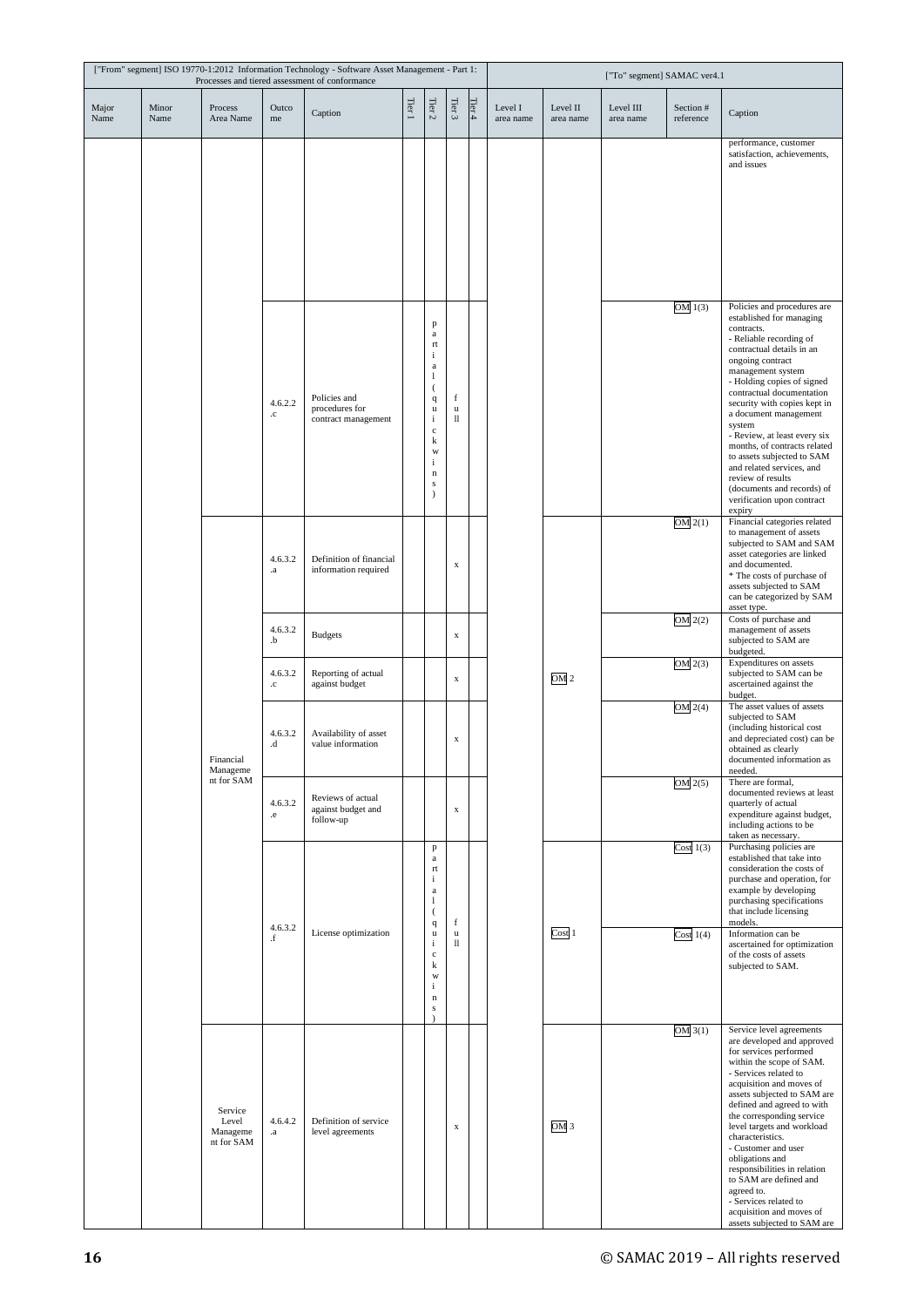|                                             |                                                       |                                    |                        | ["From" segment] ISO 19770-1:2012 Information Technology - Software Asset Management - Part 1:<br>Processes and tiered assessment of conformance |             |            |             |             |                               |                       | ["To" segment] SAMAC ver4.1                                                       |                        |                                                                                                                                                                                                                                                                                                                                                                             |
|---------------------------------------------|-------------------------------------------------------|------------------------------------|------------------------|--------------------------------------------------------------------------------------------------------------------------------------------------|-------------|------------|-------------|-------------|-------------------------------|-----------------------|-----------------------------------------------------------------------------------|------------------------|-----------------------------------------------------------------------------------------------------------------------------------------------------------------------------------------------------------------------------------------------------------------------------------------------------------------------------------------------------------------------------|
| Major<br>Name                               | Minor<br>Name                                         | Process<br>Area Name               | Outco<br>me            | Caption                                                                                                                                          | Tier $\,$ I | Tier $2\,$ | Tier $3\,$  | Tier 4      | Level I<br>area name          | Level II<br>area name | Level III<br>area name                                                            | Section #<br>reference | Caption                                                                                                                                                                                                                                                                                                                                                                     |
|                                             |                                                       |                                    |                        |                                                                                                                                                  |             |            |             |             |                               |                       |                                                                                   |                        | defined and agreed to with<br>the corresponding service<br>level targets and workload<br>characteristics.<br>- Customer and user<br>obligations and<br>responsibilities in relation<br>to SAM are defined and<br>agreed to.                                                                                                                                                 |
|                                             |                                                       |                                    | 4.6.4.2<br>.b          | Reporting of actuals<br>against targets                                                                                                          |             |            | $\mathbf x$ |             |                               |                       |                                                                                   | OM 3(2)                | Service levels and actual<br>workloads for achievement<br>of service levels are<br>analyzed and reported<br>regularly (at least<br>quarterly).                                                                                                                                                                                                                              |
|                                             |                                                       |                                    | 4.6.4.2<br>$_{\rm .c}$ | Reviews of<br>performance                                                                                                                        |             |            | $\mathbf x$ |             |                               |                       |                                                                                   | OM3(3)                 | Regular review (at least<br>quarterly) by the relevant<br>parties is conducted to<br>review analysis of service<br>levels and actual workloads<br>for achievement of service<br>levels as necessary,<br>decisions are made on any<br>actions to be taken, and<br>these are documented.                                                                                      |
|                                             |                                                       |                                    | 4.6.5.2<br>$\bf{a}$    | Security policy for<br>SAM resources                                                                                                             |             |            |             | $\mathbf x$ |                               |                       |                                                                                   | Sec $1(3)$             | Access control policies are<br>established for assets<br>subjected to SAM.                                                                                                                                                                                                                                                                                                  |
|                                             |                                                       | Security<br>Manageme<br>nt for SAM | 4.6.5.2<br>.b          | Specification of<br>access controls for<br>SAM resources                                                                                         |             |            |             | $\mathbf x$ | Sec                           | Sec 1.                |                                                                                   | Sec $1(4)$             | Physical and logical access<br>controls are designated and<br>recorded.                                                                                                                                                                                                                                                                                                     |
|                                             |                                                       |                                    | 4.6.5.2<br>$_{\rm{c}}$ | Execution of access<br>controls                                                                                                                  |             |            |             | $\mathbf x$ |                               |                       |                                                                                   |                        |                                                                                                                                                                                                                                                                                                                                                                             |
|                                             |                                                       |                                    |                        |                                                                                                                                                  |             |            |             |             | Own                           | Own 1                 | (3)<br>Information<br>is<br>identificated<br>concerning<br>changes to<br>licenses | Own<br>1(3)a           | Content of changes includes<br>the following:<br>- Changes in numbers of<br>licenses owned due to<br>introduction of new<br>software, retirement and<br>return of software<br>- Changes in contract<br>information due to changes<br>in users, sections, etc.<br>- Changes in numbers of<br>licenses owned, media to be<br>managed, etc. due to<br>revision of terms of use |
|                                             |                                                       |                                    |                        |                                                                                                                                                  |             |            |             |             |                               | Own 3                 | (3)<br>Appropriaten<br>ess                                                        | Own<br>3(3)a           | The SAM owner approves<br>license changes and records<br>thereof.                                                                                                                                                                                                                                                                                                           |
| Primary<br>Process<br>Interfaces<br>for SAM | 4.7 Life<br>Cycle<br>Process<br>Interfaces<br>for SAM | Change<br>Manageme<br>nt Process   | 4.7.2.2<br>$\bf{a}$    | Change management<br>process definition                                                                                                          |             |            |             | $\mathbf x$ | Imp                           | Imp <sub>2</sub>      | (3)<br>Appropriaten<br>ess                                                        | $Imp$ 2(3) $b$         | A system is in place for<br>checking whether the<br>content of hardware and<br>software changes is<br>appropriate in light of the<br>actual facts of the matter.                                                                                                                                                                                                            |
|                                             |                                                       |                                    |                        |                                                                                                                                                  |             |            |             |             | 9. Life<br>Cycle<br>Processes | LC <sub>1</sub>       |                                                                                   | LC1(1)                 | All change requests that<br>affect processes related to<br>assets subjected to SAM are<br>identified and recorded,<br>assessed for possible<br>impacts, prioritized,<br>approved by management,<br>reviewed, and recorded.                                                                                                                                                  |
|                                             |                                                       |                                    |                        |                                                                                                                                                  |             |            |             |             | and<br>Interfaces             |                       |                                                                                   | LC1(2)                 | Processes of changes to<br>assets subjected to SAM are<br>implemented as approved<br>and recorded.                                                                                                                                                                                                                                                                          |
|                                             |                                                       |                                    |                        |                                                                                                                                                  |             |            |             |             |                               |                       |                                                                                   | LC1(3)                 | The success or failure of<br>changes is documented and<br>periodically reviewed.                                                                                                                                                                                                                                                                                            |
|                                             |                                                       | Acquisition<br>Process             | 4.7.3.2<br>$\bf{a}$    | Standard architectures                                                                                                                           |             |            | $\mathbf x$ |             | Cost                          | Cost 1.               |                                                                                   | Cost $1(2)$            | Standard architectures are<br>defined for hardware<br>including infrastructure for<br>use of software by the<br>organization.                                                                                                                                                                                                                                               |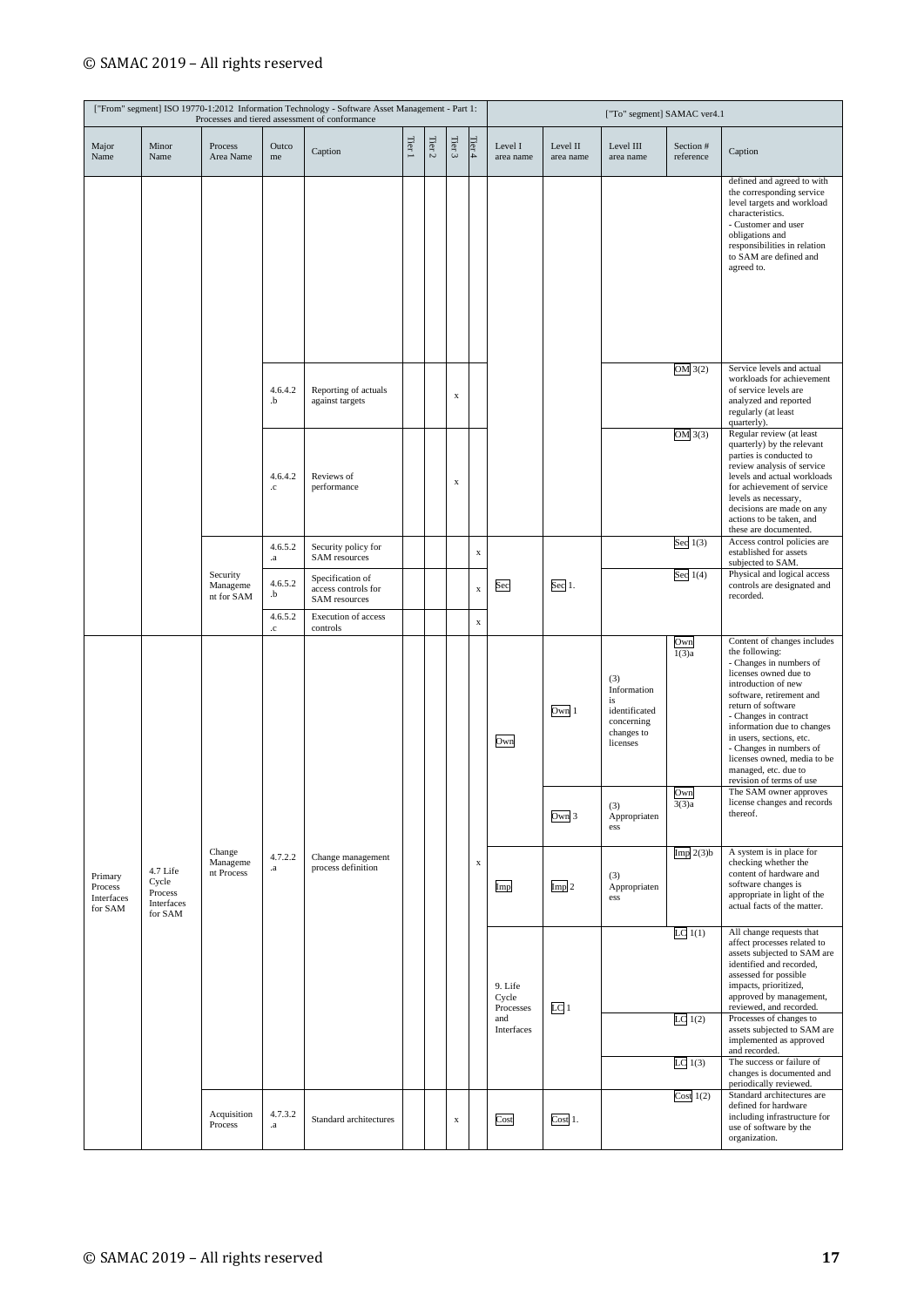|               |               |                                               |                        | ["From" segment] ISO 19770-1:2012 Information Technology - Software Asset Management - Part 1:<br>Processes and tiered assessment of conformance |        |            |                 |             |                      |                       | ["To" segment] SAMAC ver4.1                          |                                      |                                                                                                                                           |
|---------------|---------------|-----------------------------------------------|------------------------|--------------------------------------------------------------------------------------------------------------------------------------------------|--------|------------|-----------------|-------------|----------------------|-----------------------|------------------------------------------------------|--------------------------------------|-------------------------------------------------------------------------------------------------------------------------------------------|
| Major<br>Name | Minor<br>Name | Process<br>Area Name                          | Outco<br>me            | Caption                                                                                                                                          | Tier 1 | Tier $2\,$ | Tier $\sqrt{3}$ | Tier $4$    | Level I<br>area name | Level II<br>area name | Level III<br>area name                               | Section #<br>reference               | Caption                                                                                                                                   |
|               |               |                                               |                        |                                                                                                                                                  |        |            |                 |             |                      |                       |                                                      | LC2(1)                               | Standard architectures are<br>defined for the provision of<br>software services.                                                          |
|               |               |                                               |                        |                                                                                                                                                  |        |            |                 |             | LC                   | LC <sub>2</sub>       |                                                      |                                      |                                                                                                                                           |
|               |               |                                               |                        |                                                                                                                                                  |        |            |                 |             |                      |                       |                                                      |                                      |                                                                                                                                           |
|               |               |                                               | 4.7.3.2<br>.b          | Standard<br>configurations                                                                                                                       |        |            | $\mathbf x$     |             |                      |                       |                                                      | Cost $1(1)$                          | Software usable by the<br>organization, such as<br>standard software                                                                      |
|               |               |                                               |                        |                                                                                                                                                  |        |            |                 |             |                      |                       |                                                      | Cost $1(5)$                          | configurations, is defined.<br>Usable licenses can be<br>identified and used/reused.                                                      |
|               |               |                                               |                        |                                                                                                                                                  |        |            |                 |             | Cost                 | Cost <sub>1</sub>     |                                                      | Cost $1(6)$                          | Policies for identical<br>processes are unified<br>(standardized).                                                                        |
|               |               |                                               |                        |                                                                                                                                                  |        |            |                 |             |                      |                       |                                                      | Cost $1(7)$                          | Purchase of assets subjected<br>to SAM is approved<br>following consideration of<br>managerial and technical                              |
|               |               |                                               |                        |                                                                                                                                                  |        |            |                 |             |                      |                       |                                                      | $Imp$ 2(1) $b$                       | aspects<br>Licenses that can be<br>reported and paid after                                                                                |
|               |               |                                               | 4.7.3.2<br>$_{\rm{c}}$ | Procurement policies<br>and procedures                                                                                                           |        |            | X               |             | Imp                  | Imp <sub>2</sub>      |                                                      |                                      | deployment can be<br>ascertained.                                                                                                         |
|               |               |                                               |                        |                                                                                                                                                  |        |            |                 |             |                      |                       |                                                      | LC2(2)                               | Requirements are defined<br>related to acquisition of<br>assets subjected to SAM.                                                         |
|               |               |                                               |                        |                                                                                                                                                  |        |            |                 |             | LC                   | LC <sub>2</sub>       |                                                      |                                      |                                                                                                                                           |
|               |               |                                               |                        |                                                                                                                                                  |        |            |                 |             |                      |                       |                                                      |                                      |                                                                                                                                           |
|               |               |                                               |                        |                                                                                                                                                  |        |            |                 |             |                      |                       |                                                      | $rac{\text{Own}}{3(2) \text{d}}$     | Licenses that may be<br>ordered after installation of                                                                                     |
|               |               |                                               |                        |                                                                                                                                                  |        |            |                 |             |                      | Own <sub>3</sub>      | (2)<br>Timeliness                                    |                                      | the software are ordered in<br>a timely manner, and<br>records are kept of such                                                           |
|               |               |                                               |                        |                                                                                                                                                  |        |            |                 |             |                      |                       |                                                      | $\frac{\text{Own}}{\text{1}(2)}$     | licenses.<br>Confirmation of physical<br>and electronic content, such                                                                     |
|               |               |                                               |                        |                                                                                                                                                  |        |            |                 |             |                      | Own 1                 | $(2)$ When a<br>license is<br>acquired, its          |                                      | as contracts and media                                                                                                                    |
|               |               |                                               |                        |                                                                                                                                                  |        |            |                 |             | Own                  |                       | content is<br>confirmed                              | Own<br>$\overline{1(2)}\overline{b}$ | Confirmation of terms of<br>use                                                                                                           |
|               |               |                                               |                        |                                                                                                                                                  |        |            |                 |             |                      |                       | $(3)$ The fact<br>is confirmed                       | Own<br>2(3)c                         | Supplemental evidence,<br>such as purchase records,                                                                                       |
|               |               |                                               | 4.7.3.2                | Policies and                                                                                                                                     |        |            |                 |             |                      | Own 2                 | that<br>certificates<br>etc. are                     |                                      | delivery statements, and<br>user registration, is stored<br>and managed appropriately                                                     |
|               |               |                                               | .d                     | procedures for receipt<br>processing                                                                                                             |        |            | X               |             |                      |                       | stored<br>appropriately                              |                                      | to verify that licenses have<br>been obtained formally.                                                                                   |
|               |               |                                               |                        |                                                                                                                                                  |        |            |                 |             |                      |                       |                                                      | LC2(3)                               | Procedures are established<br>for receipt-processing<br>functions related to                                                              |
|               |               |                                               |                        |                                                                                                                                                  |        |            |                 |             |                      | LC <sub>2</sub>       |                                                      | LC2(4)                               | acquisition of assets<br>subjected to SAM.<br>Records related to                                                                          |
|               |               |                                               |                        |                                                                                                                                                  |        |            |                 |             |                      |                       |                                                      |                                      | acquisition of assets<br>subjected to SAM are<br>maintained, and the                                                                      |
|               |               |                                               |                        |                                                                                                                                                  |        |            |                 |             |                      |                       |                                                      |                                      | necessary electronic and<br>physical media are<br>subjected to safe-keeping.                                                              |
|               |               |                                               | 4.7.4.2                | Software<br>development process                                                                                                                  |        |            |                 |             |                      |                       | $(1)$ There is<br>a formal<br>process for            | $LC$ 3(1)a                           | Standard architecture and<br>standard configurations are<br>established for                                                               |
|               |               | Software<br>Developme                         | $_{\rm a}$             | definition for<br>consideration of SAM<br>requirements                                                                                           |        |            |                 | $\mathbf x$ | LC                   | LC <sub>3</sub>       | software<br>development                              | $LC$ 3(1) $b$                        | development.<br>Consideration is given to<br>license constraints and                                                                      |
|               |               | nt Process                                    | 4.7.4.2<br>.b          | Software<br>development process<br>definition for asset<br>control                                                                               |        |            |                 | $\mathbf x$ |                      |                       |                                                      | $LC$ 3(2)                            | dependencies.<br>A process is established for<br>reliable management of<br>prerelease software.                                           |
|               |               |                                               |                        |                                                                                                                                                  |        |            |                 |             |                      |                       | $(1)$ There is<br>a release<br>process for<br>assets | $LC$ 4(1)a                           | Development of a<br>controlled acceptance<br>environment for testing<br>prerelease software.                                              |
|               |               | Software<br>Release<br>Manageme<br>nt Process | 4.7.5.2<br>$\cdot a$   | Software release<br>management process<br>definition                                                                                             |        |            |                 | $\mathbf x$ |                      | $LC4$ .               | subjected to<br>SAM.                                 | $LC$ 4(1) $b$                        | The frequency and type of<br>releases are agreed to<br>between the business and<br>customers.                                             |
|               |               |                                               |                        |                                                                                                                                                  |        |            |                 |             |                      |                       |                                                      | $LC$ 4(1) $c$                        | The planned release dates<br>and deliverables are<br>recorded with references to<br>change requests or issues on<br>which the release was |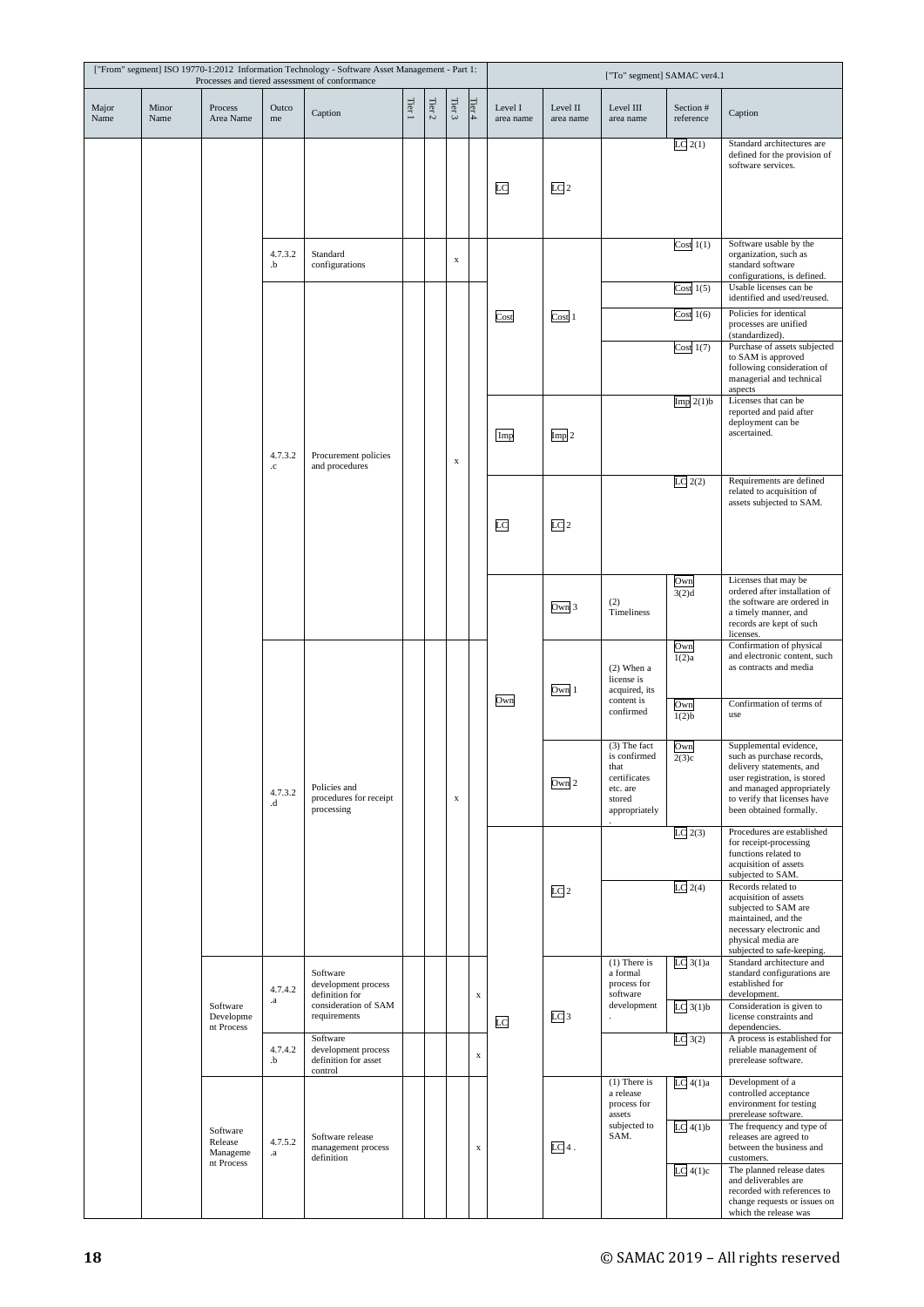|               |               |                                    |                     | ["From" segment] ISO 19770-1:2012 Information Technology - Software Asset Management - Part 1:<br>Processes and tiered assessment of conformance |        |            |             |             |                      |                       | ["To" segment] SAMAC ver4.1                                          |                        |                                                                                                                                                                                                                                                                                                                                                                                                                                                                                                        |
|---------------|---------------|------------------------------------|---------------------|--------------------------------------------------------------------------------------------------------------------------------------------------|--------|------------|-------------|-------------|----------------------|-----------------------|----------------------------------------------------------------------|------------------------|--------------------------------------------------------------------------------------------------------------------------------------------------------------------------------------------------------------------------------------------------------------------------------------------------------------------------------------------------------------------------------------------------------------------------------------------------------------------------------------------------------|
| Major<br>Name | Minor<br>Name | Process<br>Area Name               | Outco<br>me         | Caption                                                                                                                                          | Tier 1 | Tier $2\,$ | Tier 3      | Tier 4      | Level I<br>area name | Level II<br>area name | Level III<br>area name                                               | Section #<br>reference | Caption                                                                                                                                                                                                                                                                                                                                                                                                                                                                                                |
|               |               |                                    |                     |                                                                                                                                                  |        |            |             |             |                      |                       |                                                                      |                        | based, and these are<br>communicated to incident<br>management.                                                                                                                                                                                                                                                                                                                                                                                                                                        |
|               |               |                                    |                     |                                                                                                                                                  |        |            |             |             |                      |                       |                                                                      | $LC$ 4(1)d             | The release of assets<br>subjected to SAM is<br>subjected to formal<br>approval.                                                                                                                                                                                                                                                                                                                                                                                                                       |
|               |               |                                    |                     |                                                                                                                                                  |        |            |             |             |                      |                       |                                                                      | $LC$ 4(1)e             | The success or failure of<br>software releases is<br>recorded and periodically<br>reviewed.                                                                                                                                                                                                                                                                                                                                                                                                            |
|               |               |                                    |                     |                                                                                                                                                  |        |            |             |             |                      |                       | (8)<br>Procedures<br>are<br>established                              | Imp 1(8)a              | Management approves<br>preparation of distribution<br>copies, such as installation<br>images.                                                                                                                                                                                                                                                                                                                                                                                                          |
|               |               |                                    |                     |                                                                                                                                                  |        |            |             |             | Imp                  | $Imp1$ .              | for<br>distribution<br>(deployment<br>$\sigma$ ) of                  | Imp1(8)b               | Procedures are established<br>for cases in which<br>deployment is not<br>successful.                                                                                                                                                                                                                                                                                                                                                                                                                   |
|               |               |                                    |                     |                                                                                                                                                  |        |            |             |             |                      |                       | hardware<br>and<br>software,<br>including the<br>following<br>items. | Imp <sub>1</sub> (8)c  | Security requirements are<br>taken into consideration in<br>distribution of hardware and<br>software, and results of<br>deployment are recorded<br>and reviewed.                                                                                                                                                                                                                                                                                                                                       |
|               |               | Software<br>Deploymen<br>t Process | 4.7.6.2<br>$\bf{a}$ | Software deployment<br>process definition                                                                                                        |        |            | $\mathbf x$ |             |                      |                       |                                                                      | LC5(1)                 | Procedures are established<br>for changes in conditions<br>such as distribution and<br>installation of assets<br>subjected to SAM. In<br>addition, the status of<br>approval is defined for all<br>deployment procedures and<br>an audit trail is kept of<br>changes in conditions.                                                                                                                                                                                                                    |
|               |               |                                    |                     |                                                                                                                                                  |        |            |             |             | LC                   | LC <sub>5</sub>       |                                                                      | $LC$ 5(2)              | There are documented<br>controls to verify that<br>deployed assets subjected to<br>SAM are the same as those<br>authorized to be deployed<br>or there is a difference<br>between deployed assets<br>and those authorized, or to<br>identify a case in which it<br>cannot be verified that the<br>assets were deployed on<br>time.<br>Review of deployment vs.<br>authorization is<br>immediately conducted<br>when authorization has<br>changed. Also, records of<br>any exceptions are<br>documented. |
|               |               |                                    |                     |                                                                                                                                                  |        |            |             |             |                      |                       |                                                                      | LC 5(3)                | The success or failure of<br>deployment is recorded and<br>periodically reviewed.                                                                                                                                                                                                                                                                                                                                                                                                                      |
|               |               | Incident<br>Manageme<br>nt Process | 4.7.7.2<br>$\bf{a}$ | Incident management<br>process definition                                                                                                        |        |            |             | $\mathbf X$ |                      | LC <sub>6</sub>       |                                                                      | LC 6(1)                | All incidents and accidents<br>related to assets subjected<br>to SAM are recorded and<br>resolved in accordance with<br>their priority, and then their<br>resolution measures are<br>documented.                                                                                                                                                                                                                                                                                                       |
|               |               | Problem<br>Manageme<br>nt Process  | 4.7.8.2<br>$\bf{a}$ | Problem management<br>process definition                                                                                                         |        |            |             | $\mathbf X$ |                      | $LC$ 7                |                                                                      | LC7(1)                 | To prevent and identify the<br>causes of incidents and<br>accidents related to assets<br>subjected to SAM, all such<br>incidents and accidents are<br>recorded, their root causes<br>are documented, and this<br>information is<br>communicated to incident<br>management.                                                                                                                                                                                                                             |
|               |               | Retirement<br>Process              | 4.7.9.2<br>$\bf{a}$ | Retirement process<br>definition                                                                                                                 |        |            | $\mathbf x$ |             | Own                  | Own 3                 | (2)<br>Timeliness                                                    | Own<br>3(2)b           | For software for which the<br>license cannot be<br>redistributed, such as in<br>cases of software licenses<br>combined with hardware<br>licenses at time of purchase<br>under terms of use or other<br>terms, the software license<br>is retired at the same time<br>the hardware is retired.                                                                                                                                                                                                          |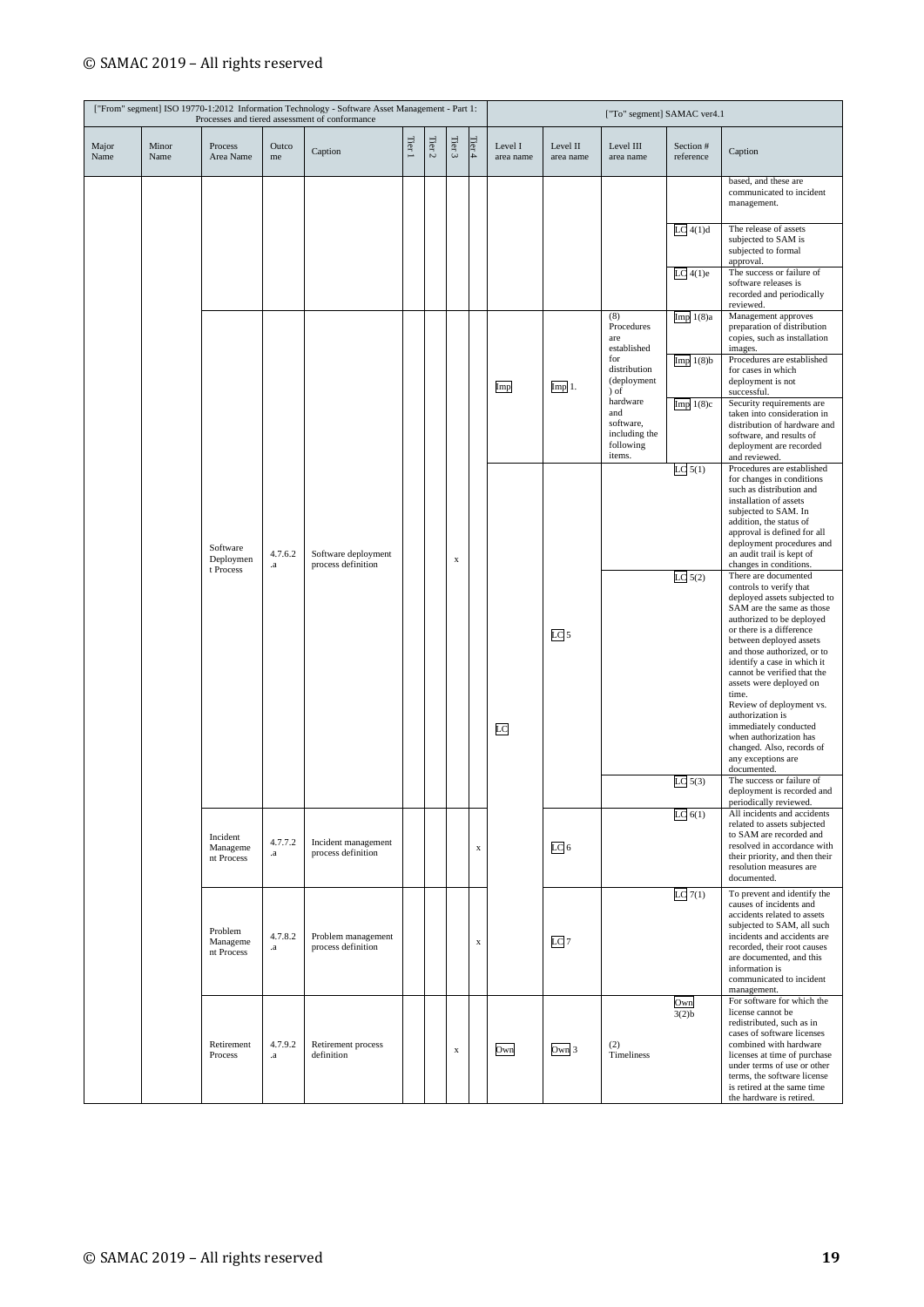### <span id="page-21-0"></span>**4.2 SAMAC4.1->19770-1-2012**

|                                                  |                                                                                      | ["From" segment] SAMAC ver4.1                                                     |                        |                                                                                                                                                                                                                                                                                                                                                        |                                                   |                                                                |                                                |                   | ["To" segment] ISO 19770-1:2012 Information Technology - Software Asset Management -<br>Part 1: Processes and tiered assessment of conformance |        |             |            |             |
|--------------------------------------------------|--------------------------------------------------------------------------------------|-----------------------------------------------------------------------------------|------------------------|--------------------------------------------------------------------------------------------------------------------------------------------------------------------------------------------------------------------------------------------------------------------------------------------------------------------------------------------------------|---------------------------------------------------|----------------------------------------------------------------|------------------------------------------------|-------------------|------------------------------------------------------------------------------------------------------------------------------------------------|--------|-------------|------------|-------------|
| Level I area<br>name<br>Management<br>objectives | Level II area<br>name<br>Management<br>requirements                                  | Level III area<br>name<br>Management<br>items                                     | Section #<br>reference | Caption<br>(Management item)                                                                                                                                                                                                                                                                                                                           | Major<br>Name                                     | Minor Name                                                     | Process<br>Area<br>Name                        | Outco<br>me       | Caption                                                                                                                                        | Tier I | Tier $2$    | Tier $3\,$ | Tier $4$    |
| Pol<br>Policy:<br>Establishmen                   | Pol 1<br>SAM<br>policies,<br>regulations,                                            | (1) Policies,<br>regulations,<br>etc., in terms<br>of SAM are                     | Pol1(1)a               | The scope of SAM in the<br>organization is defined.                                                                                                                                                                                                                                                                                                    | Organizat<br>ional                                | 4.2 Control<br>Environment<br>for SAM                          | Corporate<br>Governan<br>ce Process<br>for SAM | 4.2.2.2<br>a)1)2) | Organizational<br>scope and<br>overall<br>responsibility                                                                                       |        | $\mathbf x$ |            |             |
| t of Policy<br>and<br>Regulation                 | and<br>procedures<br>of the<br>organization<br>are identified<br>and<br>disseminated | established.                                                                      |                        |                                                                                                                                                                                                                                                                                                                                                        | Managem<br>ent<br>Processes<br>for SAM            | 4.3 Planning<br>and<br>Implementati<br>on Processes<br>for SAM | Planning<br>for SAM                            | 4.3.2.2<br>b)1)   | Development of<br>SAM plans                                                                                                                    |        | X           |            |             |
|                                                  |                                                                                      |                                                                                   | Pol1(1)b               | Types of assets subjected<br>to SAM and necessary<br>management items in an<br>organization are defined.                                                                                                                                                                                                                                               | Core<br>SAM<br>Processes                          | 4.4 Inventory<br>Processes for<br>SAM                          | Software<br>Asset<br>Identificat<br>ion        | 4.4.2.2<br>a)     | Initial<br>identification of<br>data<br>requirements                                                                                           |        |             |            | $\mathbf x$ |
|                                                  |                                                                                      |                                                                                   | Pol1(1)c               | Policies, regulations, and<br>procedures related to<br>SAM, and relevant<br>documents are<br>established.                                                                                                                                                                                                                                              |                                                   |                                                                |                                                | 4.2.4.2<br>a)     | Structured<br>approach to<br>policies,<br>processes and<br>procedures                                                                          |        | $\mathbf x$ |            |             |
|                                                  |                                                                                      |                                                                                   |                        |                                                                                                                                                                                                                                                                                                                                                        |                                                   |                                                                |                                                | 4.2.4.2<br>c)     | Issues covered<br>by policies                                                                                                                  |        | $\mathbf x$ |            |             |
|                                                  |                                                                                      |                                                                                   | Pol1(1)d               | The following<br>procedures and<br>exceptional procedures<br>when necessary are<br>defined.                                                                                                                                                                                                                                                            |                                                   |                                                                |                                                | 4.2.4.2<br>a)     | Structured<br>approach to<br>policies,<br>processes and<br>procedures                                                                          |        | x           |            |             |
|                                                  |                                                                                      |                                                                                   |                        | - Responsibilities for<br>corporate governance in<br>SAM.<br>- Compliance<br>requirements, including<br>copyright and data<br>protection.<br>- Any procurement<br>requirement of assets<br>subjected to SAM.<br>- Any requirement for<br>the use of software.<br>- Disciplinary<br>implications for violation<br>of SAM policies,<br>regulations, etc. |                                                   |                                                                |                                                | 4.2.4.2<br>c)     | Issues covered<br>by policies                                                                                                                  |        | $\mathbf x$ |            |             |
|                                                  |                                                                                      |                                                                                   | Pol1(2)                | Policies, regulations,<br>etc., related to SAM are<br>approved by the<br>management.                                                                                                                                                                                                                                                                   |                                                   | 4.2 Control<br>Environment                                     | Policies,<br>Processes<br>and                  | 4.2.4.2<br>c)     | Issues covered<br>by policies                                                                                                                  |        | $\mathbf x$ |            |             |
|                                                  |                                                                                      | (3) Document<br>control<br>regarding<br>SAM is<br>carried out.                    | Pol1(3)a<br>Pol1(3)b   | There are procedures for<br>preparation, review,<br>approval, etc., of<br>policies, regulations,<br>procedures, and relevant<br>documents.<br>These documents,<br>including the version<br>information, are properly                                                                                                                                   | Organizat<br>ional<br>Managem<br>ent<br>Processes | for SAM                                                        | Procedure<br>s for SAM                         | 4.2.4.2<br>a)     | Structured<br>approach to<br>policies,<br>processes and<br>procedures                                                                          |        | x           |            |             |
|                                                  |                                                                                      |                                                                                   | Pol1(3)c               | controlled.<br>Relevant documents can<br>be cross-referenced.                                                                                                                                                                                                                                                                                          | for SAM                                           |                                                                |                                                | 4.2.4.2<br>b)     | Organization of<br>policies,<br>processes and<br>procedures                                                                                    |        | $\mathbf x$ |            |             |
|                                                  |                                                                                      |                                                                                   | Pol1(4)<br>Pol1(5)     | <b>Established Policies.</b><br>regulations, etc., are<br>communicated to all<br>personnel in a way<br>which reaches all new<br>personnel when they<br>start, and continuing<br>personnel at least<br>annually, and are readily<br>accessible at all times to<br>personnel within the<br>scope.<br>Policies, regulations, and                          |                                                   |                                                                |                                                | 4.2.4.2<br>d)     | Communication<br>of policies and<br>procedures                                                                                                 |        | $\mathbf x$ |            |             |
|                                                  |                                                                                      |                                                                                   |                        | procedures, and relevant<br>documents are<br>disseminated to all<br>personnel.                                                                                                                                                                                                                                                                         |                                                   |                                                                |                                                |                   |                                                                                                                                                |        |             |            |             |
|                                                  |                                                                                      | $(6)$ Use of<br>assets<br>subjected to<br>SAM are<br>incorporated in<br>corporate | Pol1(6)a               | Responsibility for the<br>organization's<br>governance of assets<br>subjected to SAM is<br>formally approved by<br>management.                                                                                                                                                                                                                         |                                                   |                                                                | Corporate                                      | 4.2.2.2<br>b)     | Recognition of<br>responsibility<br>for SAM                                                                                                    |        | x           |            |             |
|                                                  |                                                                                      | governance<br>and guidelines,<br>and<br>documented.                               | Pol1(6)b               | Regulations or<br>guidelines relevant to<br>assets subjected to SAM<br>are identified and<br>documented in all<br>countries within the<br>scope of SAM and are<br>reviewed at least<br>annually.                                                                                                                                                       |                                                   | 4.2 Control<br>Environment<br>for SAM                          | Governan<br>ce Process<br>for SAM              | 4.2.2.2<br>c)     | Legislation,<br>regulation and<br>guidance                                                                                                     |        | $\mathbf x$ |            |             |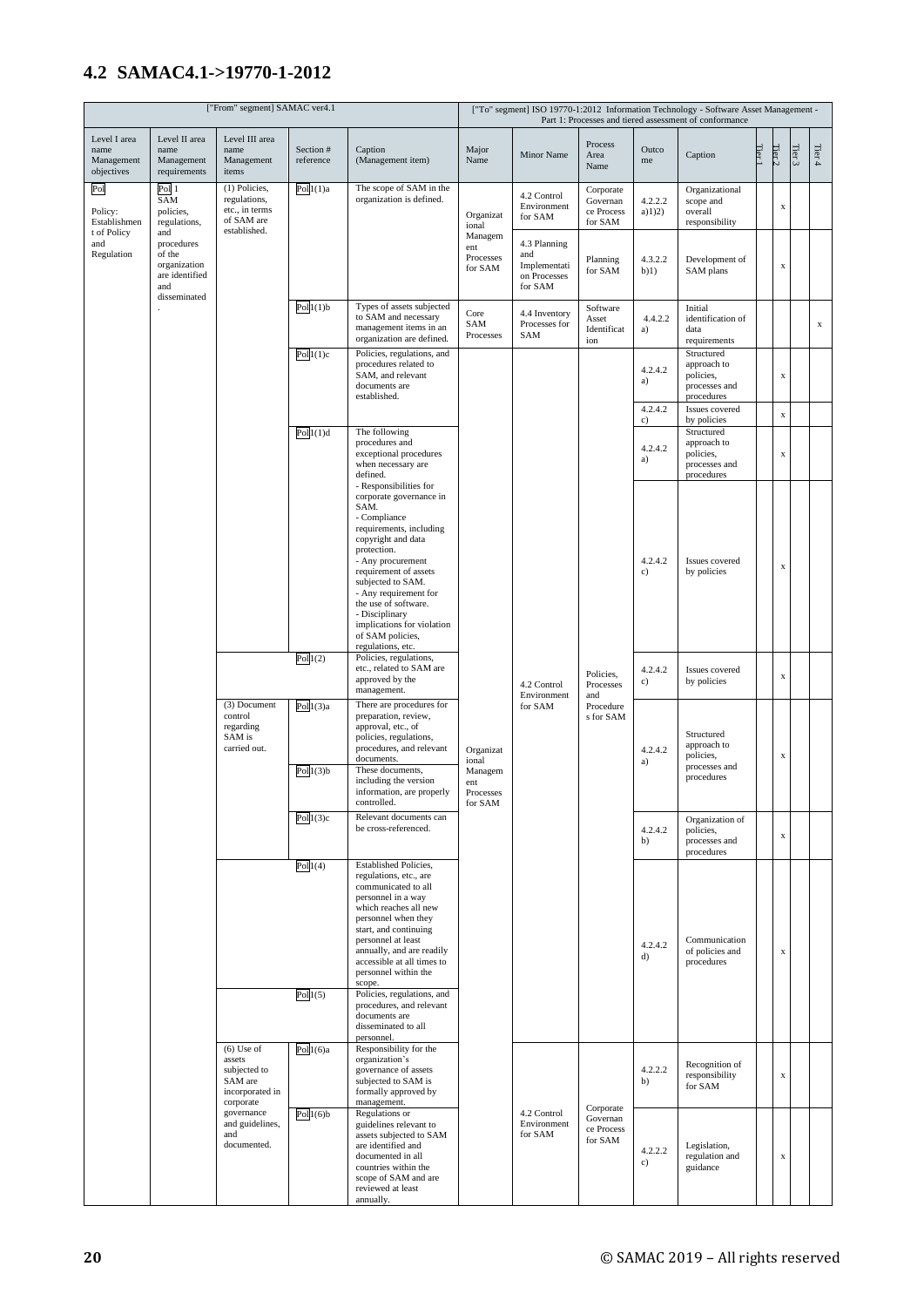|                                                  |                                                                           | ["From" segment] SAMAC ver4.1                                                         |                        |                                                                                                                                                                                                                              |                                        |                                                                |                                                          |               | ["To" segment] ISO 19770-1:2012 Information Technology - Software Asset Management -<br>Part 1: Processes and tiered assessment of conformance |             |             |                 |             |
|--------------------------------------------------|---------------------------------------------------------------------------|---------------------------------------------------------------------------------------|------------------------|------------------------------------------------------------------------------------------------------------------------------------------------------------------------------------------------------------------------------|----------------------------------------|----------------------------------------------------------------|----------------------------------------------------------|---------------|------------------------------------------------------------------------------------------------------------------------------------------------|-------------|-------------|-----------------|-------------|
| Level I area<br>name<br>Management<br>objectives | Level II area<br>name<br>Management<br>requirements                       | Level III area<br>name<br>Management<br>items                                         | Section #<br>reference | Caption<br>(Management item)                                                                                                                                                                                                 | Major<br>Name                          | Minor Name                                                     | Process<br>Area<br>Name                                  | Outco<br>me   | Caption                                                                                                                                        | Tier 1      | Tier $2$    | Tier $\sqrt{3}$ | Tier $4$    |
|                                                  |                                                                           | $(7)$ A plan is<br>developed for<br>the adoption<br>and<br>implementatio<br>n of SAM. | Pol1(7)a               | A SAM plan is updated<br>at least annually and<br>specifies matters<br>including the scope of<br>SAM and assets<br>subjected to SAM. This<br>plan is examined from<br>the perspective of<br>efficiently implementing<br>SAM. |                                        | 4.3 Planning<br>and<br>Implementati<br>on Processes<br>for SAM | Planning<br>for SAM                                      | 4.3.2.2<br>b) | Development of<br>SAM plans                                                                                                                    |             | x           |                 |             |
|                                                  |                                                                           |                                                                                       | Pol1(7)b               | The objectives of SAM<br>are established at least<br>annually, and these<br>require the approval of<br>management.                                                                                                           |                                        |                                                                |                                                          | 4.3.2.2<br>a) | Development of<br>SAM<br>management<br>objectives                                                                                              |             | $\mathbf x$ |                 |             |
|                                                  |                                                                           |                                                                                       |                        |                                                                                                                                                                                                                              |                                        | 4.2 Control<br>Environment<br>for SAM                          | Corporate<br>Governan<br>ce Process<br>for SAM           | 4.2.2.2<br>e) | Approval of<br>SAM<br>management<br>objectives                                                                                                 |             |             |                 | $\mathbf x$ |
|                                                  |                                                                           |                                                                                       | Pol1(7)c               | SAM plans are approved<br>by management.                                                                                                                                                                                     |                                        | 4.3 Planning<br>and<br>Implementati<br>on Processes<br>for SAM | Planning<br>for SAM                                      | 4.3.2.2<br>c) | Approval of<br>SAM plans                                                                                                                       |             | x           |                 |             |
|                                                  | Pol <sub>2</sub><br>Risks related<br>to SAM are<br>assessed.              | (1) Procedures<br>are established<br>for assessment<br>of risks related<br>to SAM.    | Pol2(1)a               | The risk assessment at<br>least.                                                                                                                                                                                             |                                        |                                                                |                                                          |               |                                                                                                                                                |             |             |                 |             |
|                                                  |                                                                           |                                                                                       | Pol2(2)                | Risks associated with<br>assets subjected to SAM<br>are analyzed and<br>evaluated.                                                                                                                                           |                                        | 4.2 Control<br>Environment<br>for SAM                          | Corporate<br>Governan<br>ce Process<br>for SAM           | 4.2.2.2<br>d) | Risk assessment                                                                                                                                |             | $\mathbf x$ |                 |             |
|                                                  |                                                                           |                                                                                       | Pol2(3)                | Risk mitigation measures<br>approved by<br>management are<br>established based on the<br>results of risk analysis<br>and evaluation.                                                                                         |                                        |                                                                |                                                          |               |                                                                                                                                                |             |             |                 |             |
|                                                  | Pol <sub>3</sub><br>SAM is<br>subjected to<br>monitoring<br>and auditing. |                                                                                       | Pol3(1)                | Procedures are<br>developed for<br>verification of records<br>related to SAM.                                                                                                                                                |                                        | 4.5                                                            | Software<br>Asset<br>Record<br>Verificati<br>$_{\rm on}$ | 4.5.2.2<br>a) | Policies and<br>procedures for<br>record<br>verification                                                                                       | $\mathbf X$ |             |                 |             |
|                                                  |                                                                           |                                                                                       | Pol3(2)                | Compliance with the<br>requirements of this<br>Standard is verified.                                                                                                                                                         | Core<br>SAM<br>Processes               | Verification<br>and<br>Compliance<br>Processes for<br>SAM      | Conforma<br>nce<br>Verificati                            | 4.5.5.2<br>a) | Policies and<br>procedures for<br>conformance<br>verification                                                                                  | x           | x           | $\mathbf x$     | $\mathbf x$ |
|                                                  |                                                                           |                                                                                       | Pol3(3)                | Procedures are<br>established for corrective<br>measures until resolution<br>of any issues discovered.                                                                                                                       |                                        |                                                                | on for<br>SAM                                            | 4.5.5.2<br>b) | Execution of<br>conformance<br>verification                                                                                                    | $\mathbf x$ | x           | $\mathbf x$     | $\mathbf x$ |
|                                                  |                                                                           |                                                                                       | Pol3(4)                | The process of auditing<br>of SAM calls for<br>implementation at least<br>annually to confirm<br>whether the SAM<br>management items are<br>achieved.                                                                        |                                        |                                                                | Monitorin<br>g and<br>Review of<br>SAM                   | 4.3.4.2<br>a) | Annual<br>management<br>review of SAM                                                                                                          |             |             |                 | $\mathbf x$ |
|                                                  |                                                                           |                                                                                       | Pol3(5)                | The process of auditing<br>of SAM calls for<br>implementation at least<br>annually to confirm<br>whether the SAM<br>management items are<br>achieved.                                                                        |                                        |                                                                | Monitorin<br>g and<br>Review of<br>SAM                   | 4.3.4.2<br>b) | SAM owner<br>sign-off                                                                                                                          |             |             |                 | $\mathbf x$ |
|                                                  |                                                                           | (6) A system is<br>in place for<br>regular review<br>of status<br>reports on          | Pol3(6)a               | Regular status reports (at<br>least quarterly) on<br>progress against the<br>annual SAM plan are<br>reported to management.                                                                                                  | Organizat<br>ional                     | 4.3 Planning<br>and                                            | Implemen<br>tation of                                    | 4.3.3.2<br>b) | Progress against<br>SAM plan                                                                                                                   |             |             |                 | $\mathbf x$ |
|                                                  |                                                                           | progress<br>against the<br>annual SAM<br>plan.                                        | Pol3(6)b               | Any variances requiring<br>follow-up are identified<br>and documented.                                                                                                                                                       | Managem<br>ent<br>Processes<br>for SAM | Implementati<br>on Processes<br>for SAM                        | SAM                                                      | 4.3.3.2<br>c) | Follow-up on<br>variances                                                                                                                      |             |             |                 | $\mathbf x$ |
|                                                  | Pol <sub>4</sub><br>SAM<br>policies,<br>regulations,<br>and               |                                                                                       | Pol4(1)                | A review of policies,<br>regulations, etc. is<br>conducted regularly and<br>in response to any major<br>changes.                                                                                                             |                                        |                                                                | Monitorin<br>g and<br>Review of<br>SAM                   | 4.3.4.2<br>a) | Annual<br>management<br>review of SAM                                                                                                          |             |             |                 | $\mathbf X$ |
|                                                  | procedures<br>are reviewed.                                               |                                                                                       | Pol4(2)                | A mechanism is in place<br>to collect and record<br>suggested improvements<br>to SAM policies,<br>regulations, etc.<br>throughout the<br>organization.                                                                       |                                        |                                                                | Continual<br>Improvem<br>ent of<br>SAM                   | 4.3.5.2<br>a) | Suggestions for<br>improvement<br>feedback                                                                                                     |             |             |                 | $\mathbf X$ |
|                                                  |                                                                           |                                                                                       | Pol4(3)                | Suggestions for<br>improvement to policies,<br>regulations, etc. are<br>assessed, prioritized,                                                                                                                               |                                        |                                                                | Continual<br>Improvem<br>ent of<br>SAM                   | 4.3.5.2<br>b) | Suggestions for<br>improvement<br>execution                                                                                                    |             |             |                 | $\mathbf x$ |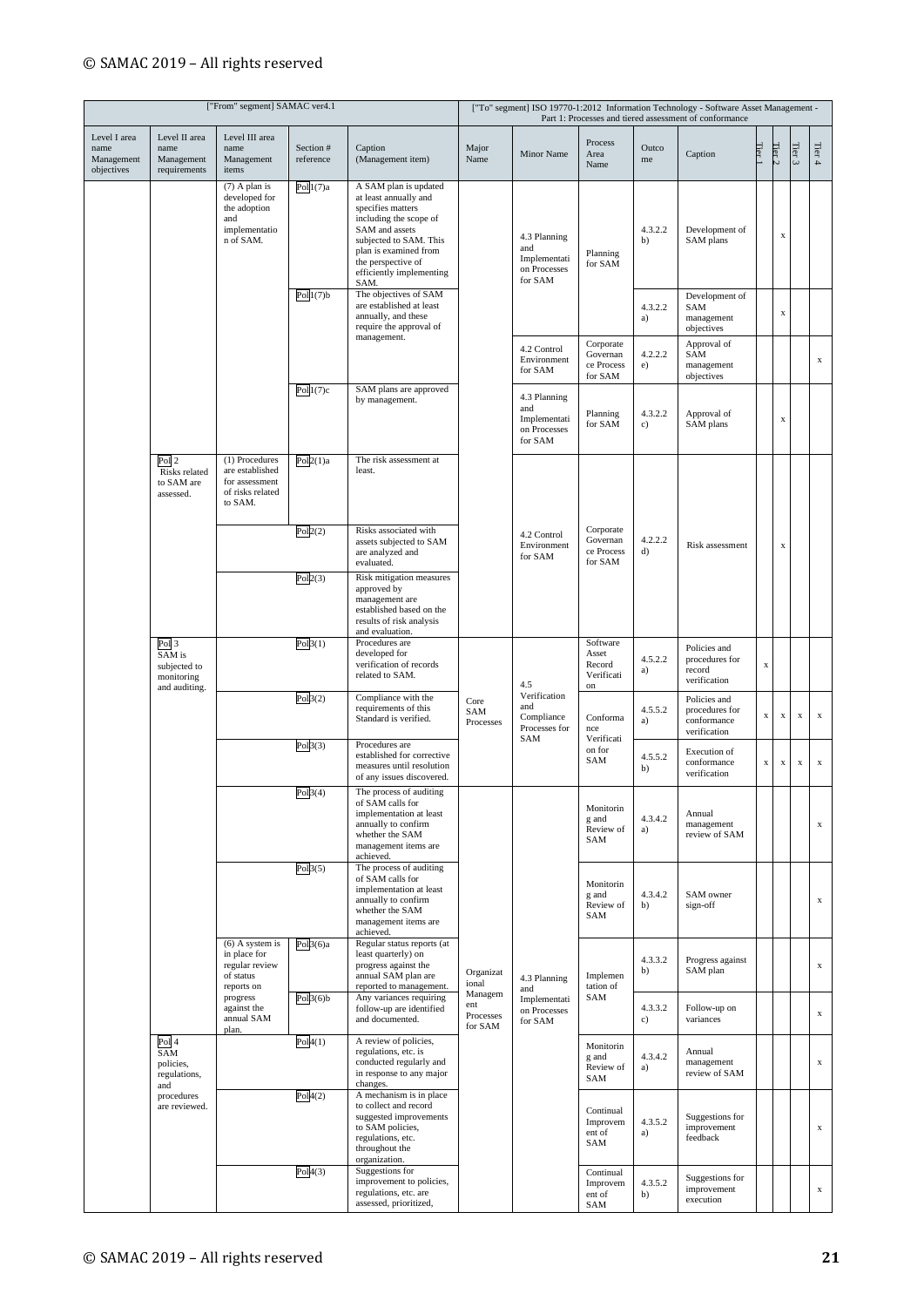|                                                  |                                                                           | ["From" segment] SAMAC ver4.1                                                                                         |                        |                                                                                                                                                                                                                                                                                                                                                                                                                                                                                                                                                               |                                                   |                                       |                                              |                 | ["To" segment] ISO 19770-1:2012 Information Technology - Software Asset Management -<br>Part 1: Processes and tiered assessment of conformance |             |          |            |             |
|--------------------------------------------------|---------------------------------------------------------------------------|-----------------------------------------------------------------------------------------------------------------------|------------------------|---------------------------------------------------------------------------------------------------------------------------------------------------------------------------------------------------------------------------------------------------------------------------------------------------------------------------------------------------------------------------------------------------------------------------------------------------------------------------------------------------------------------------------------------------------------|---------------------------------------------------|---------------------------------------|----------------------------------------------|-----------------|------------------------------------------------------------------------------------------------------------------------------------------------|-------------|----------|------------|-------------|
| Level I area<br>name<br>Management<br>objectives | Level II area<br>name<br>Management<br>requirements                       | Level III area<br>name<br>Management<br>items                                                                         | Section #<br>reference | Caption<br>(Management item)                                                                                                                                                                                                                                                                                                                                                                                                                                                                                                                                  | Major<br>Name                                     | <b>Minor Name</b>                     | Process<br>Area<br>Name                      | Outco<br>me     | Caption                                                                                                                                        | Tier l      | Tier $2$ | Tier $3\,$ | Tier $4$    |
|                                                  |                                                                           |                                                                                                                       |                        | approved, and<br>implemented.                                                                                                                                                                                                                                                                                                                                                                                                                                                                                                                                 |                                                   |                                       |                                              |                 |                                                                                                                                                |             |          |            |             |
|                                                  |                                                                           |                                                                                                                       | Pol4(4)                | Mechanisms are in place<br>to collect information on<br>changes, issues, and<br>risks affecting SAM<br>implemented.                                                                                                                                                                                                                                                                                                                                                                                                                                           |                                                   |                                       | Implemen<br>tation of<br>SAM                 | 4.3.3.2<br>a)   | Issue feedback                                                                                                                                 |             |          |            | $\mathbf x$ |
|                                                  | Pol <sub>5</sub><br>SAM<br>documents<br>and records<br>are<br>controlled. |                                                                                                                       | Pol5(1)<br>Pol5(2)     | The SAM owner for the<br>entire organization<br>maintains a Master of<br>Register that can be used<br>to confirm the following<br>items at a minimum:<br>- Assets subjected to<br>management<br>- Register of stores and<br>inventories relevant to<br>SAM<br>- Documents relevant to<br>SAM<br>- Names of persons in<br>charge of managing<br>these information, and<br>locations where these are<br>stored and installed<br>- Separation of definitive<br>source and copies<br>- Date of updating<br>Information<br>documenting the<br>requirements of this |                                                   |                                       |                                              |                 |                                                                                                                                                |             |          |            |             |
|                                                  |                                                                           |                                                                                                                       | Pol5(3)                | Standard is controlled to<br>ensure the following:<br>- That the documented<br>information is accessible<br>when and where needed<br>and is in a usable<br>condition<br>- That the documented<br>information is protected<br>sufficiently<br>Control of documented<br>information by the                                                                                                                                                                                                                                                                      | Core<br>SAM<br>Processes                          | 4.4 Inventory<br>Processes for<br>SAM | Software<br>Asset<br>Identificat<br>ion      | 4.4.2.2<br>b)   | Master register<br>of stores and<br>inventories                                                                                                | $\mathbf x$ |          |            |             |
|                                                  |                                                                           |                                                                                                                       |                        | organization includes the<br>following items:<br>- Distribution, access,<br>searching, and use<br>- Storage and<br>preservation, including<br>maintaining legibility<br>- Control of changes<br>- Maintenance and<br>disposal                                                                                                                                                                                                                                                                                                                                 |                                                   |                                       |                                              |                 |                                                                                                                                                |             |          |            |             |
|                                                  |                                                                           |                                                                                                                       | Pol5(4)                | Documented information<br>from outside the<br>organization determined<br>by the organization to be<br>necessary for planning<br>and management of<br>SAM is identified and<br>controlled as necessary.                                                                                                                                                                                                                                                                                                                                                        |                                                   |                                       |                                              |                 |                                                                                                                                                |             |          |            |             |
| Sys<br>Systems:<br>Establishmen<br>t of a        | Sys 1<br>The<br>managerial<br>system and<br>responsibiliti                |                                                                                                                       | Sys $1(1)$             | Management has<br>established a system for<br>implementing SAM<br>throughout the entire<br>organization.                                                                                                                                                                                                                                                                                                                                                                                                                                                      |                                                   |                                       |                                              |                 |                                                                                                                                                |             |          |            |             |
| Managerial<br>System                             | es for SAM<br>are<br>established.                                         | (2) The person<br>responsible for<br>SAM<br>throughout the<br>entire<br>organization<br>(SAM owner)<br>is identified. | Sys $1(2)a$            | The SAM owner is<br>responsible for the<br>following:<br>- Proposal of SAM<br>management objectives<br>- Supervising SAM<br>planning<br>- Securing the resources<br>needed to implement the<br>SAM plan<br>- Achievement of the<br>SAM plan                                                                                                                                                                                                                                                                                                                   | Organizat<br>ional<br>Managem<br>ent<br>Processes | 4.2 Control<br>Environment<br>for SAM | Roles and<br>Responsib<br>ilities for<br>SAM | 4.2.3.2<br>a)   | Organization-<br>wide SAM<br>responsibilities                                                                                                  |             | x        |            |             |
|                                                  |                                                                           |                                                                                                                       | Sys $1(2)b$            | In cases such as where<br>decentralized<br>management is<br>employed, local SAM<br>owners are assigned in<br>accordance with the<br>organization's<br>management structure.-<br>Section roles and<br>responsibilities related to<br>corporate governance are<br>documented to ensure<br>that the specified SAM is<br>implemented reliably.                                                                                                                                                                                                                    | for SAM                                           |                                       |                                              | 4.2.3.2<br>a)5) |                                                                                                                                                |             |          |            |             |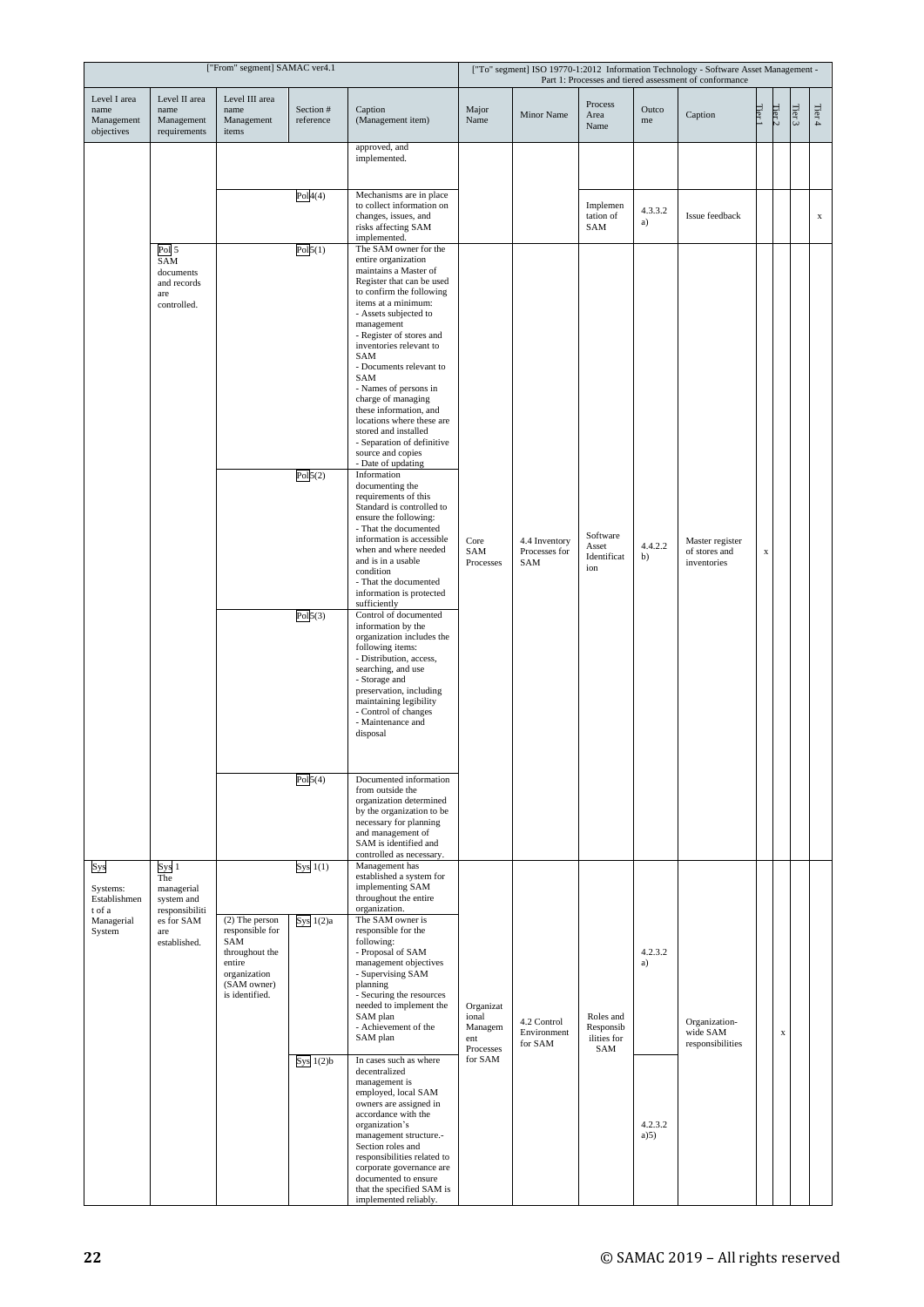|                                                  |                                                     | ["From" segment] SAMAC ver4.1                                                                                                                                                            |                        |                                                                                                                                                                                                                                                                                                                                                                                                                                                                                                                                                                                                                                                                        |               |                   |                         |                      | ["To" segment] ISO 19770-1:2012 Information Technology - Software Asset Management -<br>Part 1: Processes and tiered assessment of conformance |        |                         |                 |             |
|--------------------------------------------------|-----------------------------------------------------|------------------------------------------------------------------------------------------------------------------------------------------------------------------------------------------|------------------------|------------------------------------------------------------------------------------------------------------------------------------------------------------------------------------------------------------------------------------------------------------------------------------------------------------------------------------------------------------------------------------------------------------------------------------------------------------------------------------------------------------------------------------------------------------------------------------------------------------------------------------------------------------------------|---------------|-------------------|-------------------------|----------------------|------------------------------------------------------------------------------------------------------------------------------------------------|--------|-------------------------|-----------------|-------------|
| Level I area<br>name<br>Management<br>objectives | Level II area<br>name<br>Management<br>requirements | Level III area<br>name<br>Management<br>items                                                                                                                                            | Section #<br>reference | Caption<br>(Management item)                                                                                                                                                                                                                                                                                                                                                                                                                                                                                                                                                                                                                                           | Major<br>Name | <b>Minor Name</b> | Process<br>Area<br>Name | Outco<br>me          | Caption                                                                                                                                        | Tier 1 | Tier $2$                | Tier $\sqrt{3}$ | Tier $4$    |
|                                                  |                                                     |                                                                                                                                                                                          | Sys $1(2)c$            | Local SAM owners have<br>the following<br>responsibilities:<br>- Obtaining resources for<br>implementing the SAM<br>plan<br>- Delivering results<br>against the SAM plan<br>- Adoption and<br>implementation of<br>necessary policies,<br>processes, and<br>procedures<br>- Maintaining accurate<br>records of software-<br>related assets<br>- Ensuring that<br>operational management<br>and technical approval<br>are required for<br>purchase, deployment,<br>and control of software<br>assets<br>- Management of<br>contracts and<br>relationships with<br>suppliers and internal<br>customers<br>- Identifying the need for<br>and implementing<br>improvements |               |                   |                         | 4.2.3.2<br>b)        | Local SAM<br>responsibilities                                                                                                                  |        | $\bf{x}$                |                 |             |
|                                                  |                                                     |                                                                                                                                                                                          | Sys $1(2)d$            | All parts of the<br>organization are covered<br>by the SAM owner or<br>local SAM owners,<br>without conflicting<br>overlap.                                                                                                                                                                                                                                                                                                                                                                                                                                                                                                                                            |               |                   |                         | 4.2.3.2<br>a)5)      | Organization-<br>wide SAM<br>responsibilities                                                                                                  |        | $\mathbf x$             |                 |             |
|                                                  |                                                     |                                                                                                                                                                                          | Sys $1(3)$             | The roles and<br>responsibilities<br>established are<br>communicated to all<br>subject parts of the<br>organization involved in<br>any way with SAM, in<br>the same way other<br>organization-wide and<br>local policies are<br>communicated.                                                                                                                                                                                                                                                                                                                                                                                                                          |               |                   |                         | 4.2.3.2<br>$\circ$ ) | Communication<br>of<br>responsibilities                                                                                                        |        | $\overline{\mathbf{x}}$ |                 |             |
|                                                  |                                                     | $(4)$ The person<br>responsible for<br>auditing of<br>SAM (SAM<br>auditor) and<br>SAM auditing<br>personnel<br>suited to the<br>organization's<br>managerial<br>system are<br>appointed. | Sys $1(4)a$            | The SAM auditor is<br>responsible for the<br>following:<br>- Drafting SAM audit<br>plans<br>- Securing the resources<br>needed to implement the<br>SAM audit<br>- Implementing the SAM<br>audit<br>- Reporting to<br>management the results<br>of the SAM audit<br>- Following up on issues<br>identified in the SAM<br>audit                                                                                                                                                                                                                                                                                                                                          |               |                   |                         | 4.2.3.2<br>a)        |                                                                                                                                                |        |                         |                 | $\mathbf x$ |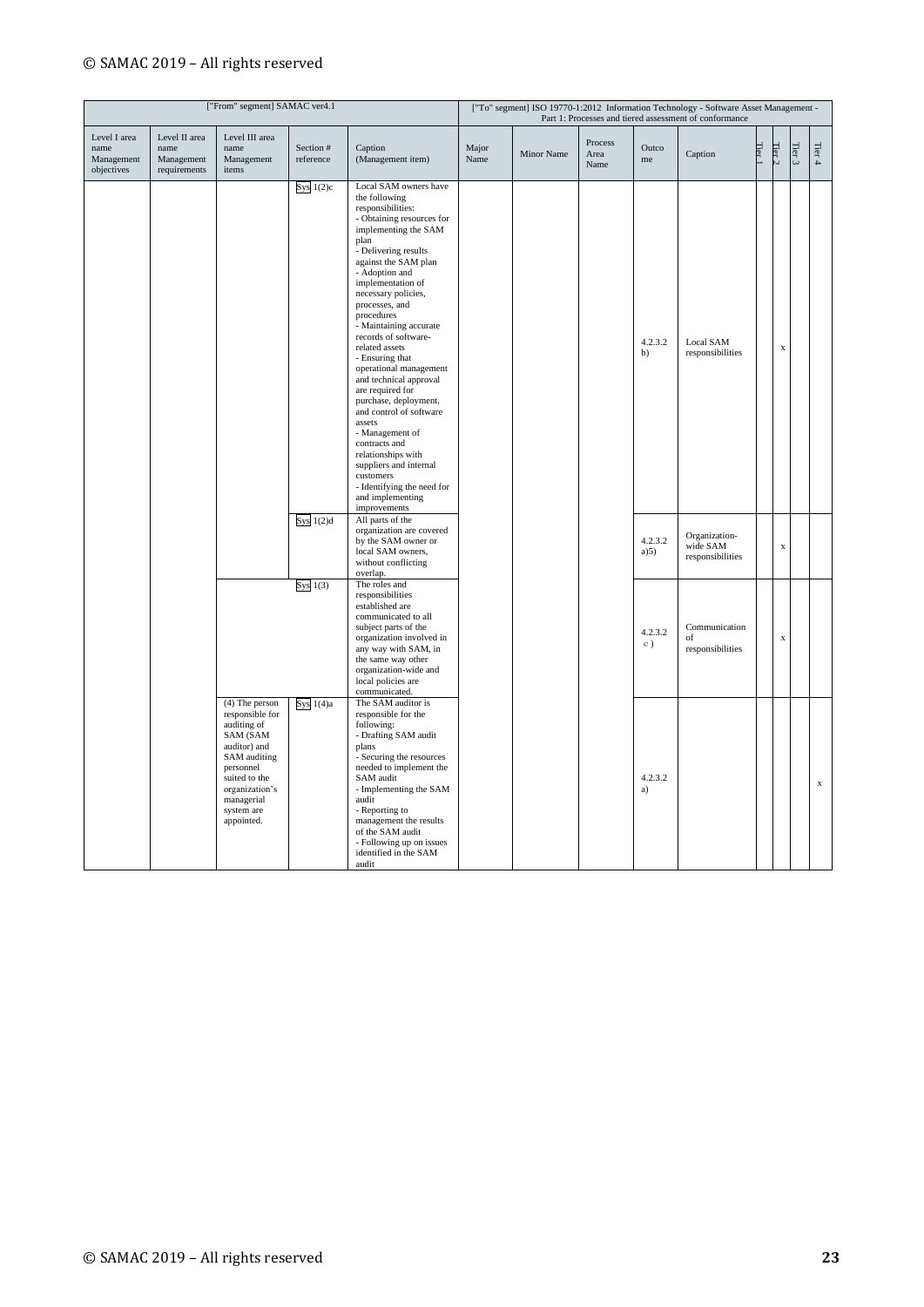|                                                                                           |                                                                                                                                                                 | ["From" segment] SAMAC ver4.1                                                                                                                                                                                                                                                                                                                                       |                              |                                                                                                                                                                                                                                                                                                                                                                                                                                                                                                                                                                                                                                                                                                                                                                                                                                                                                                                                                                                                                     |               |                                                                |                                        |                                        | ["To" segment] ISO 19770-1:2012 Information Technology - Software Asset Management -<br>Part 1: Processes and tiered assessment of conformance |        |                            |            |             |
|-------------------------------------------------------------------------------------------|-----------------------------------------------------------------------------------------------------------------------------------------------------------------|---------------------------------------------------------------------------------------------------------------------------------------------------------------------------------------------------------------------------------------------------------------------------------------------------------------------------------------------------------------------|------------------------------|---------------------------------------------------------------------------------------------------------------------------------------------------------------------------------------------------------------------------------------------------------------------------------------------------------------------------------------------------------------------------------------------------------------------------------------------------------------------------------------------------------------------------------------------------------------------------------------------------------------------------------------------------------------------------------------------------------------------------------------------------------------------------------------------------------------------------------------------------------------------------------------------------------------------------------------------------------------------------------------------------------------------|---------------|----------------------------------------------------------------|----------------------------------------|----------------------------------------|------------------------------------------------------------------------------------------------------------------------------------------------|--------|----------------------------|------------|-------------|
| Level I area<br>name<br>Management<br>objectives                                          | Level II area<br>name<br>Management<br>requirements                                                                                                             | Level III area<br>name<br>Management<br>items                                                                                                                                                                                                                                                                                                                       | Section #<br>reference       | Caption<br>(Management item)                                                                                                                                                                                                                                                                                                                                                                                                                                                                                                                                                                                                                                                                                                                                                                                                                                                                                                                                                                                        | Major<br>Name | Minor Name                                                     | Process<br>Area<br>Name                | Outco<br>$\rm me$                      | Caption                                                                                                                                        | Tier l | Tier $2$                   | Tier $3\,$ | Tier $4$    |
|                                                                                           |                                                                                                                                                                 |                                                                                                                                                                                                                                                                                                                                                                     | Sys $1(4)b$                  | Subjects of SAM audits<br>include the following:<br>- Evaluation of<br>achievement of SAM<br>management objectives<br>and the SAM plan<br>- Compliance with<br>standards<br>- Results on indicators<br>specified in the SAM<br>plan and SAM-related<br><b>SLAs</b><br>- Confirmation of<br>whether SAM policies<br>approved by the<br>organization are<br>effectively<br>communicated and<br>adopted throughout the<br>entire organization<br>- Summary of any<br>exceptions identified as a<br>result of the above<br>process, and relevant<br>necessary measures<br>- Identification of<br>opportunities for<br>improvement concerning<br>provision of services<br>relevant to software-<br>related assets<br>- Consideration of<br>whether there is a need<br>for review concerning<br>the continual<br>appropriateness,<br>completeness, and<br>accuracy of policies,<br>processes, and<br>procedures<br>- Confirmation of<br>whether software is<br>adopted and deployed in<br>the most cost-effective<br>ways |               |                                                                |                                        |                                        |                                                                                                                                                |        |                            |            |             |
|                                                                                           |                                                                                                                                                                 |                                                                                                                                                                                                                                                                                                                                                                     | Sys $1(5)$<br>Sys $1(6)$     | Persons implementing<br>SAM audits are assigned<br>in ways that ensure their<br>independence from the<br>subjects of auditing.<br>A system is in place for                                                                                                                                                                                                                                                                                                                                                                                                                                                                                                                                                                                                                                                                                                                                                                                                                                                          |               |                                                                | Monitorin<br>g and<br>Review of<br>SAM | 4.3.4.2<br>a)                          | Annual<br>management<br>review of SAM                                                                                                          |        |                            |            | $\mathbf x$ |
|                                                                                           |                                                                                                                                                                 |                                                                                                                                                                                                                                                                                                                                                                     |                              | organization-wide<br>collection and recording<br>of proposed SAM<br>improvements related to<br>systems.                                                                                                                                                                                                                                                                                                                                                                                                                                                                                                                                                                                                                                                                                                                                                                                                                                                                                                             |               | 4.3 Planning<br>and<br>Implementati<br>on Processes<br>for SAM | Continual<br>Improvem<br>ent of        | 4.3.5.2<br>a)                          | Suggestions for<br>improvement<br>feedback                                                                                                     |        |                            |            | $\mathbf x$ |
|                                                                                           | Sys 2<br>Systems are<br>subjected to<br>review.                                                                                                                 |                                                                                                                                                                                                                                                                                                                                                                     | $Sys$ $2(1)$                 | Suggestions for<br>improvement to systems<br>are assessed, prioritized,<br>approved, and<br>implemented.                                                                                                                                                                                                                                                                                                                                                                                                                                                                                                                                                                                                                                                                                                                                                                                                                                                                                                            |               |                                                                | SAM                                    | 4.3.5.2<br>b)                          | Suggestions for<br>improvement<br>execution                                                                                                    |        |                            |            | $\mathbf x$ |
| Comp<br>Competence:<br>Establishmen<br>t and<br>Maintenance<br>of<br>Competence<br>in SAM | Comp 1<br>SAM<br>abilities for<br>managers<br>and<br>personnel<br>subject to<br>management<br>are defined<br>and training<br>is<br>implemented<br>as necessary. | $(1)$ SAM<br>abilities for<br>SAM<br>managers and<br>personnel<br>subject to<br>SAM<br>management<br>are defined<br>and training on<br>SAM as a<br>whole and on<br>licensing for<br>software used<br>is<br>implemented<br>for all<br>personnel<br>involved in<br>SAM,<br>including both<br>initial training<br>and continuing<br>education<br>provided<br>annually. | Comp<br>1(1)a<br>Comp $1(2)$ | Content of training-<br>SAM policies,<br>regulation, and<br>procedures- SAM<br>systems-Licensing in<br>general<br>Management annually<br>reviews the results of<br>education and training<br>implemented.                                                                                                                                                                                                                                                                                                                                                                                                                                                                                                                                                                                                                                                                                                                                                                                                           |               | 4.2 Control<br>Environment<br>for SAM                          | Competen<br>ce in<br>SAM               | 4.2.5.2<br>c)<br>4.2.5.2<br>a)<br>1)2) | Training taken<br>Availability of<br>training                                                                                                  |        | $\mathbf X$<br>$\mathbf X$ |            |             |
|                                                                                           |                                                                                                                                                                 |                                                                                                                                                                                                                                                                                                                                                                     | Comp $1(3)$                  | A review is undertaken<br>at least annually to<br>determine the<br>appropriateness of the<br>materials required to<br>verify the fact that the<br>organization holds                                                                                                                                                                                                                                                                                                                                                                                                                                                                                                                                                                                                                                                                                                                                                                                                                                                |               |                                                                |                                        | 4.2.5.2<br>b)                          | Proof of license                                                                                                                               |        |                            |            | $\mathbf X$ |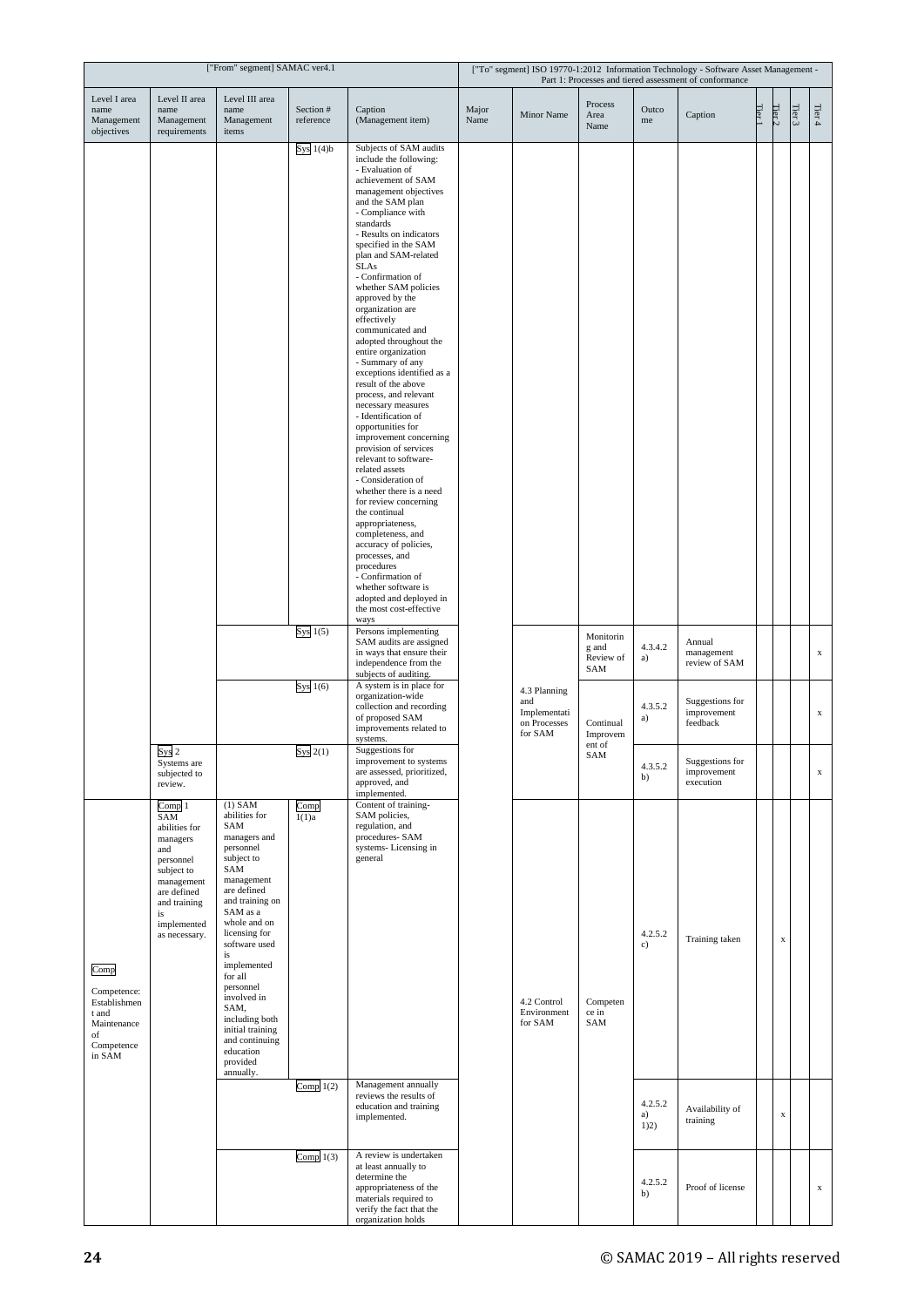|                                                  |                                                                                                                        | ["From" segment] SAMAC ver4.1                                            |                        |                                                                                                                                                                                                                                                                                                                                                                          |                          |                                       |                                           |                       | ["To" segment] ISO 19770-1:2012 Information Technology - Software Asset Management -<br>Part 1: Processes and tiered assessment of conformance |             |             |                 |                         |
|--------------------------------------------------|------------------------------------------------------------------------------------------------------------------------|--------------------------------------------------------------------------|------------------------|--------------------------------------------------------------------------------------------------------------------------------------------------------------------------------------------------------------------------------------------------------------------------------------------------------------------------------------------------------------------------|--------------------------|---------------------------------------|-------------------------------------------|-----------------------|------------------------------------------------------------------------------------------------------------------------------------------------|-------------|-------------|-----------------|-------------------------|
| Level I area<br>name<br>Management<br>objectives | Level II area<br>name<br>Management<br>requirements                                                                    | Level III area<br>name<br>Management<br>items                            | Section #<br>reference | Caption<br>(Management item)                                                                                                                                                                                                                                                                                                                                             | Major<br>Name            | Minor Name                            | Process<br>Area<br>Name                   | Outco<br>me           | Caption                                                                                                                                        | Tier 1      | Tier $2$    | Tier $\sqrt{3}$ | Tier $4\,$              |
|                                                  |                                                                                                                        |                                                                          |                        | licenses to software<br>used.                                                                                                                                                                                                                                                                                                                                            |                          |                                       |                                           |                       |                                                                                                                                                |             |             |                 |                         |
|                                                  |                                                                                                                        |                                                                          | Comp $1(4)$            | A review is undertaken<br>at least annually to<br>determine whether there<br>have been any changes<br>in the licensing terms of<br>software vendors and the<br>impact of new licensing<br>terms.                                                                                                                                                                         |                          |                                       |                                           | 4.2.5.2<br>d)         | Availability of<br>guidance from<br>software<br>manufacturers                                                                                  |             | $\mathbf x$ |                 |                         |
|                                                  | Comp 2<br>Abilities for<br>SAM<br>auditing<br>personnel are<br>defined and<br>training<br>implemented<br>as necessary. |                                                                          | Comp $2(1)$            | Abilities for SAM<br>auditing personnel are<br>defined, and such<br>personnel are provided<br>annually with education<br>and training on subjects<br>such as the following:<br>- Knowledge on SAM<br>auditing<br>- SAM policies,<br>regulations, and<br>procedures<br>- SAM systems<br>- Licensing in general                                                            |                          |                                       |                                           | 4.2.5.2<br>c)         | Training taken                                                                                                                                 |             | X           |                 |                         |
|                                                  |                                                                                                                        |                                                                          | Comp $2(2)$            | Management annually<br>reviews the results of<br>education and training<br>implemented.                                                                                                                                                                                                                                                                                  |                          |                                       |                                           | 4.2.5.2<br>a)<br>1)2) | Availability of<br>training                                                                                                                    |             | X           |                 |                         |
| Own                                              | Own 1<br>Systems are<br>in place for<br>recording                                                                      | $(1)$ Types of<br>assets<br>subjected to<br>management                   | Own $1(1)a$            | Policies and procedures<br>are developed, approved,<br>and issued that include<br>the management,                                                                                                                                                                                                                                                                        |                          |                                       |                                           | 4.4.3.2<br>a)         | Software Asset<br>Inventory<br>Management<br>Inventories of                                                                                    | X           |             |                 |                         |
|                                                  | information<br>on changes<br>to licenses                                                                               | and necessary<br>management<br>items are<br>identified for               |                        | maintenance, and storage<br>(including access<br>controls) of inventory<br>lists and                                                                                                                                                                                                                                                                                     |                          |                                       | Software<br>Asset<br>Inventory<br>Managem | 4.4.3.2<br>b)3)       | hardware,<br>installed<br>software, and<br>licenses                                                                                            | X           |             |                 |                         |
|                                                  |                                                                                                                        | owned<br>licenses, and<br>the necessary<br>information is<br>ascertained |                        | physical/electronic assets<br>subjected to management                                                                                                                                                                                                                                                                                                                    |                          |                                       | ent                                       | 4.4.3.2<br>c)         | Inventories of<br>software<br>masters and<br>contractual<br>documentation                                                                      | X           |             |                 | $\sqrt{2}$<br>$\lambda$ |
|                                                  |                                                                                                                        | and recorded.                                                            | Own $1(1)b$            | Items to be managed<br>- Licenses including<br>underlying licenses and<br>effective full licenses<br>- Proof of license<br>documentation<br>- Contracts (including<br>terms and conditions)<br>relating to software<br>assets, including both<br>hard copy and electronic<br>- Both physical and<br>electronic stores of the<br>above, as relevant<br>- Licensing models | Core<br>SAM<br>Processes | 4.4 Inventory<br>Processes for<br>SAM |                                           | 4.4.2.2<br>a)         | Initial<br>identification of<br>data<br>requirements                                                                                           |             |             |                 | $\mathbf x$             |
|                                                  |                                                                                                                        |                                                                          | Own $1(1)c$            | Physical and electronic<br>stores<br>- Owned underlying<br>licenses and effective<br>full licenses                                                                                                                                                                                                                                                                       |                          |                                       | Software<br>Asset<br>Identificat<br>ion   | 4.4.3.2<br>b)3)       | Inventories of<br>hardware,<br>installed<br>software, and<br>licenses                                                                          | $\mathbf x$ |             |                 |                         |
|                                                  |                                                                                                                        |                                                                          |                        | - Contracts (both hard<br>copy and electronic)<br>relating to software<br>assets<br>- Proof of license<br>documentation                                                                                                                                                                                                                                                  |                          |                                       |                                           | 4.4.3.2<br>c)         | Inventories of<br>software<br>masters and<br>contractual<br>documentation                                                                      | $\mathbf X$ |             |                 | $\sqrt{2}$<br>$\lambda$ |
|                                                  |                                                                                                                        |                                                                          | Own $1(1)d$            | Licenses with additional<br>terms, such as whether<br>down-grading is<br>permitted, whether the<br>software may be<br>transferred for use on<br>other hardware, numbers<br>of simultaneous users,<br>and numbers of<br>processors, are managed<br>appropriately.                                                                                                         |                          |                                       |                                           | 4.4.3.2<br>d)         | Measurement<br>mechanisms for<br>all other<br>licensing<br>metrics                                                                             | $\mathbf X$ |             |                 |                         |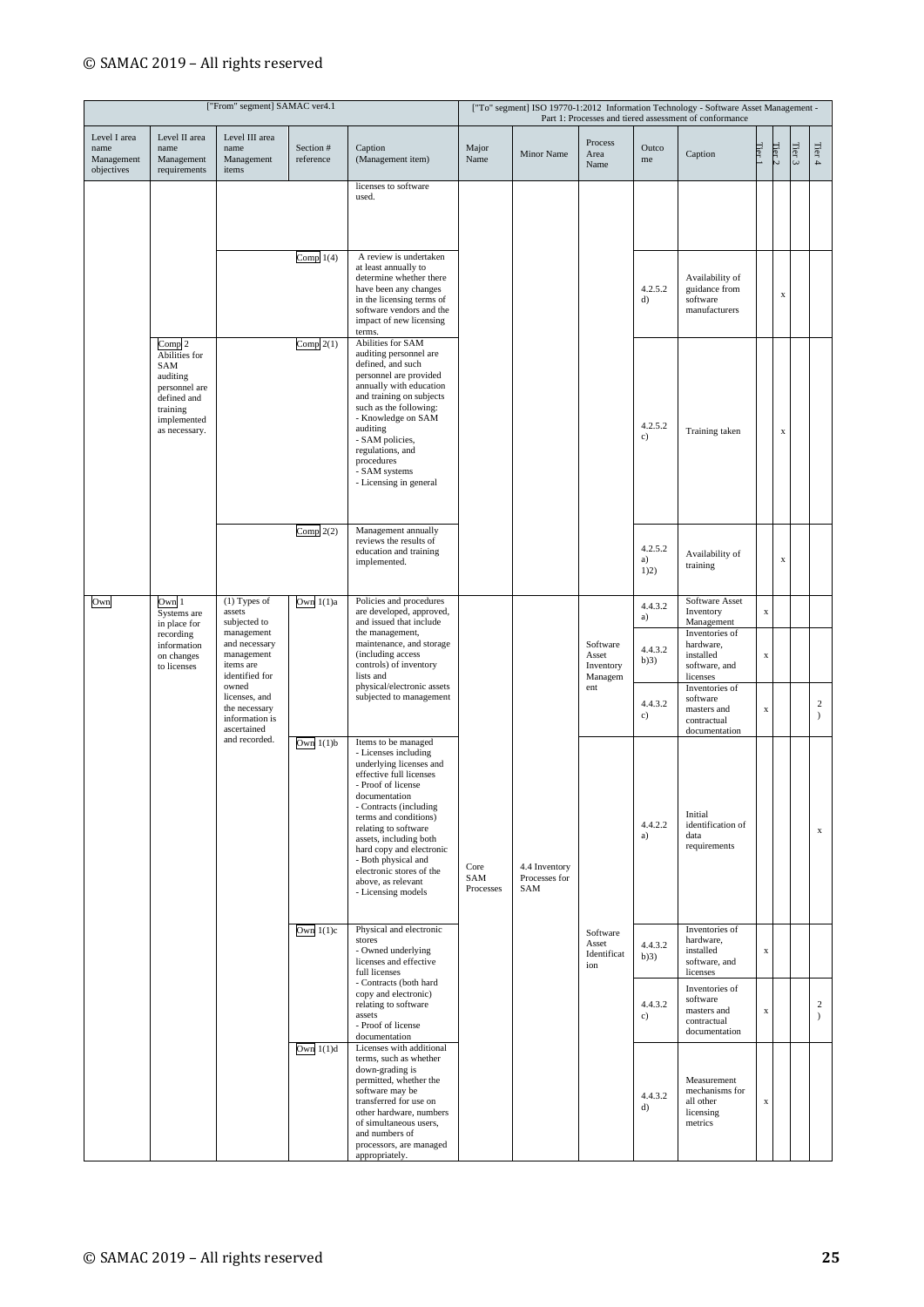|                                                  |                                                     | ["From" segment] SAMAC ver4.1                                           |                            |                                                                                                                                                                                                          |                                                                                                                                                                                                                         |                       |                                                                                                                                                                                                                                                                                                                                                                                                                                                                                                                                                                                                                                                                                                                                                                                                                                                                                                                                                                                                                                                                                                                                                                                                                                                                                                                                                                                                                                                                                                                                                                                                                                                                             |                  |                                                         |             |                                                                                                         |  |             |
|--------------------------------------------------|-----------------------------------------------------|-------------------------------------------------------------------------|----------------------------|----------------------------------------------------------------------------------------------------------------------------------------------------------------------------------------------------------|-------------------------------------------------------------------------------------------------------------------------------------------------------------------------------------------------------------------------|-----------------------|-----------------------------------------------------------------------------------------------------------------------------------------------------------------------------------------------------------------------------------------------------------------------------------------------------------------------------------------------------------------------------------------------------------------------------------------------------------------------------------------------------------------------------------------------------------------------------------------------------------------------------------------------------------------------------------------------------------------------------------------------------------------------------------------------------------------------------------------------------------------------------------------------------------------------------------------------------------------------------------------------------------------------------------------------------------------------------------------------------------------------------------------------------------------------------------------------------------------------------------------------------------------------------------------------------------------------------------------------------------------------------------------------------------------------------------------------------------------------------------------------------------------------------------------------------------------------------------------------------------------------------------------------------------------------------|------------------|---------------------------------------------------------|-------------|---------------------------------------------------------------------------------------------------------|--|-------------|
| Level I area<br>name<br>Management<br>objectives | Level II area<br>name<br>Management<br>requirements | Level III area<br>name<br>Management<br>items                           | Section #<br>reference     | Caption<br>(Management item)                                                                                                                                                                             | Major<br>Name                                                                                                                                                                                                           | <b>Minor Name</b>     | Process<br>Area<br>Name                                                                                                                                                                                                                                                                                                                                                                                                                                                                                                                                                                                                                                                                                                                                                                                                                                                                                                                                                                                                                                                                                                                                                                                                                                                                                                                                                                                                                                                                                                                                                                                                                                                     | Outco<br>me      | Caption                                                 | Tier l      |                                                                                                         |  | Tier $4$    |
|                                                  |                                                     |                                                                         | Own $1(1)e$                | Inventories, or other<br>clearly defined analysis<br>or metric mechanisms<br>exist to determine any<br>licensing usage based on<br>criteria other than<br>software installations.                        |                                                                                                                                                                                                                         |                       |                                                                                                                                                                                                                                                                                                                                                                                                                                                                                                                                                                                                                                                                                                                                                                                                                                                                                                                                                                                                                                                                                                                                                                                                                                                                                                                                                                                                                                                                                                                                                                                                                                                                             |                  |                                                         |             |                                                                                                         |  |             |
|                                                  |                                                     |                                                                         | Own $1(1)f$                | When using licenses<br>held outside the<br>organization, all<br>necessary items<br>including the name of<br>the holder of the license<br>are ascertained.                                                |                                                                                                                                                                                                                         |                       | Software                                                                                                                                                                                                                                                                                                                                                                                                                                                                                                                                                                                                                                                                                                                                                                                                                                                                                                                                                                                                                                                                                                                                                                                                                                                                                                                                                                                                                                                                                                                                                                                                                                                                    | 4.4.2.2<br>a)    | Initial<br>identification of<br>data<br>requirements    |             |                                                                                                         |  | $\mathbf x$ |
|                                                  |                                                     |                                                                         | Own $1(1)$ g               | Records exist clarifying<br>which stores and types of<br>information are held,<br>with duplication allowed<br>only if duplicate<br>information can be<br>traced back to the<br>definitive source record. |                                                                                                                                                                                                                         |                       | Identificat<br>ion                                                                                                                                                                                                                                                                                                                                                                                                                                                                                                                                                                                                                                                                                                                                                                                                                                                                                                                                                                                                                                                                                                                                                                                                                                                                                                                                                                                                                                                                                                                                                                                                                                                          | 4.4.2.2<br>b)    | Master register<br>of stores and<br>inventories         | X           | Tier $3\,$<br>Tier $2$<br>X<br>X<br>$\mathbf X$<br>X<br>$\bar{x}$<br>X<br>$\mathbf X$<br>$\bar{x}$<br>X |  |             |
|                                                  |                                                     | $(2)$ When a<br>license is<br>acquired, its<br>content is<br>confirmed. | Own $1(2)a$<br>Own $1(2)b$ | Confirmation of physical<br>and electronic content,<br>such as contracts and<br>media<br>Confirmation of terms of                                                                                        |                                                                                                                                                                                                                         | 4.7 Life<br>Cycle     | Acquisitio<br>n Process                                                                                                                                                                                                                                                                                                                                                                                                                                                                                                                                                                                                                                                                                                                                                                                                                                                                                                                                                                                                                                                                                                                                                                                                                                                                                                                                                                                                                                                                                                                                                                                                                                                     | 4.7.3.2<br>d(2)3 | Policies and<br>procedures for<br>receipt<br>processing |             | $\mathbf x$                                                                                             |  |             |
|                                                  |                                                     | (3)<br>Information is<br>identificated<br>concerning                    | Own $1(3)a$                | use<br>Content of changes<br>includes the following:<br>- Changes in numbers of<br>licenses owned due to                                                                                                 |                                                                                                                                                                                                                         | Interfaces for<br>SAM | ["To" segment] ISO 19770-1:2012 Information Technology - Software Asset Management -<br>Asset<br>Change<br>Change<br>Managem<br>4.7.2.2<br>management<br>ent<br>process<br>a)<br>definition<br>Process<br>4.4.4.2<br>Audit trail of<br>changes<br>a)<br>Software<br>Policies and<br>4.4.4.2<br>Asset<br>procedures for<br>b)<br>Control<br>version control<br>Policies and<br>4.4.4.2<br>procedures for<br>deployment<br>c)<br>baselines<br>Policies and<br>4.4.3.2<br>procedures for<br>inventory<br>a)<br>management<br>Inventories of<br>hardware,<br>4.4.3.2<br>installed<br>b)3)<br>Software<br>software, and<br>Asset<br>licenses<br>Inventory<br>Inventories of<br>Managem<br>software<br>4.4.3.2<br>ent<br>masters and<br>c)<br>contractual<br>documentation<br>Inventories of<br>hardware,<br>4.4.3.2<br>installed<br>b)3)<br>software, and<br>licenses<br>Software<br>Policies and<br>Asset<br>4.5.2.2<br>procedures for<br>Record<br>a)7)<br>record<br>Verificati<br>verification<br>on<br>Policies and<br>Software<br>procedures for<br>Licensing<br>4.5.3.2<br>software<br>Complian<br>a)1)<br>licensing<br>ce<br>compliance<br>Software<br>Measurement<br>mechanisms for<br>Asset<br>4.4.3.2<br>all other<br>Inventory<br>d)<br>Managem<br>licensing<br>metrics<br>ent<br>Initial<br>identification of<br>4.4.2.2<br>Software<br>data<br>a)<br>Asset<br>requirements<br>Identificat<br>Master register<br>4.4.2.2<br>ion<br>of stores and<br>b)<br>inventories<br>Policies and<br>4.4.3.2<br>procedures for<br>Software<br>inventory<br>a)<br>Asset<br>management<br>Inventory<br>Managem<br>Inventories of<br>4.4.3.2<br>ent<br>hardware,<br>b)<br>installed |                  |                                                         | $\mathbf x$ |                                                                                                         |  |             |
|                                                  |                                                     | changes to<br>licenses                                                  |                            | introduction of new<br>software, retirement and<br>return of software<br>- Changes in contract<br>information due to                                                                                     | Part 1: Processes and tiered assessment of conformance<br>Process<br>4.4 Inventory<br>Processes for<br>SAM<br>4.5<br>Verification<br>and<br>Compliance<br>Processes for<br>SAM<br>4.4 Inventory<br>Processes for<br>SAM |                       |                                                                                                                                                                                                                                                                                                                                                                                                                                                                                                                                                                                                                                                                                                                                                                                                                                                                                                                                                                                                                                                                                                                                                                                                                                                                                                                                                                                                                                                                                                                                                                                                                                                                             |                  | $\mathbf x$                                             |             |                                                                                                         |  |             |
|                                                  |                                                     |                                                                         |                            | changes in users,<br>sections, etc.<br>- Changes in numbers of<br>licenses owned, media to                                                                                                               |                                                                                                                                                                                                                         |                       |                                                                                                                                                                                                                                                                                                                                                                                                                                                                                                                                                                                                                                                                                                                                                                                                                                                                                                                                                                                                                                                                                                                                                                                                                                                                                                                                                                                                                                                                                                                                                                                                                                                                             |                  |                                                         |             | $\mathbf x$                                                                                             |  |             |
|                                                  |                                                     |                                                                         |                            | be managed, etc. due to<br>revision of terms of use                                                                                                                                                      |                                                                                                                                                                                                                         |                       |                                                                                                                                                                                                                                                                                                                                                                                                                                                                                                                                                                                                                                                                                                                                                                                                                                                                                                                                                                                                                                                                                                                                                                                                                                                                                                                                                                                                                                                                                                                                                                                                                                                                             |                  |                                                         |             |                                                                                                         |  | $\mathbf X$ |
|                                                  |                                                     |                                                                         | Own $1(4)$                 | Physical/electronic<br>inventories related to<br>licenses are stored<br>appropriately (including<br>management and                                                                                       |                                                                                                                                                                                                                         |                       |                                                                                                                                                                                                                                                                                                                                                                                                                                                                                                                                                                                                                                                                                                                                                                                                                                                                                                                                                                                                                                                                                                                                                                                                                                                                                                                                                                                                                                                                                                                                                                                                                                                                             |                  |                                                         |             |                                                                                                         |  |             |
|                                                  |                                                     |                                                                         |                            | maintenance of locations<br>of storage)                                                                                                                                                                  |                                                                                                                                                                                                                         |                       |                                                                                                                                                                                                                                                                                                                                                                                                                                                                                                                                                                                                                                                                                                                                                                                                                                                                                                                                                                                                                                                                                                                                                                                                                                                                                                                                                                                                                                                                                                                                                                                                                                                                             |                  |                                                         |             |                                                                                                         |  |             |
|                                                  |                                                     |                                                                         |                            |                                                                                                                                                                                                          |                                                                                                                                                                                                                         |                       |                                                                                                                                                                                                                                                                                                                                                                                                                                                                                                                                                                                                                                                                                                                                                                                                                                                                                                                                                                                                                                                                                                                                                                                                                                                                                                                                                                                                                                                                                                                                                                                                                                                                             |                  |                                                         |             |                                                                                                         |  |             |
|                                                  |                                                     |                                                                         | Own $1(5)$                 | Upgrade licenses are<br>linked to pre-upgrade<br>licenses.                                                                                                                                               |                                                                                                                                                                                                                         |                       |                                                                                                                                                                                                                                                                                                                                                                                                                                                                                                                                                                                                                                                                                                                                                                                                                                                                                                                                                                                                                                                                                                                                                                                                                                                                                                                                                                                                                                                                                                                                                                                                                                                                             |                  |                                                         |             |                                                                                                         |  |             |
|                                                  |                                                     |                                                                         |                            |                                                                                                                                                                                                          |                                                                                                                                                                                                                         |                       |                                                                                                                                                                                                                                                                                                                                                                                                                                                                                                                                                                                                                                                                                                                                                                                                                                                                                                                                                                                                                                                                                                                                                                                                                                                                                                                                                                                                                                                                                                                                                                                                                                                                             |                  |                                                         |             |                                                                                                         |  |             |
|                                                  |                                                     |                                                                         | Own $1(6)$                 | Licenses with additional<br>terms, such as whether<br>down-grading is                                                                                                                                    |                                                                                                                                                                                                                         |                       |                                                                                                                                                                                                                                                                                                                                                                                                                                                                                                                                                                                                                                                                                                                                                                                                                                                                                                                                                                                                                                                                                                                                                                                                                                                                                                                                                                                                                                                                                                                                                                                                                                                                             |                  |                                                         |             |                                                                                                         |  |             |
|                                                  |                                                     |                                                                         |                            | permitted, whether the<br>software may be<br>transferred for use on<br>other hardware, numbers<br>of simultaneous users,<br>and numbers of<br>processors, are managed<br>appropriately.                  |                                                                                                                                                                                                                         |                       |                                                                                                                                                                                                                                                                                                                                                                                                                                                                                                                                                                                                                                                                                                                                                                                                                                                                                                                                                                                                                                                                                                                                                                                                                                                                                                                                                                                                                                                                                                                                                                                                                                                                             |                  |                                                         |             |                                                                                                         |  |             |
|                                                  |                                                     |                                                                         | Own $1(7)$                 | Records are kept of<br>product names and<br>quantities of installation<br>media held and<br>distribution images set<br>up on servers etc.                                                                |                                                                                                                                                                                                                         |                       |                                                                                                                                                                                                                                                                                                                                                                                                                                                                                                                                                                                                                                                                                                                                                                                                                                                                                                                                                                                                                                                                                                                                                                                                                                                                                                                                                                                                                                                                                                                                                                                                                                                                             |                  |                                                         |             |                                                                                                         |  |             |
|                                                  |                                                     |                                                                         |                            |                                                                                                                                                                                                          |                                                                                                                                                                                                                         |                       |                                                                                                                                                                                                                                                                                                                                                                                                                                                                                                                                                                                                                                                                                                                                                                                                                                                                                                                                                                                                                                                                                                                                                                                                                                                                                                                                                                                                                                                                                                                                                                                                                                                                             |                  |                                                         |             |                                                                                                         |  |             |
|                                                  |                                                     |                                                                         |                            |                                                                                                                                                                                                          |                                                                                                                                                                                                                         |                       |                                                                                                                                                                                                                                                                                                                                                                                                                                                                                                                                                                                                                                                                                                                                                                                                                                                                                                                                                                                                                                                                                                                                                                                                                                                                                                                                                                                                                                                                                                                                                                                                                                                                             |                  |                                                         |             |                                                                                                         |  |             |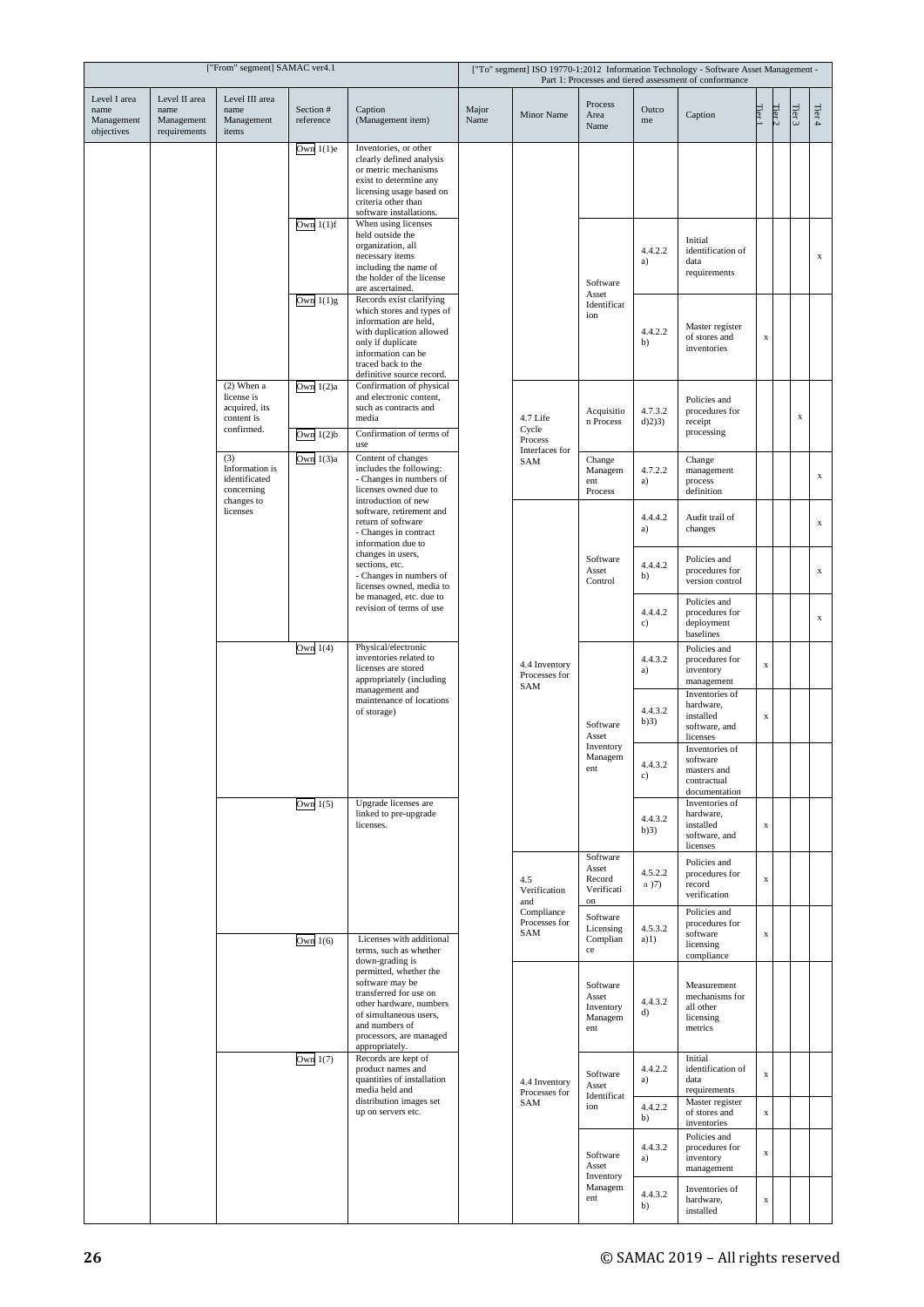|                                                  |                                                                                                                                                                          | ["From" segment] SAMAC ver4.1                                                            |                             |                                                                                                                                                                                                                                                       |               |                                                       |                                                 |                        | ["To" segment] ISO 19770-1:2012 Information Technology - Software Asset Management -<br>Part 1: Processes and tiered assessment of conformance |             |          |             |                                   |
|--------------------------------------------------|--------------------------------------------------------------------------------------------------------------------------------------------------------------------------|------------------------------------------------------------------------------------------|-----------------------------|-------------------------------------------------------------------------------------------------------------------------------------------------------------------------------------------------------------------------------------------------------|---------------|-------------------------------------------------------|-------------------------------------------------|------------------------|------------------------------------------------------------------------------------------------------------------------------------------------|-------------|----------|-------------|-----------------------------------|
| Level I area<br>name<br>Management<br>objectives | Level II area<br>name<br>Management<br>requirements                                                                                                                      | Level III area<br>name<br>Management<br>items                                            | Section #<br>reference      | Caption<br>(Management item)                                                                                                                                                                                                                          | Major<br>Name | Minor Name                                            | Process<br>Area<br>Name                         | Outco<br>me            | Caption                                                                                                                                        | Tier 1      | Tier $2$ | Tier $3\,$  | Tier $4$                          |
|                                                  |                                                                                                                                                                          |                                                                                          |                             |                                                                                                                                                                                                                                                       |               |                                                       |                                                 |                        | software, and<br>licenses                                                                                                                      |             |          |             |                                   |
|                                                  |                                                                                                                                                                          |                                                                                          |                             |                                                                                                                                                                                                                                                       |               |                                                       |                                                 | 4.4.3.2<br>$c)$ 1)     | Inventories of<br>software<br>masters and<br>contractual<br>documentation                                                                      | $\mathbf x$ |          |             |                                   |
|                                                  |                                                                                                                                                                          | (8) Records<br>are kept of use<br>of media and<br>installation                           | Own $1(8)a$<br>Own $1(8)$ b | Procedures are<br>established for lending<br>and return of media.<br>Records are kept of                                                                                                                                                              |               |                                                       |                                                 | 4.4.3.2<br>c)          | Inventories of<br>software<br>masters and                                                                                                      | $\mathbf x$ |          |             | $\boldsymbol{2}$<br>$\mathcal{L}$ |
|                                                  |                                                                                                                                                                          | images.                                                                                  | Own $1(9)$                  | lending and return of<br>media.<br>All materials such as                                                                                                                                                                                              |               |                                                       |                                                 | 4.4.3.2<br>c)          | contractual<br>documentation<br>Inventories of                                                                                                 |             |          |             |                                   |
|                                                  | Own 2<br>Materials<br>necessary for<br>licenses are<br>stored<br>appropriately<br>Own <sub>3</sub><br>The state of<br>management<br>of owned<br>licenses is<br>verified. |                                                                                          |                             | license agreements<br>certifying licenses held<br>and media are<br>differentiated.                                                                                                                                                                    |               |                                                       |                                                 | 4.4.3.2<br>c)4)        | software<br>masters and<br>contractual<br>documentation                                                                                        | x           |          |             |                                   |
|                                                  |                                                                                                                                                                          |                                                                                          | Own $1(10)$                 | Ledgers etc. prepared<br>include identification of<br>original data sources and<br>their purposes and<br>details.                                                                                                                                     |               |                                                       |                                                 | 4.4.3.2<br>f)          | Minimum report<br>descriptors                                                                                                                  |             |          |             | $\mathbf x$                       |
|                                                  |                                                                                                                                                                          |                                                                                          | Own $2(1)$                  | License certificates,<br>terms of use, contracts,<br>etc. are stored under the<br>management of the SAM<br>owner.                                                                                                                                     |               |                                                       |                                                 | 4.4.3.2<br>a)          | Policies and<br>procedures for<br>inventory<br>management<br>Inventories of                                                                    | $\mathbf X$ |          |             |                                   |
|                                                  |                                                                                                                                                                          |                                                                                          |                             |                                                                                                                                                                                                                                                       |               |                                                       |                                                 | 4.4.3.2<br>c)4)        | software<br>masters and<br>contractual<br>documentation                                                                                        | $\mathbf X$ |          |             |                                   |
|                                                  |                                                                                                                                                                          |                                                                                          | Own $2(2)$                  | Materials serving as<br>proof of license are<br>maintained in a state in<br>which they can be used<br>at any time.                                                                                                                                    |               |                                                       |                                                 | 4.4.3.2<br>e)          | Continuity of<br>operations                                                                                                                    |             |          |             | $\mathbf x$                       |
|                                                  |                                                                                                                                                                          | $(3)$ The fact is<br>confirmed that<br>certificates etc.<br>are stored<br>appropriately. | Own $2(3)a$                 | Reconciliation of<br>numbers of licenses<br>owned and terms of use<br>is conducted at least<br>annually.                                                                                                                                              |               |                                                       | Software<br>Asset<br>Record<br>Verificati<br>on | 4.5.2.2<br>a(7)        | Software Asset<br>Record<br>Verification                                                                                                       | X           |          |             |                                   |
|                                                  |                                                                                                                                                                          |                                                                                          |                             |                                                                                                                                                                                                                                                       |               | 4.5<br>Verification<br>and                            | Software<br>Licensing<br>Complian<br>ce         | 4.5.3.2<br>$a)1) - 3)$ | Policies and<br>procedures for<br>software<br>licensing<br>compliance                                                                          | $\mathbf X$ |          |             |                                   |
|                                                  |                                                                                                                                                                          |                                                                                          | Own $2(3)b$                 | Systems are in place for<br>correction of any<br>discrepancies identified<br>in this reconciliation.                                                                                                                                                  |               | Compliance<br>Processes for<br>SAM                    | Software<br>Asset<br>Record<br>Verificati<br>on | 4.5.2.2<br>a)11)       | Software Asset<br>Record<br>Verification                                                                                                       |             |          |             | $\mathbf x$                       |
|                                                  | ness                                                                                                                                                                     |                                                                                          |                             |                                                                                                                                                                                                                                                       |               |                                                       | Software<br>Licensing<br>Complian<br>ce         | 4.5.3.2<br>$a)1) - 3)$ | Policies and<br>procedures for<br>software<br>licensing<br>compliance                                                                          | $\mathbf x$ |          |             |                                   |
|                                                  |                                                                                                                                                                          |                                                                                          | Own $2(3)c$                 | Supplemental evidence,<br>such as purchase records,<br>delivery statements, and<br>user registration, is<br>stored and managed<br>appropriately to verify<br>that licenses have been<br>obtained formally.                                            |               | 4.7 Life<br>Cycle<br>Process<br>Interfaces for<br>SAM | Acquisitio<br>n Process                         | 4.7.3.2<br>d(2)        | Policies and<br>procedures for<br>receipt<br>processing                                                                                        |             |          | $\mathbf x$ |                                   |
|                                                  |                                                                                                                                                                          | (1) Accuracy,<br>comprehensive                                                           | Own $3(1)a$                 | All licenses held by the<br>organization are verified<br>at least annually using<br>inventory lists, and<br>materials certifying<br>terms of use are verified<br>regularly (at least<br>annually).                                                    |               |                                                       |                                                 | 4.5.2.2<br>a)6(7)      | Policies and<br>procedures for<br>record<br>verification                                                                                       |             |          |             | $\mathbf x$                       |
|                                                  |                                                                                                                                                                          |                                                                                          | Own $3(1)b$                 | The completeness of<br>contractual documents<br>and license ledgers is<br>verified at least annually<br>for all licenses held by<br>the organization.                                                                                                 |               | 4.5<br>Verification<br>and                            | Software<br>Asset<br>Record                     | 4.5.2.2<br>a(8)9)      | Policies and<br>procedures for<br>record<br>verification                                                                                       | $\mathbf x$ |          |             |                                   |
|                                                  |                                                                                                                                                                          |                                                                                          | Own $3(1)c$                 | Inventory of installation<br>media and installation<br>images (build and<br>distribution copies) is<br>conducted regularly at<br>least bi-annually, and<br>consistency between the<br>licensing materials<br>required and the ledgers<br>is verified. |               | Compliance<br>Processes for<br>SAM                    | Verificati<br>on                                | 4.5.2.2<br>a)4(5)      | Policies and<br>procedures for<br>record<br>verification                                                                                       |             |          |             | $\mathbf x$                       |
|                                                  |                                                                                                                                                                          |                                                                                          | Own $3(1)d$                 | When a site uses<br>decentralized<br>management, the site's                                                                                                                                                                                           |               |                                                       |                                                 | 4.5.2.2<br>$a(3)-9$    | Policies and<br>procedures for<br>record<br>verification                                                                                       | $\mathbf x$ |          |             | $\mathbf x$                       |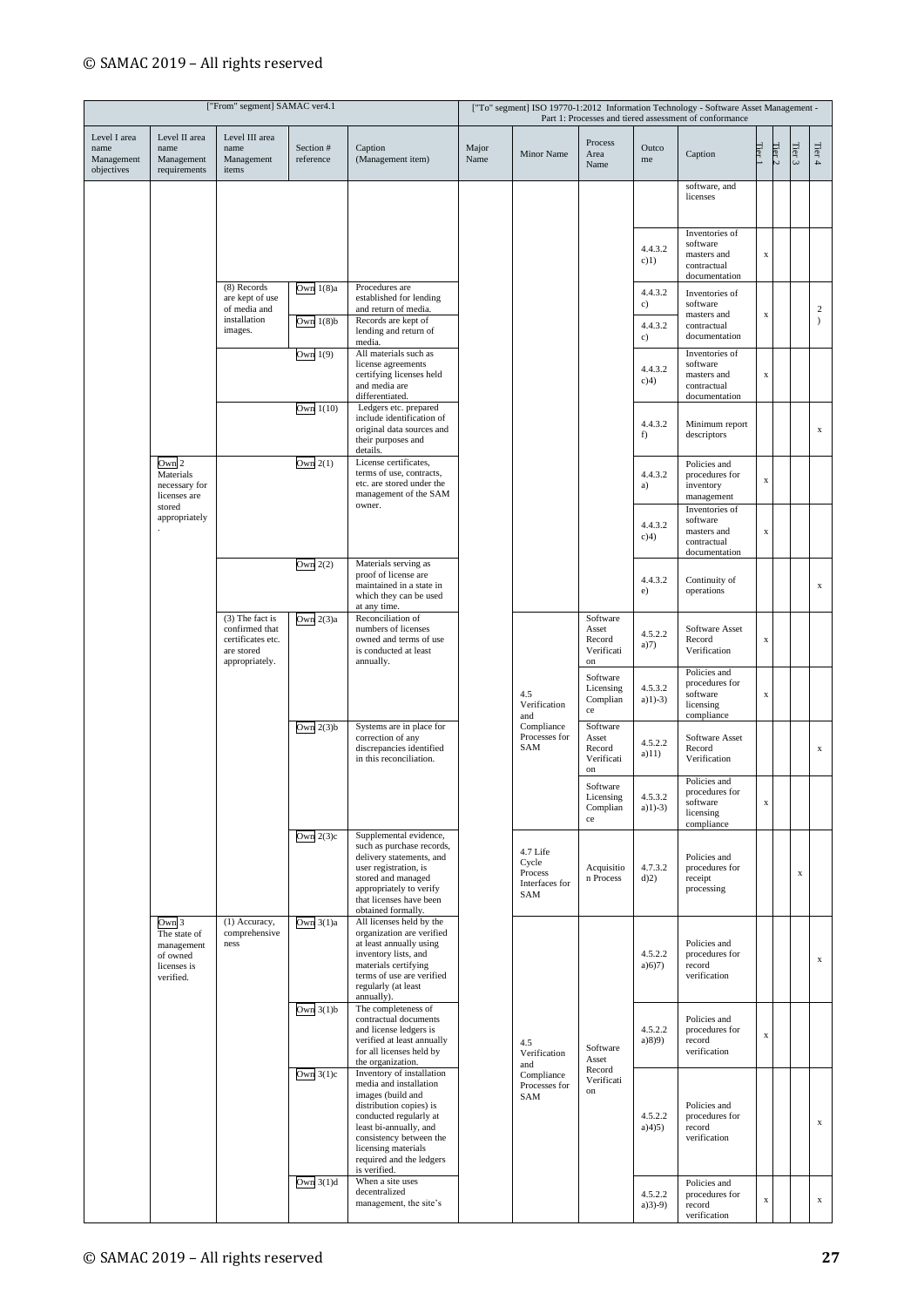|                                                  | ["From" segment] SAMAC ver4.1                       |                                               |                                           |                                                                                                                                                                                                                                                                                                     |               |                                                                  | ["To" segment] ISO 19770-1:2012 Information Technology - Software Asset Management -<br>Part 1: Processes and tiered assessment of conformance |                  |                                                                       |        |             |             |             |  |  |
|--------------------------------------------------|-----------------------------------------------------|-----------------------------------------------|-------------------------------------------|-----------------------------------------------------------------------------------------------------------------------------------------------------------------------------------------------------------------------------------------------------------------------------------------------------|---------------|------------------------------------------------------------------|------------------------------------------------------------------------------------------------------------------------------------------------|------------------|-----------------------------------------------------------------------|--------|-------------|-------------|-------------|--|--|
| Level I area<br>name<br>Management<br>objectives | Level II area<br>name<br>Management<br>requirements | Level III area<br>name<br>Management<br>items | Section #<br>reference                    | Caption<br>(Management item)                                                                                                                                                                                                                                                                        | Major<br>Name | Minor Name                                                       | Process<br>Area<br>Name                                                                                                                        | Outco<br>me      | Caption                                                               | Tier 1 | Tier $2$    | Tier $3$    | Tier $4$    |  |  |
|                                                  |                                                     |                                               |                                           | records are reconciled<br>against overall records.                                                                                                                                                                                                                                                  |               |                                                                  |                                                                                                                                                |                  |                                                                       |        |             |             |             |  |  |
|                                                  |                                                     |                                               | Own $3(1)e$                               | There is a periodic<br>review of invoice<br>content to identify<br>incorrect billing and<br>overpayment.                                                                                                                                                                                            |               |                                                                  |                                                                                                                                                | 4.5.2.2<br>a)10) | Policies and<br>procedures for<br>record<br>verification              |        | $\mathbf x$ |             |             |  |  |
|                                                  |                                                     | (2) Timeliness                                | Own $3(2)a$                               | Information on changes<br>in owned licenses is<br>recorded in a timely<br>manner.                                                                                                                                                                                                                   |               | 4.4 Inventory<br>Processes for<br>SAM                            | Software<br>Asset<br>Control                                                                                                                   | 4.4.4.2<br>a)    | Audit trail of<br>changes                                             |        |             |             | $\mathbf x$ |  |  |
|                                                  |                                                     |                                               | Own $3(2)b$                               | For software for which<br>the license cannot be<br>redistributed, such as in<br>cases of software<br>licenses combined with<br>hardware licenses at time<br>of purchase under terms<br>of use or other terms, the<br>software license is<br>retired at the same time<br>the hardware is retired.    |               | 4.7 Life<br>Cycle<br>Process<br>Interfaces for<br>SAM            | Retiremen<br>t Process                                                                                                                         | 4.7.9.2<br>a)    | Retirement<br>process<br>definition                                   |        |             | $\mathbf x$ |             |  |  |
|                                                  |                                                     |                                               | Own $3(2)c$                               | For licenses with<br>expiration dates, the<br>expiration dates are<br>recorded and the<br>software is not used after<br>the expiration date.                                                                                                                                                        |               | 4.4 Inventory<br>Processes for<br>SAM                            | Software<br>Asset<br>Inventory<br>Managem<br>ent                                                                                               | 4.4.3.2<br>d)    | Measurement<br>mechanisms for<br>all other<br>licensing<br>metrics    | X      |             |             |             |  |  |
|                                                  |                                                     |                                               |                                           |                                                                                                                                                                                                                                                                                                     |               | 4.5<br>Verification<br>and<br>Compliance<br>Processes for<br>SAM | Software<br>Licensing<br>Complian<br>ce                                                                                                        | 4.5.3.2<br>a)1)  | Policies and<br>procedures for<br>software<br>licensing<br>compliance |        |             |             |             |  |  |
|                                                  |                                                     |                                               | Own $3(2)d$                               | Licenses that may be<br>ordered after installation<br>of the software are<br>ordered in a timely<br>manner, and records are<br>kept of such licenses.                                                                                                                                               |               |                                                                  | Acquisitio<br>n Process                                                                                                                        | 4.7.3.2<br>c)4)  | Procurement<br>policies and<br>procedures                             |        | $\mathbf X$ |             |             |  |  |
|                                                  |                                                     | (3)<br>Appropriatene<br>SS                    | Own $3(3)a$<br>Own $3(3)b$<br>Own $3(3)c$ | The SAM owner<br>approves license changes<br>and records thereof.<br>A system is in place for<br>checking whether the<br>content of a change to a<br>license is appropriate in<br>light of the actual facts<br>of the matter.<br>A system is in place for<br>recording license<br>changes under the |               | 4.7 Life                                                         |                                                                                                                                                |                  |                                                                       |        |             |             |             |  |  |
|                                                  |                                                     |                                               | Own $3(3)d$                               | approved access<br>authorization and the log<br>of such records is<br>checked.<br>Procedures are<br>established, approved,<br>and documented for all<br>of the following: license<br>changes including<br>retirement and return,<br>checking actual assets,<br>reconciliation, and                  |               | Cycle<br>Process<br>Interfaces for<br>SAM                        | Change<br>Managem<br>ent<br>Process                                                                                                            | 4.7.2.2<br>a)    | Change<br>management<br>process<br>definition                         |        |             |             | $\mathbf x$ |  |  |
|                                                  |                                                     |                                               | Own $3(3)e$                               | recording.<br>Procedures are<br>established for actions<br>such as application for<br>and approval of copying<br>and disposal of media<br>and preparation and<br>removal of installation<br>images.                                                                                                 |               |                                                                  |                                                                                                                                                |                  |                                                                       |        |             |             |             |  |  |
|                                                  |                                                     |                                               | Own $3(3)f$                               | Corrective measures are<br>implemented and<br>documented for any<br>discrepancies or issues<br>identified when checking<br>accuracy,<br>comprehensiveness, and<br>timeliness.                                                                                                                       |               | 4.5<br>Verification<br>and<br>Compliance<br>Processes for<br>SAM | Software<br>Asset<br>Record<br>Verificati<br>on                                                                                                | 4.5.2.2<br>a)11) | Policies and<br>procedures for<br>record<br>verification              | X      |             |             |             |  |  |
|                                                  |                                                     |                                               | Own $3(3)g$<br>Own $3(3)h$                | Systems are in place for<br>management of access<br>authorization and<br>restrictions based on<br>such authorization.<br>The appropriateness of<br>access authorization to                                                                                                                          |               | 4.4 Inventory<br>Processes for<br>SAM                            | Software<br>Asset<br>Inventory<br>Managem<br>ent                                                                                               | 4.4.3.2<br>a)    | Policies and<br>procedures for<br>inventory<br>management             | X      |             |             |             |  |  |
|                                                  |                                                     |                                               |                                           | assets subjected to SAM<br>is reviewed periodically.                                                                                                                                                                                                                                                |               |                                                                  |                                                                                                                                                |                  |                                                                       |        |             |             |             |  |  |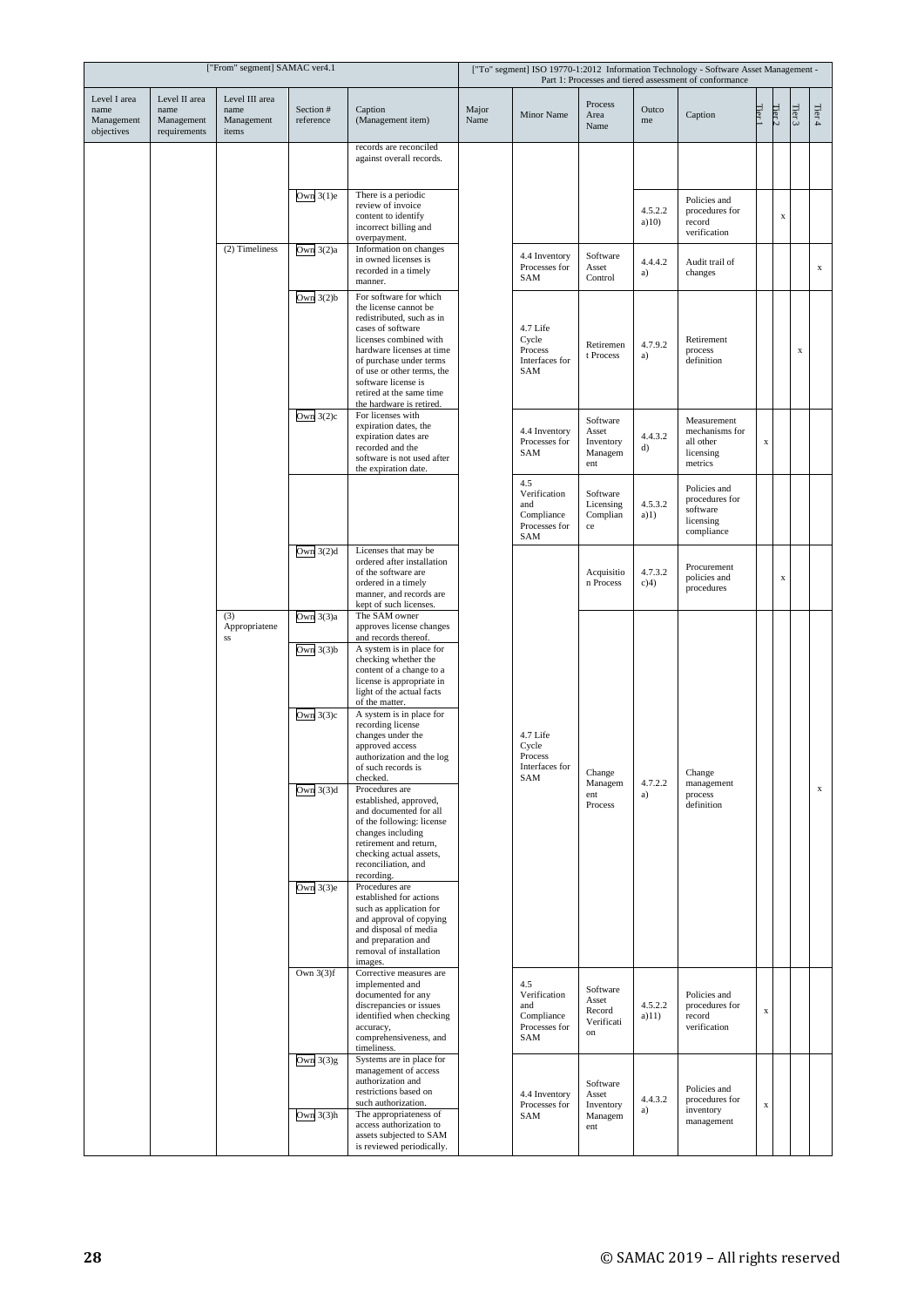| ["From" segment] SAMAC ver4.1                    |                                                                                                                      |                                                                                                                                               |                                                                                                                                                                                                                                                              |                                                                                                                                                                                                                                                                              |                                                                  |                                                       |                                                                                                                                                                                                    |                                                          | ["To" segment] ISO 19770-1:2012 Information Technology - Software Asset Management -<br>Part 1: Processes and tiered assessment of conformance |                                                  |                   |                           |             |  |  |  |
|--------------------------------------------------|----------------------------------------------------------------------------------------------------------------------|-----------------------------------------------------------------------------------------------------------------------------------------------|--------------------------------------------------------------------------------------------------------------------------------------------------------------------------------------------------------------------------------------------------------------|------------------------------------------------------------------------------------------------------------------------------------------------------------------------------------------------------------------------------------------------------------------------------|------------------------------------------------------------------|-------------------------------------------------------|----------------------------------------------------------------------------------------------------------------------------------------------------------------------------------------------------|----------------------------------------------------------|------------------------------------------------------------------------------------------------------------------------------------------------|--------------------------------------------------|-------------------|---------------------------|-------------|--|--|--|
| Level I area<br>name<br>Management<br>objectives | Level II area<br>name<br>Management<br>requirements                                                                  | Level III area<br>name<br>Management<br>items                                                                                                 | Section #<br>reference                                                                                                                                                                                                                                       | Caption<br>(Management item)                                                                                                                                                                                                                                                 | Major<br>Name                                                    | Minor Name                                            | Process<br>Area<br>Name                                                                                                                                                                            | Outco<br>me                                              | Caption                                                                                                                                        | Tier                                             | Tier $2$          | Tier $3\,$                | Tier $4$    |  |  |  |
| Imp                                              | Imp 1<br>Systems are<br>in place for<br>recording<br>information<br>on changes<br>to hardware<br>and software.       |                                                                                                                                               | Imp1(1)                                                                                                                                                                                                                                                      | For the hardware on<br>which software is used<br>and the software<br>installed, the types of<br>assets subjected to<br>management and the<br>necessary management<br>items and management<br>objectives are identified<br>and necessary<br>information is<br>ascertained and |                                                                  |                                                       | Software<br>Asset<br>Identificat<br>ion                                                                                                                                                            | 4.4.2.2<br>a)                                            | Initial<br>identification of<br>data<br>requirements                                                                                           |                                                  |                   |                           | $\mathbf x$ |  |  |  |
|                                                  |                                                                                                                      |                                                                                                                                               | Imp $1(2)$                                                                                                                                                                                                                                                   | recorded.<br>All software installed on<br>hardware is identified<br>and ascertained.                                                                                                                                                                                         |                                                                  |                                                       |                                                                                                                                                                                                    | 4.4.2.2<br>b)                                            | Master register<br>of stores and<br>inventories                                                                                                | X                                                |                   |                           |             |  |  |  |
|                                                  |                                                                                                                      |                                                                                                                                               | Imp1(3)                                                                                                                                                                                                                                                      | All subject hardware<br>running the software is<br>ascertained, including<br>backups and other<br>hardware not currently<br>deployed or in use.                                                                                                                              |                                                                  |                                                       |                                                                                                                                                                                                    | 4.4.3.2<br>b)1)2)                                        | Inventories of<br>hardware,<br>installed                                                                                                       | X                                                |                   |                           |             |  |  |  |
|                                                  |                                                                                                                      | (4) Software<br>installed can<br>be identified<br>as having been                                                                              | Imp $1(4)a$                                                                                                                                                                                                                                                  | Installed software and<br>owned licenses are<br>linked in accordance<br>with the terms of use.                                                                                                                                                                               |                                                                  |                                                       |                                                                                                                                                                                                    | 4.4.3.2<br>b)2)3)                                        |                                                                                                                                                | $\mathbf x$                                      |                   |                           |             |  |  |  |
|                                                  |                                                                                                                      | installed under<br>license.                                                                                                                   |                                                                                                                                                                                                                                                              |                                                                                                                                                                                                                                                                              |                                                                  | Imp $1(4)b$                                           | As necessary, the<br>hardware to which a<br>license applies (such as<br>hardware with<br>preinstalled software or<br>other cases that<br>individual linkage is<br>required) can be<br>ascertained. |                                                          |                                                                                                                                                | Software<br>Asset<br>Inventory<br>Managem<br>ent | 4.4.3.2<br>b)2)3) | software, and<br>licenses | X           |  |  |  |
|                                                  |                                                                                                                      |                                                                                                                                               | Imp $1(5)$                                                                                                                                                                                                                                                   | As appropriate for the<br>content, related<br>information is<br>ascertained for use of<br>licenses based on<br>standards other than<br>software installation.                                                                                                                |                                                                  |                                                       |                                                                                                                                                                                                    | 4.4.3.2<br>d)                                            | Measurement<br>mechanisms for<br>all other<br>licensing<br>metrics                                                                             | X                                                |                   |                           |             |  |  |  |
|                                                  |                                                                                                                      |                                                                                                                                               | Imp $1(6)$                                                                                                                                                                                                                                                   | Software and hardware<br>change information is<br>recorded.                                                                                                                                                                                                                  |                                                                  |                                                       | Software<br>Asset<br>Control                                                                                                                                                                       | 4.4.4.2<br>a)                                            | Audit trail of<br>changes                                                                                                                      |                                                  |                   |                           | $\mathbf x$ |  |  |  |
|                                                  |                                                                                                                      | (8) Procedures<br>are established<br>for distribution<br>(deployment)<br>of hardware<br>and software,<br>including the<br>following<br>items. | Imp $1(7)$                                                                                                                                                                                                                                                   | Processes are established<br>concerning hardware and<br>software changes.                                                                                                                                                                                                    |                                                                  |                                                       | Software<br>Asset<br>Identificat<br>ion                                                                                                                                                            | 4.4.2.2<br>a)                                            | Initial<br>identification of<br>data<br>requirements                                                                                           |                                                  |                   |                           | $\mathbf x$ |  |  |  |
|                                                  |                                                                                                                      |                                                                                                                                               | Imp $1(8)a$                                                                                                                                                                                                                                                  | Management approves<br>preparation of<br>distribution copies, such<br>as installation images.                                                                                                                                                                                |                                                                  | 4.7 Life<br>Cycle<br>Process<br>Interfaces for<br>SAM |                                                                                                                                                                                                    | 4.7.6.2<br>a)1)                                          | Software<br>deployment<br>process                                                                                                              |                                                  |                   | $\mathbf x$               |             |  |  |  |
|                                                  |                                                                                                                      |                                                                                                                                               | Imp $1(8)b$                                                                                                                                                                                                                                                  | Procedures are<br>established for cases in<br>which deployment is not<br>successful.                                                                                                                                                                                         |                                                                  |                                                       | Software<br>Deployme<br>nt Process                                                                                                                                                                 | 4.7.6.2<br>a)2)                                          |                                                                                                                                                |                                                  |                   |                           |             |  |  |  |
|                                                  |                                                                                                                      |                                                                                                                                               | Imp $1(8)c$                                                                                                                                                                                                                                                  | Security requirements<br>are taken into<br>consideration in<br>distribution of hardware<br>and software, and results<br>of deployment are<br>recorded and reviewed.                                                                                                          |                                                                  |                                                       |                                                                                                                                                                                                    | 4.7.6.2<br>a)3)                                          | definition                                                                                                                                     |                                                  |                   | $\mathbf x$               |             |  |  |  |
|                                                  |                                                                                                                      |                                                                                                                                               | Imp1(9)                                                                                                                                                                                                                                                      | The availability of the<br>software environment is<br>maintained in<br>accordance with its<br>necessity.                                                                                                                                                                     |                                                                  | 4.4 Inventory                                         | Software<br>Asset                                                                                                                                                                                  | 4.4.3.2<br>e)                                            | Continuity of<br>operations                                                                                                                    |                                                  |                   |                           | $\mathbf x$ |  |  |  |
|                                                  |                                                                                                                      |                                                                                                                                               | Imp $1(10)$                                                                                                                                                                                                                                                  | Ledgers etc. produced<br>include information for<br>identifying the original<br>data source, objectives,<br>and details.                                                                                                                                                     |                                                                  | Processes for<br>SAM                                  | Inventory<br>Managem<br>ent                                                                                                                                                                        | 4.4.3.2<br>f)                                            | Minimum report<br>descriptors                                                                                                                  |                                                  |                   |                           | $\mathbf x$ |  |  |  |
| Imp <sub>2</sub><br>verified.                    | (1) Accuracy,<br>comprehensive<br>The status of<br>ness<br>management<br>of installed<br>hardware and<br>software is | Imp $2(1)a$                                                                                                                                   | Reconciliation of<br>inventories of software<br>installed in the<br>organization and<br>effective licenses is<br>implemented at least<br>quarterly. Corrective<br>measures are<br>implemented<br>appropriately for any<br>issues arising in this<br>process. |                                                                                                                                                                                                                                                                              | 4.5<br>Verification<br>and<br>Compliance<br>Processes for<br>SAM | Software<br>Asset<br>Record<br>Verificati<br>on       | 4.5.2.2<br>a)1)2)                                                                                                                                                                                  | Policies and<br>procedures for<br>record<br>verification | X                                                                                                                                              |                                                  |                   |                           |             |  |  |  |
|                                                  |                                                                                                                      |                                                                                                                                               | $Imp$ 2(1) $b$                                                                                                                                                                                                                                               | Licenses that can be<br>reported and paid after<br>deployment can be<br>ascertained.                                                                                                                                                                                         |                                                                  | 4.7 Life<br>Cycle<br>Process<br>Interfaces for<br>SAM | Acquisitio<br>n Process                                                                                                                                                                            | 4.7.3.2<br>c)4)                                          | Procurement<br>policies and<br>procedures                                                                                                      |                                                  |                   | $\mathbf x$               |             |  |  |  |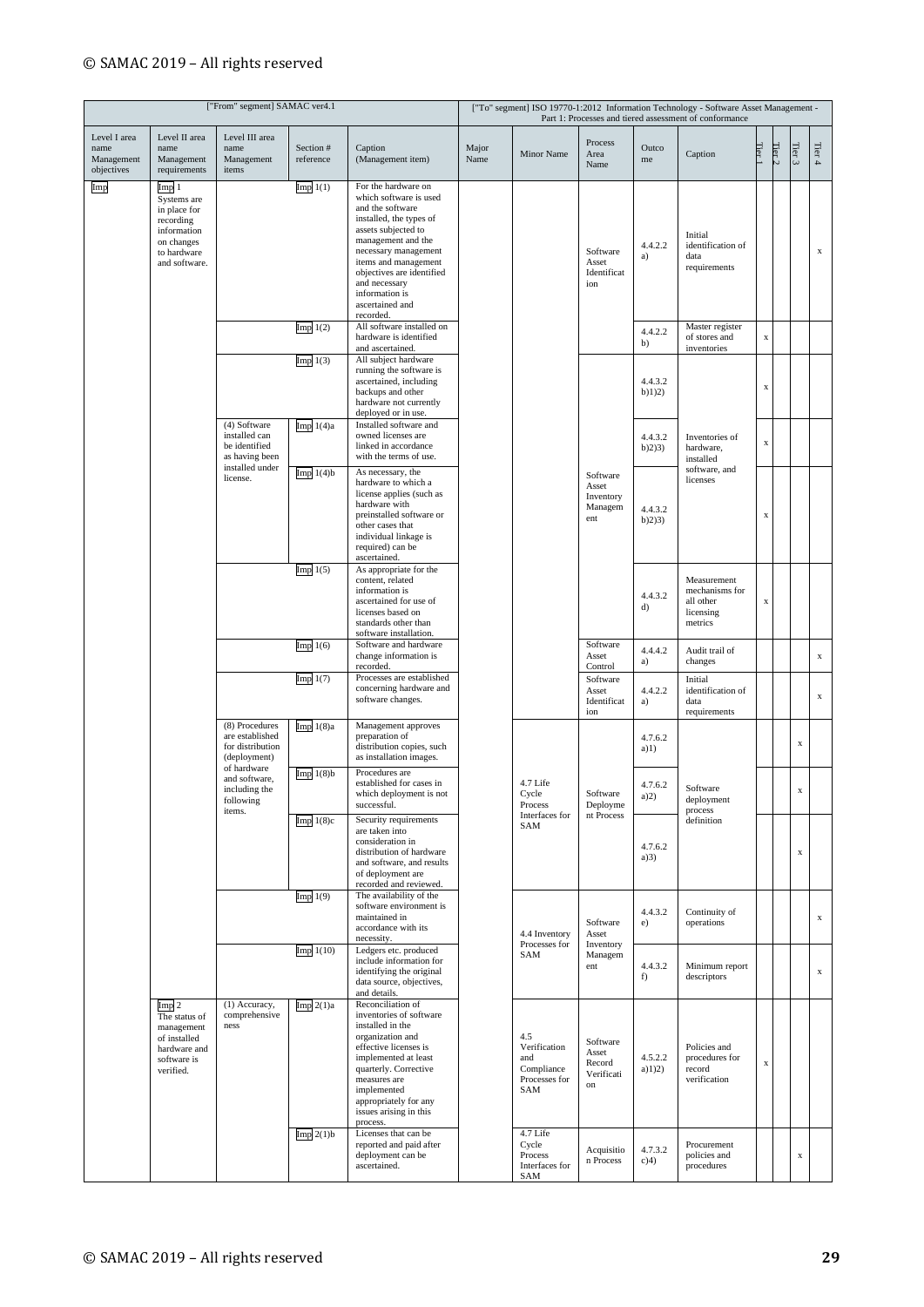| ["From" segment] SAMAC ver4.1                    |                                                                         |                                               |                            |                                                                                                                                                                                                                                                        |               | ["To" segment] ISO 19770-1:2012 Information Technology - Software Asset Management -<br>Part 1: Processes and tiered assessment of conformance |                                                  |                            |                                                                       |        |             |                            |             |  |
|--------------------------------------------------|-------------------------------------------------------------------------|-----------------------------------------------|----------------------------|--------------------------------------------------------------------------------------------------------------------------------------------------------------------------------------------------------------------------------------------------------|---------------|------------------------------------------------------------------------------------------------------------------------------------------------|--------------------------------------------------|----------------------------|-----------------------------------------------------------------------|--------|-------------|----------------------------|-------------|--|
| Level I area<br>name<br>Management<br>objectives | Level II area<br>name<br>Management<br>requirements                     | Level III area<br>name<br>Management<br>items | Section #<br>reference     | Caption<br>(Management item)                                                                                                                                                                                                                           | Major<br>Name | Minor Name                                                                                                                                     | Process<br>Area<br>Name                          | Outco<br>me                | Caption                                                               | Tier 1 | Tier2       | Tier $3\,$                 | Tier $4$    |  |
|                                                  |                                                                         |                                               | $Imp$ 2(1)c<br>Imp 2(1)d   | Verification of hardware<br>used by the organization,<br>including installation<br>locations, is conducted at<br>least bi-annually, and<br>conformance with the<br>hardware control ledger<br>is verified.<br>There is a periodic<br>review of invoice |               | 4.5<br>Verification<br>and<br>Compliance<br>Processes for<br>SAM                                                                               | Software<br>Asset<br>Record<br>Verificati<br>on  | 4.5.2.2<br>a)3)            | Policies and<br>procedures for<br>record<br>verification              |        |             |                            | $\mathbf x$ |  |
|                                                  |                                                                         | (2) Timeliness                                | Imp $2(2)a$                | content to identify<br>incorrect billing and<br>overpayment.<br>Information on changes                                                                                                                                                                 |               |                                                                                                                                                |                                                  | 4.5.2.2<br>a)10)           |                                                                       |        | X           |                            |             |  |
|                                                  |                                                                         |                                               |                            | in all the software and<br>hardware included in the<br>scope of SAM is<br>recorded in a timely<br>manner.                                                                                                                                              |               | 4.4 Inventory<br>Processes for<br>SAM                                                                                                          | Software<br>Asset<br>Control                     | 4.4.4.2<br>a)              | Audit trail of<br>changes                                             |        |             |                            | $\mathbf x$ |  |
|                                                  |                                                                         | (3)<br>Appropriatene<br>$_{\rm SS}$           | $Imp$ 2(3)a                | The SAM owner<br>approves hardware and<br>software changes and<br>records thereof.                                                                                                                                                                     |               | 4.5<br>Verification<br>and<br>Compliance<br>Processes for<br>SAM                                                                               | Software<br>Asset<br>Record<br>Verificati<br>on  | 4.5.2.2<br>a)1)            | Policies and<br>procedures for<br>record<br>verification              | X      |             |                            |             |  |
|                                                  |                                                                         |                                               | Imp $2(3)b$                | A system is in place for<br>checking whether the<br>content of hardware and<br>software changes is<br>appropriate in light of<br>the actual facts of the<br>matter.                                                                                    |               | 4.7 Life<br>Cycle<br>Process<br>Interfaces for<br>SAM                                                                                          | Change<br>Managem<br>ent<br>Process              | 4.7.2.2<br>a)              | Change<br>management<br>process<br>definition                         |        |             |                            | $\mathbf x$ |  |
|                                                  |                                                                         |                                               | $Imp$ 2(3) $c$             | Corrective measures are<br>implemented and<br>documented for any<br>discrepancies or issues<br>identified when checking<br>accuracy,<br>comprehensiveness, and<br>timeliness.                                                                          |               | 4.5<br>Verification<br>and<br>Compliance<br>Processes for<br>SAM                                                                               | Software<br>Asset<br>Record<br>Verificati<br>on  | 4.5.2.2<br>a)11)           | Policies and<br>procedures for<br>record<br>verification              | X      | $\mathbf x$ |                            |             |  |
|                                                  |                                                                         |                                               | Imp $2(3)d$                | When installing<br>software, the fact that<br>such installation is<br>within the scope of the<br>license is confirmed.                                                                                                                                 |               | 4.4 Inventory<br>Processes for<br>SAM                                                                                                          | Software<br>Asset<br>Inventory<br>Managem<br>ent | 4.4.3.2<br>b)2)            | Inventories of<br>hardware,<br>installed<br>software, and<br>licenses |        |             |                            | $\mathbf x$ |  |
| Cost                                             | Cost 1<br>Consideratio<br>n is given to<br>optimization<br>of the costs |                                               | Cost 1(1)                  | Software usable by the<br>organization, such as<br>standard software<br>configurations, is<br>defined.                                                                                                                                                 |               | 4.7 Life<br>Cycle<br>Process                                                                                                                   | Acquisitio                                       | 4.7.3.2<br>b)              | Standard<br>configurations                                            |        |             | $\mathbf x$                |             |  |
|                                                  | of assets<br>subjected to<br>SAM.                                       |                                               | Cost $1(2)$                | Standard architectures<br>are defined for hardware<br>including infrastructure<br>for use of software by<br>the organization.                                                                                                                          |               | Interfaces for<br>SAM                                                                                                                          | n Process                                        | 4.7.3.2<br>a)              | Standard<br>architectures                                             |        |             | $\mathbf x$                |             |  |
|                                                  |                                                                         |                                               | Cost $1(3)$                | Purchasing policies are<br>established that take into<br>consideration the costs<br>of purchase and<br>operation, for example<br>by developing<br>purchasing specifications<br>that include licensing<br>models.<br>Information can be                 |               | 4.6<br>Operations<br>Management<br>Processes<br>and<br>Interfaces for                                                                          | Financial<br>Managem<br>ent for<br>SAM           | 4.6.3.2<br>f)              | License<br>optimization                                               |        | $\bf{X}$    | $\mathbf x$                |             |  |
|                                                  |                                                                         |                                               | Cost $1(4)$                | ascertained for<br>optimization of the costs<br>of assets subjected to<br>SAM.                                                                                                                                                                         |               | SAM                                                                                                                                            |                                                  | 4.6.3.2<br>f)              |                                                                       |        |             |                            |             |  |
|                                                  |                                                                         |                                               | Cost $1(5)$<br>Cost $1(6)$ | Usable licenses can be<br>identified and<br>used/reused.<br>Policies for identical<br>processes are unified                                                                                                                                            |               | 4.7 Life                                                                                                                                       |                                                  | 4.7.3.2<br>c(3)<br>4.7.3.2 |                                                                       |        |             | $\mathbf x$<br>$\mathbf x$ |             |  |
|                                                  |                                                                         |                                               | Cost 1(7)                  | (standardized).<br>Purchase of assets<br>subjected to SAM is<br>approved following<br>consideration of<br>managerial and technical                                                                                                                     |               | Cycle<br>Process<br>Interfaces for<br>SAM                                                                                                      | Acquisitio<br>n Process                          | $c)$ 1)<br>4.7.3.2<br>c)2) | Procurement<br>policies and<br>procedures                             |        |             | $\mathbf x$                |             |  |
| Sec                                              | Sec 1<br>Security<br>requirements<br>related to                         |                                               | Sec $1(1)$                 | aspects<br>The organization's<br>security requirements<br>related to assets<br>subjected to SAM are                                                                                                                                                    |               |                                                                                                                                                |                                                  | 4.5.4.2<br>a)              | Execution of<br>SAM security<br>policy checks                         |        |             | $\mathbf x$                |             |  |
|                                                  | assets<br>subjected to<br>SAM are                                       |                                               |                            | ascertained.                                                                                                                                                                                                                                           |               | 4.5<br>Verification<br>and                                                                                                                     | Software<br>Asset<br>Security                    | 4.5.4.2<br>b)              | Follow-up on<br>exceptions<br>identified                              |        |             | $\mathbf x$                |             |  |
|                                                  | complied<br>with.                                                       |                                               | Sec $1(2)$                 | Systems are in place for<br>confirming the state of<br>compliance with the<br>organization's security                                                                                                                                                  |               | Compliance<br>Processes for<br>SAM                                                                                                             | Complian<br>ce                                   | 4.5.4.2<br>a)              | Execution of<br>SAM security<br>policy checks                         |        |             | $\mathbf x$                |             |  |
|                                                  |                                                                         |                                               | Sec $1(3)$                 | requirements related to<br>assets subjected to SAM.<br>Access control policies                                                                                                                                                                         |               | 4.6                                                                                                                                            |                                                  | 4.5.4.2<br>b)              | Follow-up on<br>exceptions<br>identified<br>Security policy           |        |             | $\mathbf x$                |             |  |
|                                                  |                                                                         |                                               |                            | are established for assets<br>subjected to SAM.                                                                                                                                                                                                        |               | Operations<br>Management                                                                                                                       | Security<br>Managem                              | 4.6.5.2<br>a)              | for SAM<br>resources                                                  |        |             |                            | $\mathbf X$ |  |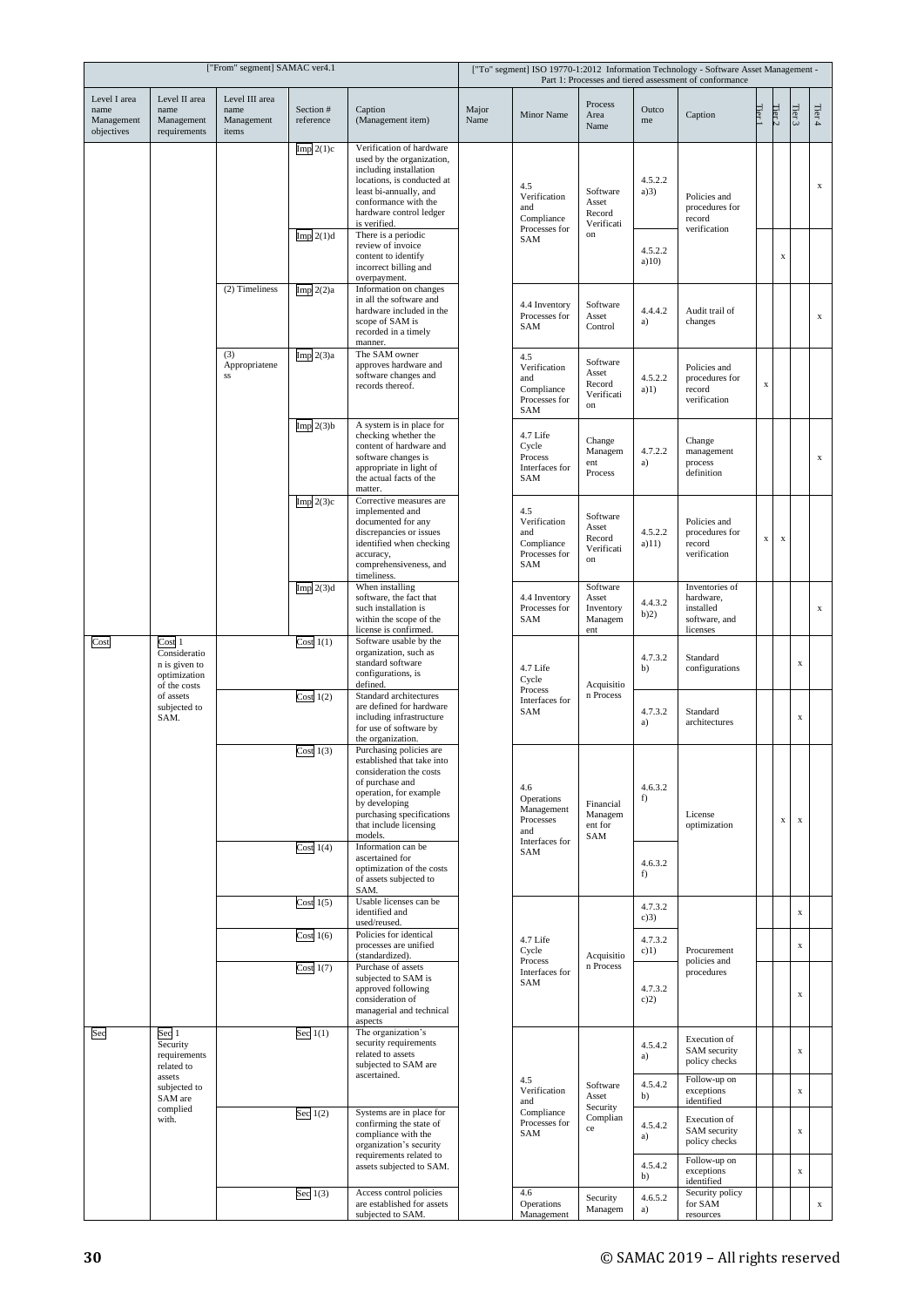| ["From" segment] SAMAC ver4.1                    |                                                                                                                                                        |                                               |                        |                                                                                                                                                                                                                                                                                                                                                                                                                                                                                                                                  |               |                                                                       |                                                               |                       | ["To" segment] ISO 19770-1:2012 Information Technology - Software Asset Management -<br>Part 1: Processes and tiered assessment of conformance |      |          |             |             |
|--------------------------------------------------|--------------------------------------------------------------------------------------------------------------------------------------------------------|-----------------------------------------------|------------------------|----------------------------------------------------------------------------------------------------------------------------------------------------------------------------------------------------------------------------------------------------------------------------------------------------------------------------------------------------------------------------------------------------------------------------------------------------------------------------------------------------------------------------------|---------------|-----------------------------------------------------------------------|---------------------------------------------------------------|-----------------------|------------------------------------------------------------------------------------------------------------------------------------------------|------|----------|-------------|-------------|
| Level I area<br>name<br>Management<br>objectives | Level II area<br>name<br>Management<br>requirements                                                                                                    | Level III area<br>name<br>Management<br>items | Section #<br>reference | Caption<br>(Management item)                                                                                                                                                                                                                                                                                                                                                                                                                                                                                                     | Major<br>Name | Minor Name                                                            | Process<br>Area<br>Name                                       | Outco<br>me           | Caption                                                                                                                                        | Tier | Tier $2$ | Tier $3$    | Tier $4\,$  |
|                                                  |                                                                                                                                                        |                                               | Sec $1(4)$             | Physical and logical<br>access controls are<br>designated and recorded.                                                                                                                                                                                                                                                                                                                                                                                                                                                          |               | Processes<br>and<br>Interfaces for<br>SAM                             | ent for<br>SAM                                                | 4.6.5.2<br>b)         | Specification of<br>access controls<br>for SAM<br>resources                                                                                    |      |          |             | $\mathbf x$ |
|                                                  |                                                                                                                                                        |                                               |                        |                                                                                                                                                                                                                                                                                                                                                                                                                                                                                                                                  |               |                                                                       |                                                               | 4.6.5.2<br>c)         | Execution of<br>access controls                                                                                                                |      |          |             | $\mathbf x$ |
|                                                  |                                                                                                                                                        |                                               | Sec $1(5)$             | Review is conducted and<br>recorded at least<br>annually to identify any<br>security policy                                                                                                                                                                                                                                                                                                                                                                                                                                      |               | 4.5<br>Verification<br>and<br>Compliance                              | Software<br>Asset<br>Security                                 | 4.5.4.2<br>a)         | Execution of<br>SAM security<br>policy checks                                                                                                  |      |          | $\mathbf x$ |             |
|                                                  |                                                                                                                                                        |                                               |                        | exceptions.                                                                                                                                                                                                                                                                                                                                                                                                                                                                                                                      |               | Processes for<br>SAM                                                  | Complian<br>ce                                                | 4.5.4.2<br>b)         | Follow-up on<br>exceptions<br>identified                                                                                                       |      |          | $\mathbf x$ |             |
| OM                                               | OM <sub>1</sub><br>Procedures<br>are<br>established<br>and<br>implemented<br>concerning<br>SAM-related<br>relationships<br>and contract<br>management. |                                               | OM1(1)<br>OM 1(2)      | The following matters<br>are specified for<br>management of contracts<br>with internal and<br>external service<br>providers:<br>- The persons<br>responsible for<br>management of service<br>providers and their<br>responsibilities<br>- Establishment of<br>purchasing specifications<br>for software or related<br>services, with<br>consideration for the<br>requirements of this<br>Standard<br>- Review, at least bi-<br>annually, of service<br>provider performance<br>and related issues<br>Policies and procedures     |               |                                                                       |                                                               | 4.6.2.2<br>$a)1) -3)$ | Policies and<br>procedures for<br>supplier<br>relationship<br>management                                                                       |      |          | $\mathbf x$ |             |
|                                                  |                                                                                                                                                        |                                               |                        | are established for<br>management of<br>relationships with<br>customers (service<br>recipients).-<br>Responsibilities for<br>assets subjected to SAM<br>and provision of related<br>services-Review, at least<br>annually, of current and<br>future software<br>requirements of<br>customers (service<br>recipients)- Review, at<br>least annually, of results<br>(documents and records)<br>of verification of<br>performance, customer<br>satisfaction,<br>achievements, and issues                                            |               | 4.6<br>Operations<br>Management<br>Processes<br>and<br>Interfaces for | Relations<br>hip and<br>Contract<br>Managem<br>ent for<br>SAM | 4.6.2.2<br>$b)1$ )-3) | Policies and<br>procedures for<br>customer-side<br>relationship<br>management                                                                  |      |          |             | $\mathbf x$ |
|                                                  |                                                                                                                                                        |                                               | OM $1(3)$              | Policies and procedures<br>are established for<br>managing contracts.<br>- Reliable recording of<br>contractual details in an<br>ongoing contract<br>management system<br>- Holding copies of<br>signed contractual<br>documentation security<br>with copies kept in a<br>document management<br>system<br>- Review, at least every<br>six months, of contracts<br>related to assets<br>subjected to SAM and<br>related services, and<br>review of results<br>(documents and records)<br>of verification upon<br>contract expiry |               | SAM                                                                   |                                                               | 4.6.2.2<br>$c)$ 1)-3) | Policies and<br>procedures for<br>contract<br>management                                                                                       |      |          | $\mathbf x$ |             |
|                                                  | OM 2<br>Systems are<br>in place to<br>make it<br>possible to<br>obtain<br>financial<br>information<br>related to<br>assets                             |                                               | OM2(1)                 | Financial categories<br>related to management<br>of assets subjected to<br>SAM and SAM asset<br>categories are linked and<br>documented.<br>* The costs of purchase<br>of assets subjected to<br>SAM can be categorized<br>by SAM asset type.                                                                                                                                                                                                                                                                                    |               |                                                                       | Financial<br>Managem<br>ent for<br>SAM                        | 4.6.3.2<br>a)         | Definition of<br>financial<br>information<br>required                                                                                          |      |          | $\mathbf x$ |             |
|                                                  | subjected to<br>SAM as<br>needed.                                                                                                                      |                                               | OM2(2)                 | Costs of purchase and<br>management of assets<br>subjected to SAM are<br>budgeted.                                                                                                                                                                                                                                                                                                                                                                                                                                               |               |                                                                       |                                                               | 4.6.3.2<br>b)         | <b>Budgets</b>                                                                                                                                 |      |          | $\mathbf x$ |             |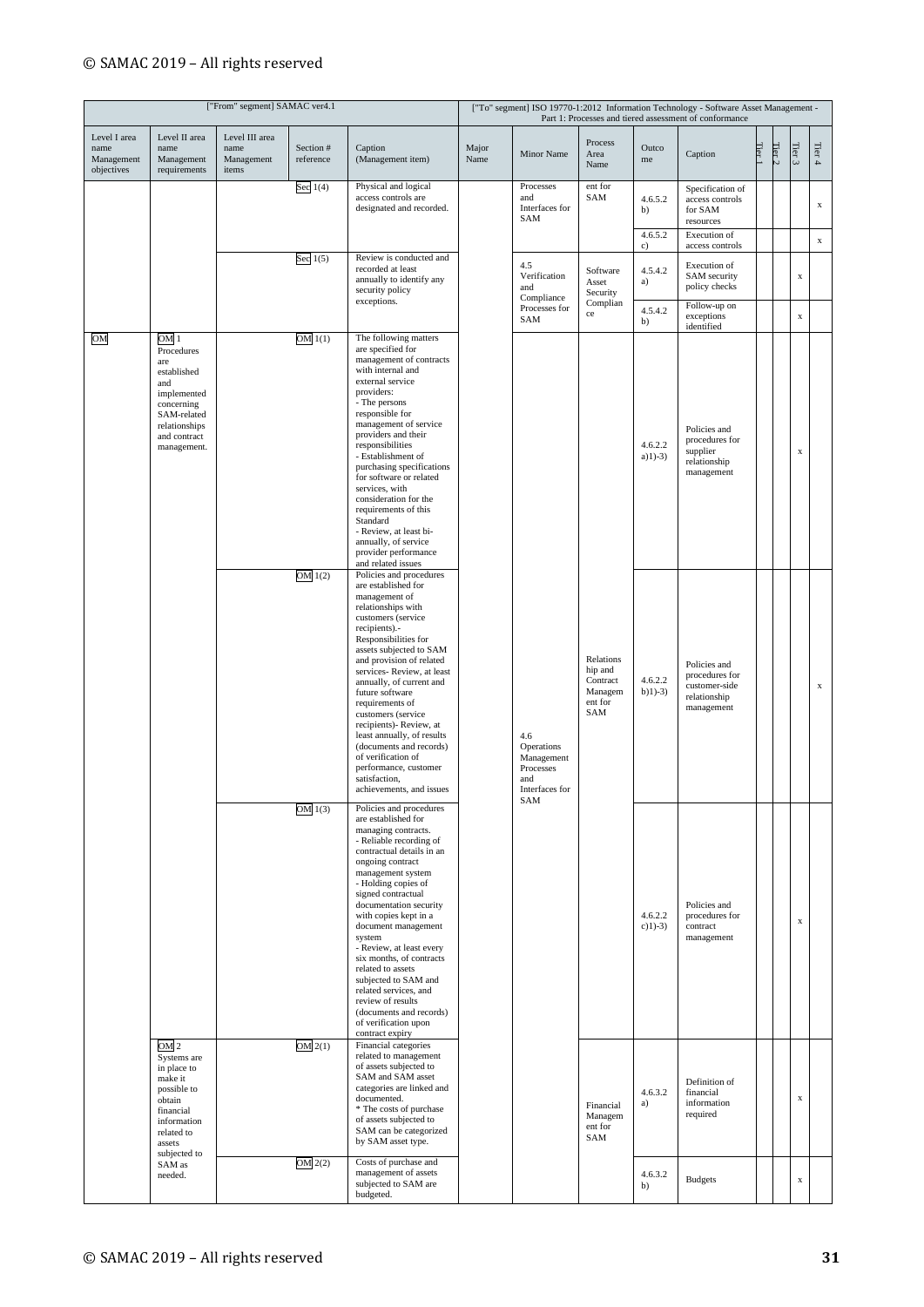| ["From" segment] SAMAC ver4.1                    |                                                                                                             |                                               |                        |                                                                                                                                                                                                                                                                                                                                                                                                                                                                                                                                                                                                                                                                                                                                                       |               | ["To" segment] ISO 19770-1:2012 Information Technology - Software Asset Management -<br>Part 1: Processes and tiered assessment of conformance |                                               |                        |                                                         |        |          |             |             |  |
|--------------------------------------------------|-------------------------------------------------------------------------------------------------------------|-----------------------------------------------|------------------------|-------------------------------------------------------------------------------------------------------------------------------------------------------------------------------------------------------------------------------------------------------------------------------------------------------------------------------------------------------------------------------------------------------------------------------------------------------------------------------------------------------------------------------------------------------------------------------------------------------------------------------------------------------------------------------------------------------------------------------------------------------|---------------|------------------------------------------------------------------------------------------------------------------------------------------------|-----------------------------------------------|------------------------|---------------------------------------------------------|--------|----------|-------------|-------------|--|
| Level I area<br>name<br>Management<br>objectives | Level II area<br>name<br>Management<br>requirements                                                         | Level III area<br>name<br>Management<br>items | Section #<br>reference | Caption<br>(Management item)                                                                                                                                                                                                                                                                                                                                                                                                                                                                                                                                                                                                                                                                                                                          | Major<br>Name | Minor Name                                                                                                                                     | Process<br>Area<br>Name                       | Outco<br>me            | Caption                                                 | Tier 1 | Tier $2$ | Tier $3\,$  | Tier $4$    |  |
|                                                  |                                                                                                             |                                               | OM $2(3)$              | Expenditures on assets<br>subjected to SAM can be<br>ascertained against the<br>budget.                                                                                                                                                                                                                                                                                                                                                                                                                                                                                                                                                                                                                                                               |               |                                                                                                                                                |                                               | 4.6.3.2<br>c)          | Reporting of<br>actual against<br>budget                |        |          | $\mathbf x$ |             |  |
|                                                  |                                                                                                             |                                               | OM 2(4)                | The asset values of<br>assets subjected to SAM<br>(including historical cost<br>and depreciated cost) can<br>be obtained as clearly<br>documented information<br>as needed.                                                                                                                                                                                                                                                                                                                                                                                                                                                                                                                                                                           |               |                                                                                                                                                |                                               | 4.6.3.2<br>d)          | Availability of<br>asset value<br>information           |        |          | X           |             |  |
|                                                  |                                                                                                             |                                               | OM2(5)                 | There are formal,<br>documented reviews at<br>least quarterly of actual<br>expenditure against<br>budget, including actions<br>to be taken as necessary.                                                                                                                                                                                                                                                                                                                                                                                                                                                                                                                                                                                              |               |                                                                                                                                                |                                               | 4.6.3.2<br>e)          | Reviews of<br>actual against<br>budget and<br>follow-up |        |          | $\mathbf X$ |             |  |
|                                                  | OM <sub>3</sub><br>Service<br>levels related<br>to SAM are<br>defined,<br>recorded, and<br>managed.         |                                               | OM 3(1)                | Service level agreements<br>are developed and<br>approved for services<br>performed within the<br>scope of SAM.<br>- Services related to<br>acquisition and moves of<br>assets subjected to SAM<br>are defined and agreed to<br>with the corresponding<br>service level targets and<br>workload characteristics.<br>- Customer and user<br>obligations and<br>responsibilities in<br>relation to SAM are<br>defined and agreed to.<br>- Services related to<br>acquisition and moves of<br>assets subjected to SAM<br>are defined and agreed to<br>with the corresponding<br>service level targets and<br>workload characteristics.<br>- Customer and user<br>obligations and<br>responsibilities in<br>relation to SAM are<br>defined and agreed to. |               |                                                                                                                                                | Service<br>Level<br>Managem<br>ent for<br>SAM | 4.6.4.2<br>$a)1$ $)2)$ | Definition of<br>service level<br>agreements            |        |          | $\mathbf x$ |             |  |
|                                                  |                                                                                                             |                                               | OM3(2)                 | Service levels and actual<br>workloads for<br>achievement of service<br>levels are analyzed and<br>reported regularly (at<br>least quarterly).                                                                                                                                                                                                                                                                                                                                                                                                                                                                                                                                                                                                        |               |                                                                                                                                                |                                               | 4.6.4.2<br>b)          | Reporting of<br>actuals against<br>targets              |        |          | $\mathbf X$ |             |  |
|                                                  |                                                                                                             |                                               | OM3(3)                 | Regular review (at least<br>quarterly) by the relevant<br>parties is conducted to<br>review analysis of<br>service levels and actual<br>workloads for<br>achievement of service<br>levels as necessary,<br>decisions are made on<br>any actions to be taken,<br>and these are<br>documented.                                                                                                                                                                                                                                                                                                                                                                                                                                                          |               |                                                                                                                                                |                                               | 4.6.4.2<br>c)          | Reviews of<br>performance                               |        |          | $\mathbf x$ |             |  |
| LC                                               | LC1<br>Procedures<br>are<br>established<br>and<br>implemented<br>to ascertain,<br>manage, and<br>record all |                                               | LC 1(1)                | All change requests that<br>affect processes related<br>to assets subjected to<br>SAM are identified and<br>recorded, assessed for<br>possible impacts,<br>prioritized, approved by<br>management, reviewed,<br>and recorded.                                                                                                                                                                                                                                                                                                                                                                                                                                                                                                                         |               |                                                                                                                                                | Change<br>Managem                             | 4.7.2.2<br>a)1)2)      | Change<br>management<br>process<br>definition           |        |          |             | $\mathbf x$ |  |
|                                                  | changes<br>related to<br>SAM.                                                                               |                                               | LC 1(2)                | Processes of changes to<br>assets subjected to SAM<br>are implemented as<br>approved and recorded.                                                                                                                                                                                                                                                                                                                                                                                                                                                                                                                                                                                                                                                    |               |                                                                                                                                                | ent<br>Process                                | 4.7.2.2<br>a)3)4)      |                                                         |        |          |             | $\mathbf x$ |  |
|                                                  |                                                                                                             |                                               | LC1(3)                 | The success or failure of<br>changes is documented<br>and periodically<br>reviewed.                                                                                                                                                                                                                                                                                                                                                                                                                                                                                                                                                                                                                                                                   |               | 4.7 Life<br>Cycle<br>Process<br>Interfaces for<br>SAM                                                                                          |                                               | 4.7.2.2<br>a)5)        |                                                         |        |          |             | $\mathbf x$ |  |
|                                                  | LC <sub>2</sub><br>Procedures<br>are<br>established                                                         |                                               | LC2(1)                 | Standard architectures<br>are defined for the<br>provision of software<br>services.                                                                                                                                                                                                                                                                                                                                                                                                                                                                                                                                                                                                                                                                   |               |                                                                                                                                                |                                               | 4.7.3.2<br>a)          | Standard<br>architectures                               |        |          |             |             |  |
|                                                  | and<br>implemented<br>for<br>management                                                                     |                                               | LC2(2)                 | Requirements are<br>defined related to<br>acquisition of assets<br>subjected to SAM.                                                                                                                                                                                                                                                                                                                                                                                                                                                                                                                                                                                                                                                                  |               |                                                                                                                                                | Acquisitio<br>n Process                       | 4.7.3.2<br>c)          | Procurement<br>policies and<br>procedures               |        |          |             |             |  |
|                                                  | of all<br>information<br>obtained<br>related to<br>SAM.                                                     |                                               | $LC$ 2(3)              | Procedures are<br>established for receipt-<br>processing functions<br>related to acquisition of<br>assets subjected to SAM.                                                                                                                                                                                                                                                                                                                                                                                                                                                                                                                                                                                                                           |               |                                                                                                                                                |                                               | 4.7.3.2<br>d)          | Policies and<br>procedures for<br>receipt<br>processing |        |          |             |             |  |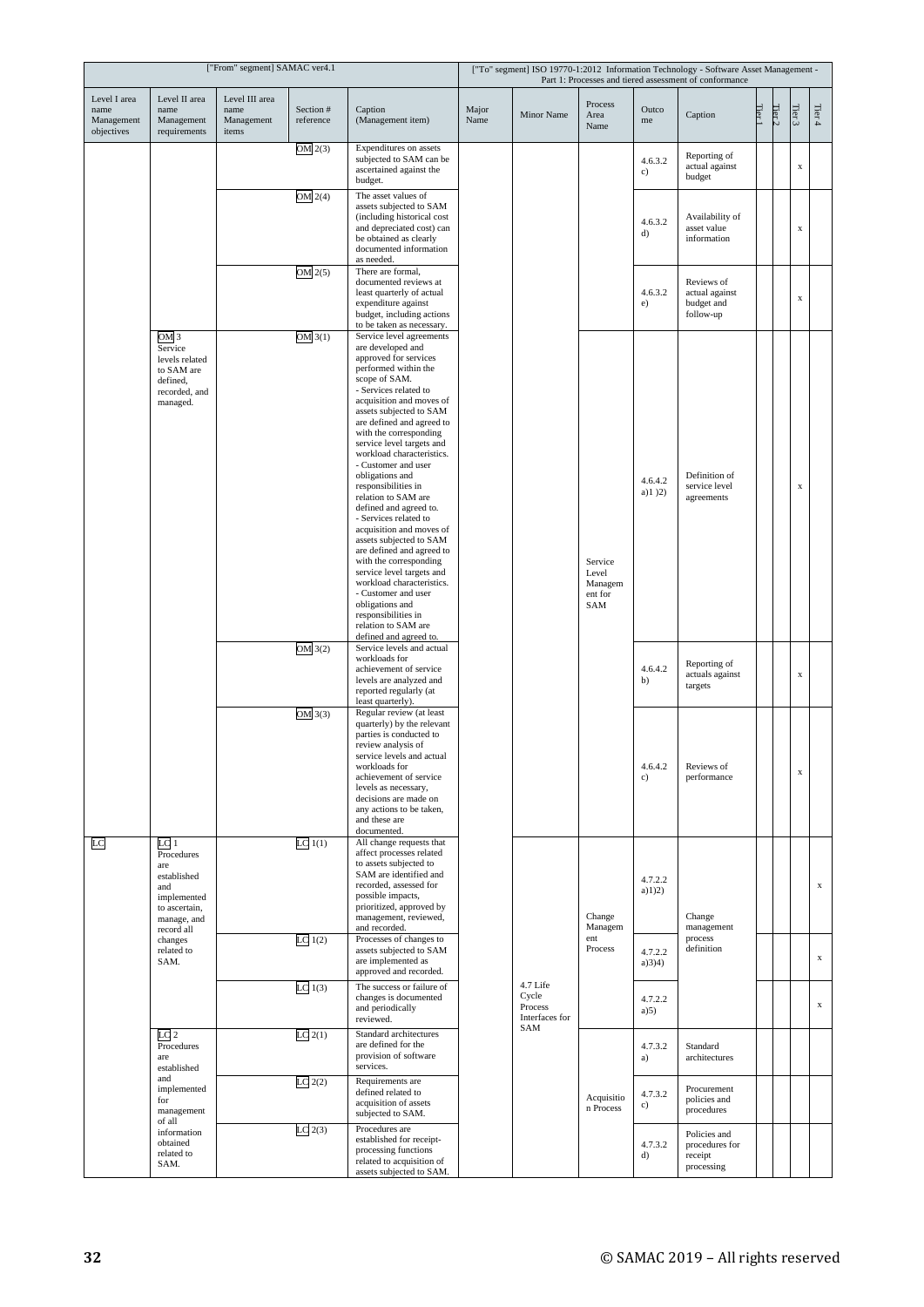|                                                  | ["From" segment] SAMAC ver4.1                                                                                                          |                                                                    |                                                                                                                |                                                                                                                                                                                                                                                                                                                                                                                                                                                                                                           |                        |            | ["To" segment] ISO 19770-1:2012 Information Technology - Software Asset Management -<br>Part 1: Processes and tiered assessment of conformance |                        |                                                                       |             |        |             |             |  |  |
|--------------------------------------------------|----------------------------------------------------------------------------------------------------------------------------------------|--------------------------------------------------------------------|----------------------------------------------------------------------------------------------------------------|-----------------------------------------------------------------------------------------------------------------------------------------------------------------------------------------------------------------------------------------------------------------------------------------------------------------------------------------------------------------------------------------------------------------------------------------------------------------------------------------------------------|------------------------|------------|------------------------------------------------------------------------------------------------------------------------------------------------|------------------------|-----------------------------------------------------------------------|-------------|--------|-------------|-------------|--|--|
| Level I area<br>name<br>Management<br>objectives | Level II area<br>name<br>Management<br>requirements                                                                                    | Level III area<br>name<br>Management<br>items                      | Section #<br>reference                                                                                         | Caption<br>(Management item)                                                                                                                                                                                                                                                                                                                                                                                                                                                                              | Major<br>Name          | Minor Name | Process<br>Area<br>Name                                                                                                                        | Outco<br>me            | Caption                                                               | Tier 1      | Tier 2 | Tier $3\,$  | Tier $4\,$  |  |  |
|                                                  |                                                                                                                                        |                                                                    | LC2(4)                                                                                                         | Records related to<br>acquisition of assets<br>subjected to SAM are<br>maintained, and the<br>necessary electronic and<br>physical media are<br>subjected to safe-<br>keeping.                                                                                                                                                                                                                                                                                                                            |                        |            |                                                                                                                                                | 4.7.3.2<br>d(2)3       |                                                                       |             |        |             |             |  |  |
|                                                  | LC3<br>Procedures<br>are<br>established<br>and                                                                                         | $(1)$ There is a<br>formal process<br>for software<br>development. | $LC_3(1)a$                                                                                                     | Standard architecture<br>and standard<br>configurations are<br>established for<br>development.                                                                                                                                                                                                                                                                                                                                                                                                            |                        |            |                                                                                                                                                | 4.7.4.2<br>a)          | Software<br>development<br>process<br>definition for                  |             |        |             | $\mathbf x$ |  |  |
|                                                  | implemented<br>for software<br>development.                                                                                            |                                                                    | LC 3(1)b                                                                                                       | Consideration is given to<br>license constraints and<br>dependencies.                                                                                                                                                                                                                                                                                                                                                                                                                                     |                        |            | Software<br>Developm<br>ent                                                                                                                    | 4.7.4.2<br>a)          | consideration of<br>SAM<br>requirements                               |             |        |             | $\mathbf x$ |  |  |
|                                                  |                                                                                                                                        |                                                                    | $LC$ 3(2)                                                                                                      | A process is established<br>for reliable management<br>of prerelease software.                                                                                                                                                                                                                                                                                                                                                                                                                            |                        |            | Process                                                                                                                                        | 4.7.4.2<br>b)          | Software<br>development<br>process<br>definition for<br>asset control |             |        |             | $\mathbf x$ |  |  |
|                                                  | LC4<br>Procedures<br>are<br>established                                                                                                | $(1)$ There is a<br>release process<br>for assets<br>subjected to  | LC4(1)a                                                                                                        | Development of a<br>controlled acceptance<br>environment for testing<br>prerelease software.                                                                                                                                                                                                                                                                                                                                                                                                              |                        |            |                                                                                                                                                | 4.7.5.2<br>$a)1) - 5)$ |                                                                       |             |        |             | $\mathbf x$ |  |  |
|                                                  | implemented<br>for release of<br>assets<br>subjected to                                                                                | SAM.<br>and                                                        | $LC$ 4(1) $b$<br>The frequency and type<br>of releases are agreed to<br>between the business and<br>customers. |                                                                                                                                                                                                                                                                                                                                                                                                                                                                                                           | 4.7.5.2<br>$a)1) - 5)$ |            |                                                                                                                                                |                        |                                                                       | $\mathbf x$ |        |             |             |  |  |
| SAM.                                             |                                                                                                                                        |                                                                    | $LC$ 4(1) $c$                                                                                                  | The planned release<br>dates and deliverables<br>are recorded with<br>references to change<br>requests or issues on<br>which the release was<br>based, and these are<br>communicated to<br>incident management.                                                                                                                                                                                                                                                                                           |                        |            | Software<br>Release<br>Managem<br>ent<br>Process                                                                                               | 4.7.5.2<br>$a)1) - 5)$ | Software release<br>management<br>process<br>definition               |             |        |             | $\mathbf x$ |  |  |
|                                                  |                                                                                                                                        |                                                                    | $LC$ 4(1)d                                                                                                     | The release of assets<br>subjected to SAM is<br>subjected to formal<br>approval.                                                                                                                                                                                                                                                                                                                                                                                                                          |                        |            |                                                                                                                                                | 4.7.5.2<br>$a)1) - 5)$ |                                                                       |             |        |             | $\mathbf x$ |  |  |
|                                                  |                                                                                                                                        |                                                                    | $LC$ 4(1) $e$                                                                                                  | The success or failure of<br>software releases is<br>recorded and<br>periodically reviewed.                                                                                                                                                                                                                                                                                                                                                                                                               |                        |            |                                                                                                                                                | 4.7.5.2<br>$a)1) - 5)$ |                                                                       |             |        |             | $\mathbf x$ |  |  |
|                                                  | LC 5<br>Procedures<br>are<br>established<br>and<br>implemented<br>for<br>deployment<br>of assets<br>subjected to<br>SAM.               |                                                                    | $LC$ 5(1)                                                                                                      | Procedures are<br>established for changes<br>in conditions such as<br>distribution and<br>installation of assets<br>subjected to SAM. In<br>addition, the status of<br>approval is defined for<br>all deployment<br>procedures and an audit<br>trail is kept of changes in<br>conditions.                                                                                                                                                                                                                 |                        |            |                                                                                                                                                | 4.7.6.2<br>a)4)        |                                                                       |             |        | $\mathbf x$ |             |  |  |
|                                                  |                                                                                                                                        |                                                                    | $LC$ 5(2)                                                                                                      | There are documented<br>controls to verify that<br>deployed assets<br>subjected to SAM are the<br>same as those authorized<br>to be deployed or there is<br>a difference between<br>deployed assets and<br>those authorized, or to<br>identify a case in which<br>it cannot be verified that<br>the assets were deployed<br>on time.<br>Review of deployment<br>vs. authorization is<br>immediately conducted<br>when authorization has<br>changed. Also, records<br>of any exceptions are<br>documented. |                        |            | Software<br>Deployme<br>nt Process                                                                                                             | 4.7.6.2<br>a)5)        | Software<br>deployment<br>process<br>definition                       |             |        | $\mathbf x$ |             |  |  |
|                                                  |                                                                                                                                        |                                                                    | $LC$ 5(3)                                                                                                      | The success or failure of<br>deployment is recorded<br>and periodically<br>reviewed.                                                                                                                                                                                                                                                                                                                                                                                                                      |                        |            |                                                                                                                                                | 4.7.6.2<br>a)6)        |                                                                       |             |        | $\mathbf x$ |             |  |  |
|                                                  | LC <sub>6</sub><br>Procedures<br>are<br>established<br>and<br>implemented<br>for<br>management<br>of all SAM-<br>related<br>incidents. |                                                                    | LC 6(1)                                                                                                        | All incidents and<br>accidents related to<br>assets subjected to SAM<br>are recorded and<br>resolved in accordance<br>with their priority, and<br>then their resolution<br>measures are<br>documented.                                                                                                                                                                                                                                                                                                    |                        |            | Incident<br>Managem<br>ent<br>Process                                                                                                          | 4.7.7.2<br>a)          | Incident<br>management<br>process<br>definition                       |             |        |             | $\mathbf x$ |  |  |